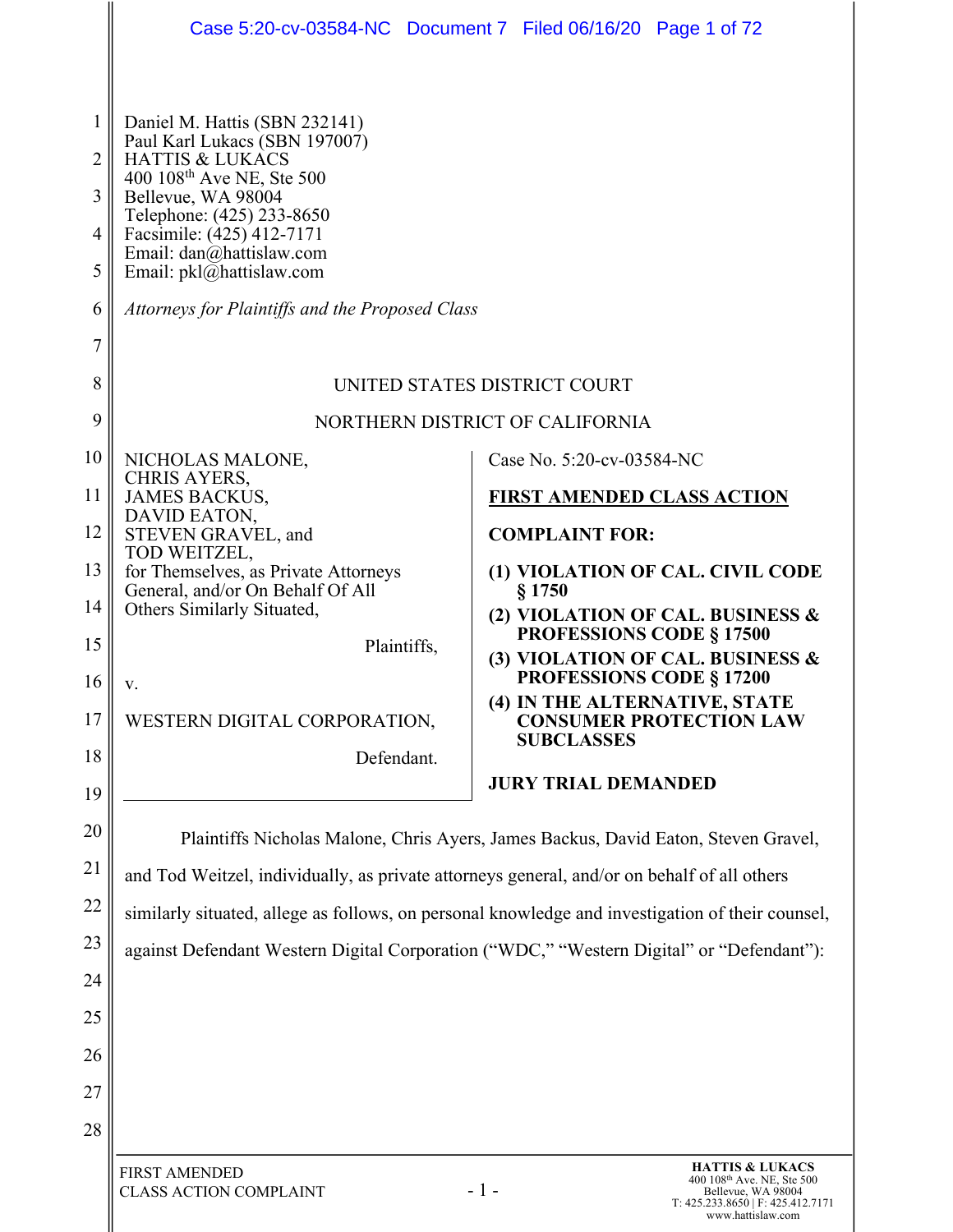#### **INTRODUCTION AND SUMMARY**

2 3 4 5 6 7 8 9 10 11 1. This case is brought against Western Digital Corporation on behalf of all United States residents who purchased certain hard drives which were branded "WD Red NAS" and were explicitly advertised and represented to be designed for and suitable for use in NAS (Network Attached Storage) devices, but which in fact are not suitable for that intended use and which put customer data at greater risk of data loss or destruction. The hard drives contain inappropriate recording technology called "SMR" (Shingled Magnetic Recording), which by its very nature is detrimental to and incompatible with usage in NAS devices and RAID storage systems. WDC surreptitiously snuck—without any disclosure whatsoever—this cheaper SMR technology into its WD Red NAS hard drives in 2018 in an effort to shave costs while keeping the selling price the same.

12 13 14 15 16 17 18 2. This inappropriate SMR technology replaced the more-expensive-to-produce but industry-standard "CMR" (Conventional Magnetic Recording) technology which WDC had previously utilized—for nearly a decade—in these very same "WD Red NAS" branded hard drives. Notably, WDC is the only hard drive manufacturer in the world who has <u>ever</u> used SMR technology in NAS-labeled hard drives; all other manufacturers have solely used CMR technology. In fact, WDC's largest competitor, Seagate Technology, has publicly stated that SMR is incompatible with NAS and RAID.

19 20 21 22 3. WDC has been sneaking SMR technology into its NAS hard drives since 2018. WDC even designed these SMR drives in a way to hide the existence of the SMR technology, through drive-managed tricks which cause the drives to be recognized by NAS and RAID systems as if they are traditional (but unusually poor-performing) CMR drives.

23 24 25 26 27 28 4. Meanwhile, customers who purchased and utilized these hard drives for their advertised and intended purpose—in NAS devices and in RAID arrays—experienced, at best, terrible performance of between 70% to 1,000% slower write speed and read/write latency compared to CMR drives, and also increased risk of data loss during RAID rebuilds due to greatly increased rebuild times. At worst, customers experienced hard drives that froze up and performed so badly that they were detected by the NAS or RAID array as failed hardware and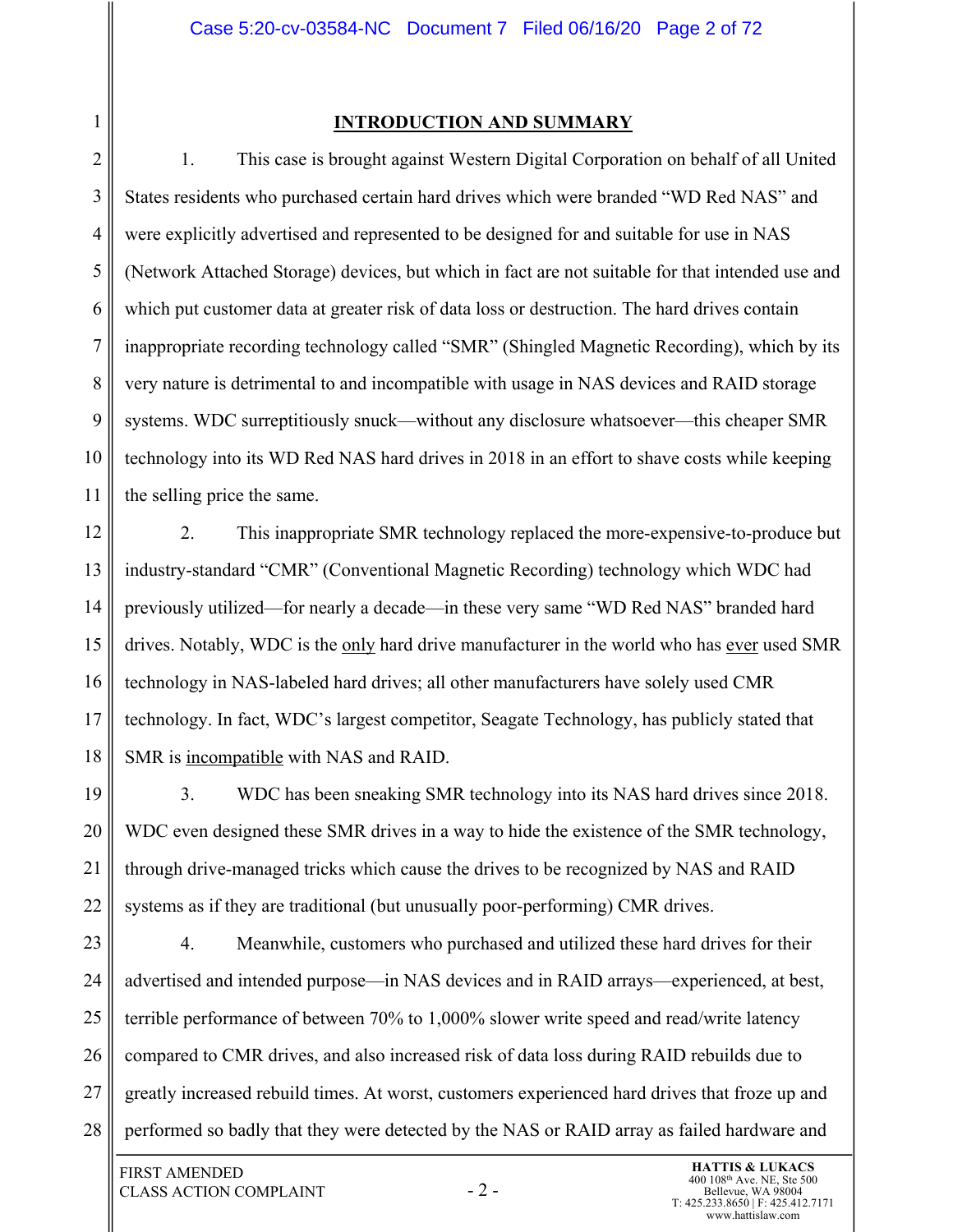### Case 5:20-cv-03584-NC Document 7 Filed 06/16/20 Page 3 of 72

3 4 dropped from the disk array, causing catastrophic data loss. Even adding just one of these inferior SMR hard drives to an existing storage array (which otherwise contains traditional, good-performing CMR hard drives) will poison the entire drive array, causing the entire array to suffer this poor performance and greater risk of data loss.

5 6 7 8 9 10 11 12 13 14 15 16 5. WDC was able to get away with this fraud until April 2020 because it intentionally hid, and even outright lied about, its use of the SMR technology until it was forced to admit its scheme in response to an exhaustive investigation by a leading storage technology online publication on April 14, 2020. Until then, WDC did not disclose its use of the SMR technology anywhere—including on its product datasheets. Based on information and belief, WDC did not even disclose its use of the SMR technology to its vendor-partners who manufactured the NAS devices for which the hard drives were purportedly designed. Based on information and belief, WDC customer support staff were instructed to refuse to acknowledge to customers that the WD Red NAS drives utilized SMR technology—even when asked—and would blame "user error" for bad performance and problems. In fact, a senior WDC executive as recently as March 30, 2020 outright denied that any WD Red NAS hard drives used SMR technology—before WDC was forced to publicly reverse itself two weeks later.

17 18 19 20 21 22 6. Since WDC's scheme was brought to light two months ago, two of the leading NAS device manufacturers (specifically, Synology, Inc. and iXsystems) have blacklisted all WD Red drives with SMR technology<sup>1</sup>, removing them from their hardware compatibility lists. Those NAS manufacturers now urge their customers not to use the hard drives in their NAS devices because the drives are in fact not appropriate for the hard drives' advertised and intended purpose.

23 24 25 26 7. Remarkably, WDC's response, even after getting caught red-handed, has been to claim that using SMR in NAS drives is a good idea and that it has done nothing wrong. In a blog post WDC put out on April 20, 2020 in response to the snowballing fiasco, WDC even attempted to blame its own customers for the problems they were experiencing. WDC accused

27

28

1

<sup>&</sup>lt;sup>1</sup> Specifically, WD Red NAS hard drives with the following SKUs: WD20EFAX, WD30EFAX, WD40EFAX and WD60EFAX.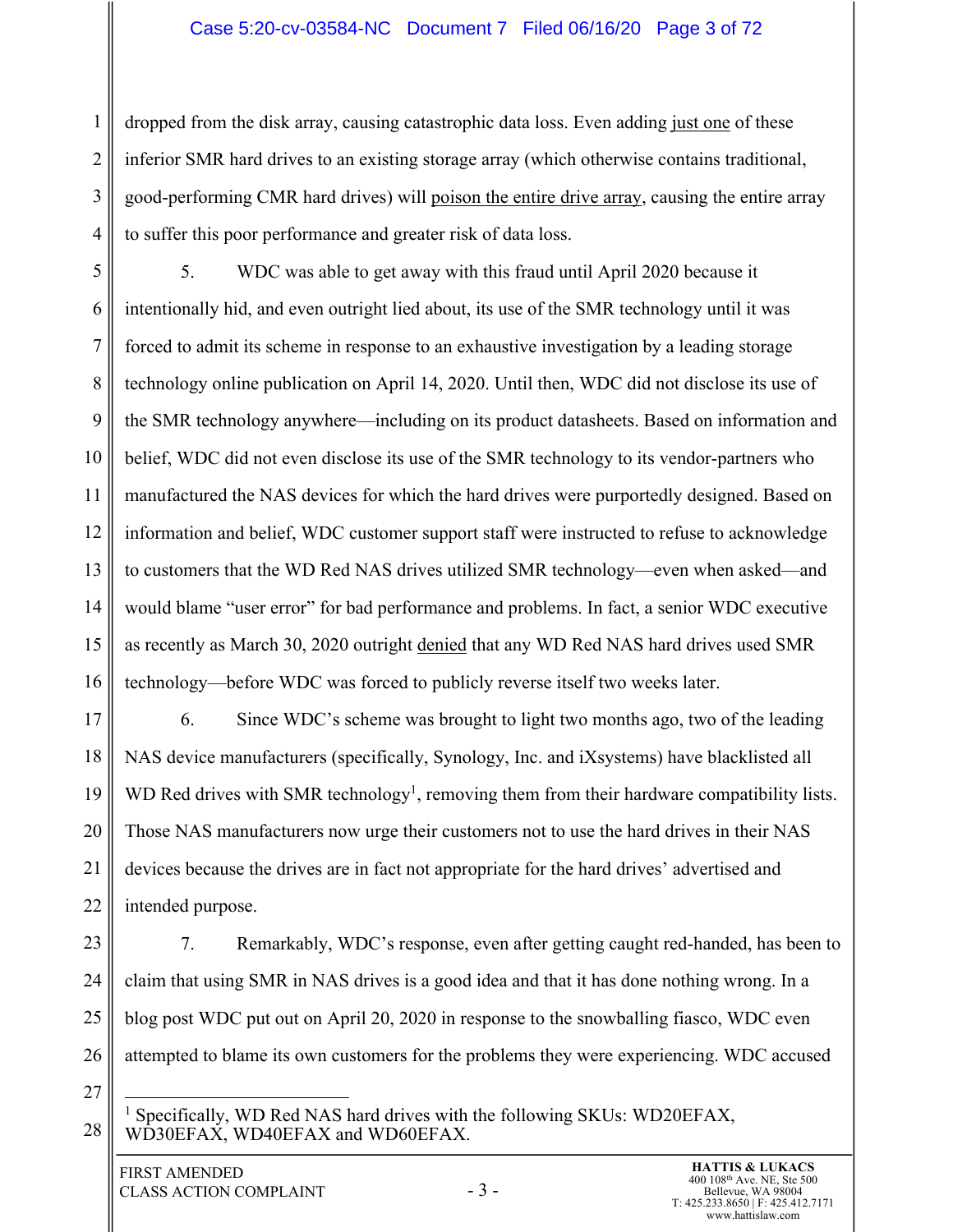#### Case 5:20-cv-03584-NC Document 7 Filed 06/16/20 Page 4 of 72

3 4 its customers of overusing the drives "in system workloads far exceeding their intended uses," suggesting that affected customers somehow should have known to purchase different NAS hard drives (i.e., NAS drives with CMR technology) instead, even though WDC had not previously disclosed what recording technology any of its NAS hard drives had used.

5 6 7 8 9 8. Meanwhile, to this day, WDC continues to falsely advertise that these SMRtechnology WD Red NAS hard drives are "**Built for NAS compatibility**," are "**specifically designed for use in NAS systems with up to 8 bays**," are "**purpose-built for NAS**," "**Helps ensure your data is protected … in a NAS or RAID environment**," and are appropriate for "**Small and home office NAS systems in a 24x7 environment**."

10 11 12 13 14 15 16 17 18 19 9. WDC knows these representations and advertisements are false or deceptive. WDC knows with certainty that these hard drives should never have been labeled and advertised as "NAS" hard drives. WDC has been told by its own vendor-partners (who have blacklisted these supposedly "Built for NAS compatibility" hard drives) that these hard drives are not compatible with their NAS devices and are not fit for the drives' advertised and intended purpose. WDC knows that thousands of customers have suffered poor performance and/or data loss, and that thousands of customers are now—justifiably—worried that the hard drives are essentially ticking time bombs that risk the destruction of customer data and files at any moment due to increased likelihood of failure, especially during the RAID rebuilding process.

20 21 22 10. But WDC refuses to make things right. WDC would rather continue defrauding its customers and continue leveraging—and ultimately squandering—its past best-in-class reputation to increase its short-term profits.

23 24 25 26 27 11. As a result of WDC's fraud and deception, thousands of customers nationwide, including the 6 Plaintiffs, who purchased these WD Red NAS hard drives for their advertised and intended use, have been duped and have suffered harm and damages. Ultimately, the hard drives are completely worthless for their intended purpose—and are in fact dangerous to customer data.

28

1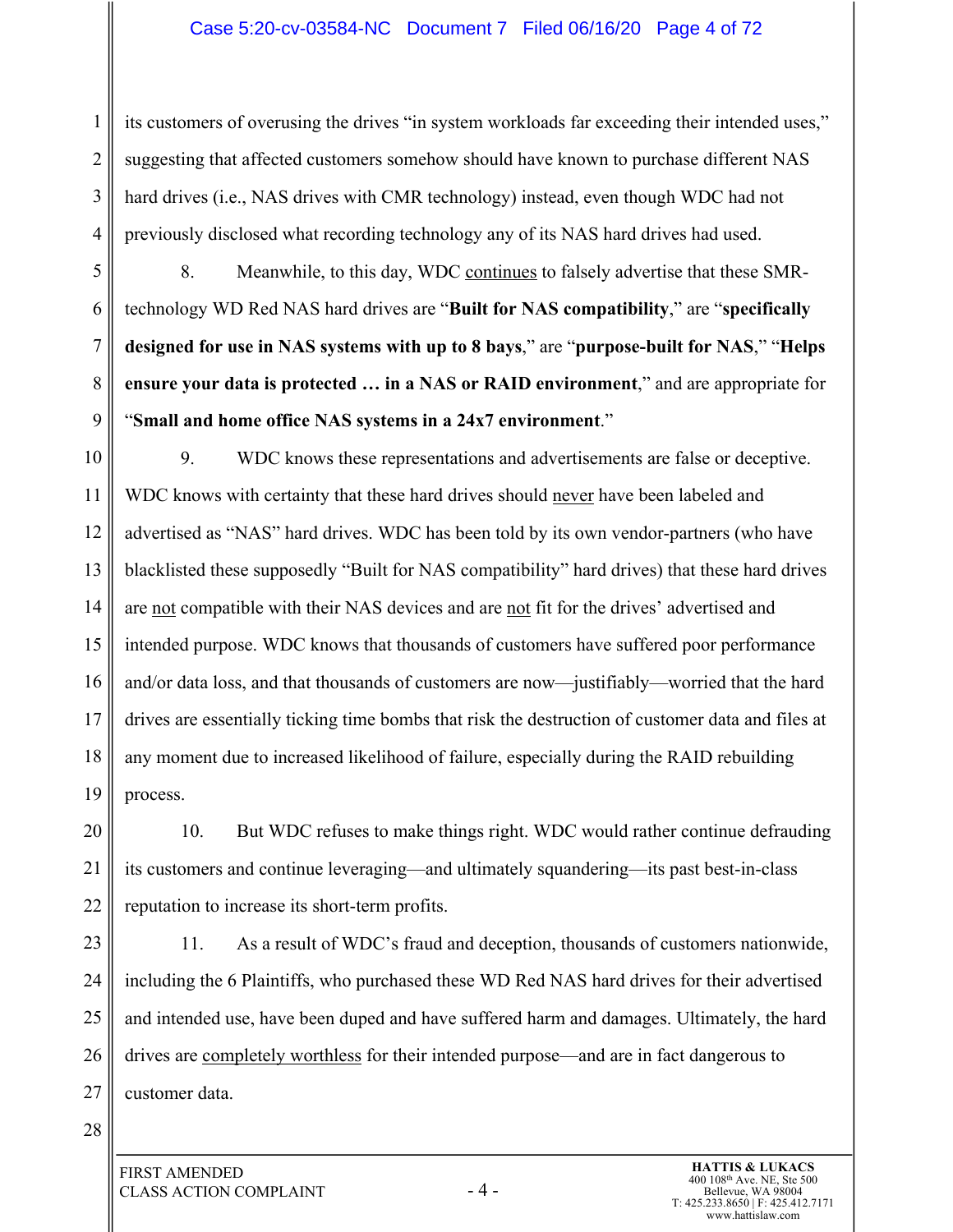1 2 3 4 5 6 12. Plaintiffs Nicholas Malone, Chris Ayers, James Backus, David Eaton, Steven Gravel and Tod Weitzel bring this action individually as deceived Western Digital customers and as private attorneys general seeking an order for public injunctive relief to protect the general public, directing that WDC stop advertising, and to instruct its resellers to stop advertising, any hard drives with SMR technology as being appropriate for NAS devices or RAID (including by removing "NAS" from such products' names).

7 8 9 10 11 12 13 14 15 13. Plaintiffs also bring this action as representative plaintiffs on behalf of a nationwide class (or in the alternative, on behalf of 6 state subclasses), who purchased WD Red NAS hard drives utilizing SMR technology, seeking, among other things, that Defendant be ordered to disgorge all revenues Defendant has unjustly received from the members of the class. Plaintiffs also seek an order requiring Defendant to: (1) provide notice to every class member that the WD Red NAS hard drive they purchased is not suited for its intended purpose; and (2) either provide a full refund to Plaintiffs and class members for their WD Red NAS hard drives, or provide Plaintiffs and class members with replacement CMR-technology hard drives that are truly suited for use with NAS devices and RAID, at no additional cost.

16 17 18 19 20 21 22 23 14. To be clear: Plaintiffs are herein alleging false advertising claims against WDC. Plaintiffs are not currently alleging design defect or product defect claims (although the facts could certainly support such claims). Plaintiffs, representing a national class, or in the alternative, 6 state subclasses, are confining this First Amended Complaint to WDC's false statements and material omissions made in WDC's advertising and promotion of the WDC Red NAS hard drives containing SMR technology. In sum, WDC advertised these hard drives as being appropriate for NAS or RAID environments when in fact, due to WDC's secret switch from CMR to SMR technology, these drives are not fit for the purpose advertised.

- 24
- 25

26

28

**THE PARTIES**

- 15. Plaintiff Nicholas Malone is a citizen and resident of Madison, Wisconsin.
- 16. Plaintiff Chris Ayers is a citizen and resident of Temple Terrace, Florida.
- 27 17. Plaintiff James Backus is a citizen and resident of Suffolk, Virginia.
	- 18. Plaintiff David Eaton is a citizen and resident of Kirkwood, Missouri.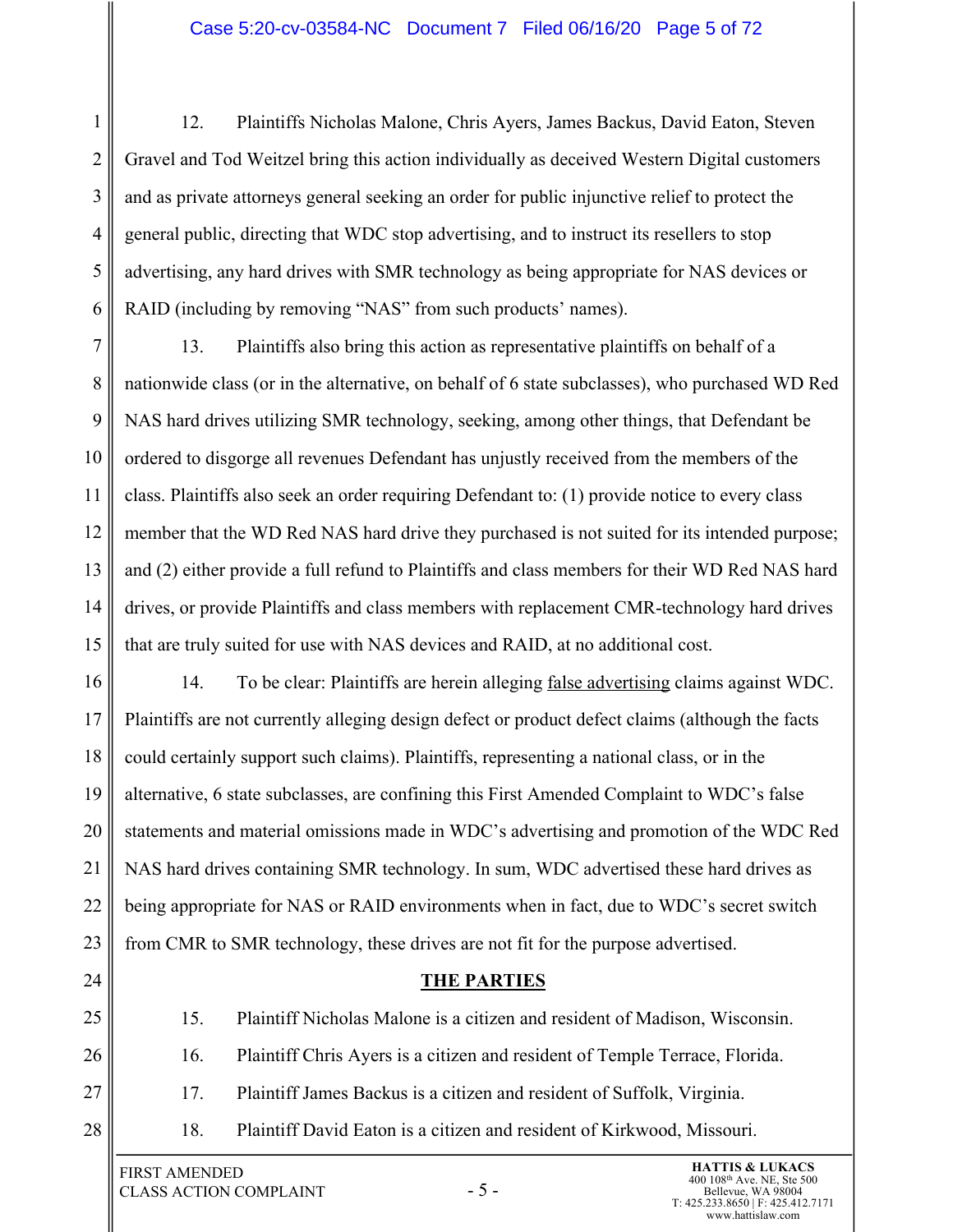19. Plaintiff Steven Gravel is a citizen and resident of Delmar, New York.

20. Plaintiff Tod Weitzel is a citizen and resident of Sunnyvale, California.

21. Defendant Western Digital Corporation is a Delaware corporation with its principal place of business and/or nerve center located at 5601 Great Oaks Parkway, San Jose, California 95119.

# **JURISDICTION AND VENUE**

7 8 9 10 11 22. **Subject Matter Jurisdiction**. The Court has subject matter jurisdiction over this civil action pursuant to 28 U.S.C. § 1332(d)(2)—*i.e.*, Class Action Fairness Act jurisdiction —because the amount in controversy exceeds the sum or value of \$5 million (exclusive of interest and costs) and is a class action in which any member of a class of plaintiffs is a citizen of a state different from any defendant.

12 13 14 15 16 17 18 23. **Personal Jurisdiction**. This Court has personal jurisdiction over Defendant because: (1) Defendant WDC is headquartered in San Jose, California (which is within the Northern District of California) and is authorized to do business and regularly conducts business in the State of California such that the maintenance of this lawsuit does not offend traditional notions of fair play and substantial justice; and/or (2) Defendant has committed tortious acts within the State of California (as alleged, without limitation, throughout this Complaint).

19 20 21 22 23 24. **Venue**. Venue is proper in the Northern District of California because, pursuant to 28 U.S.C. § 1391(b)(1), this judicial district is a judicial district in which Defendant WDC resides, and pursuant to 28 U.S.C. § 1391(c)(2), for venue purposes WDC shall be deemed to reside in this judicial district because WDC is subject to the court's personal jurisdiction with respect to this civil action.

24

1

2

3

4

5

6

**COMMON FACTUAL ALLEGATIONS**

25 26 27 28 25. Western Digital ("WDC") is one of the largest manufacturers of hard drives in the world. Western Digital manufactures two different types of hard drives: traditional largecapacity spinning disk mechanical hard drives, and more modern but smaller-capacity solidstate flash storage drives (often also called hard drives) which have no moving parts. This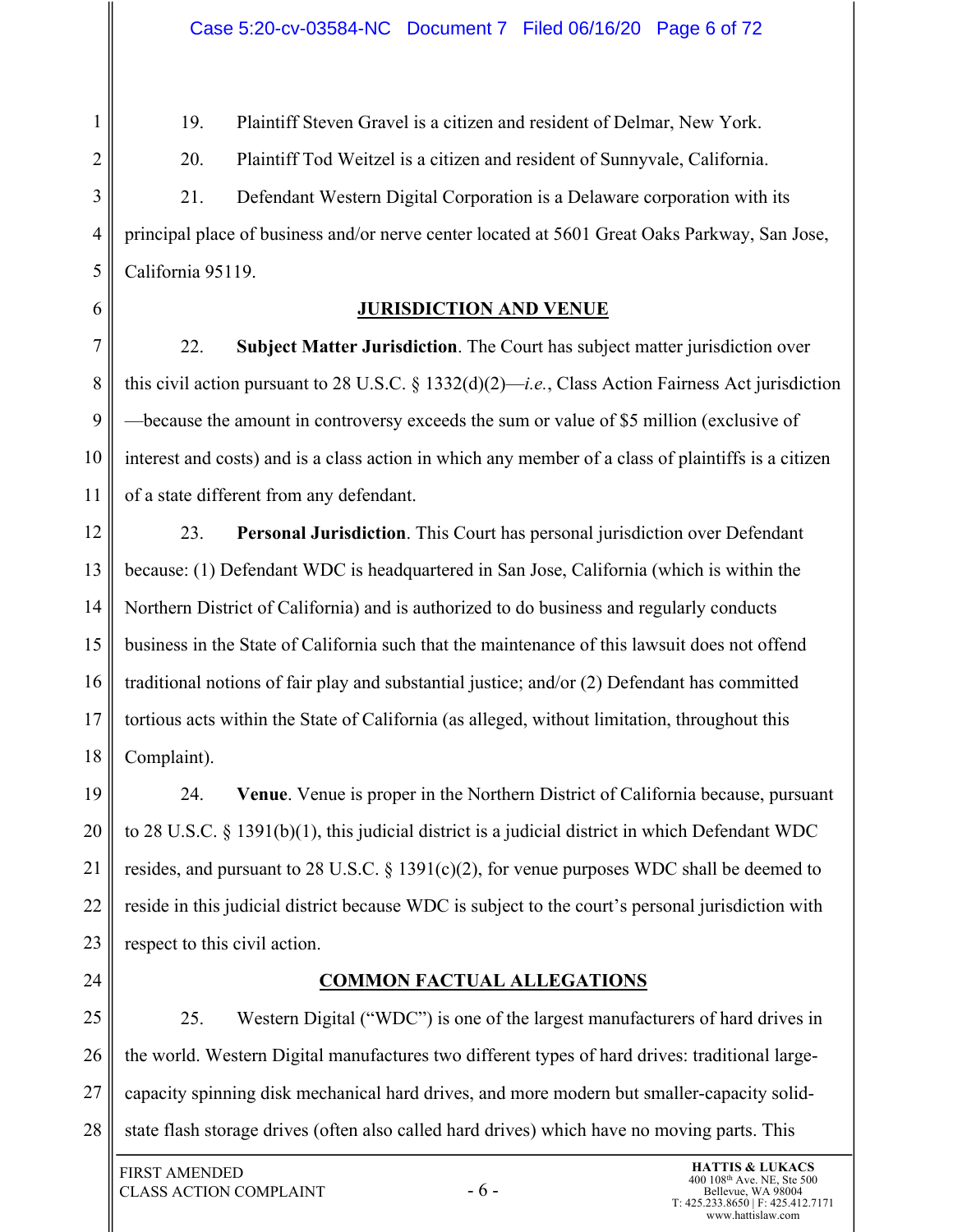#### Case 5:20-cv-03584-NC Document 7 Filed 06/16/20 Page 7 of 72

lawsuit concerns the traditional large capacity spinning disk mechanical hard drives, and any reference to "hard drives" herein means traditional spinning disk mechanical hard drives.

3 4 5 6 7 8 9 26. Hard drives are utilized to store digital data and files for a home or business computer system. Several hundred million hard drives (spinning disk mechanical hard drives) are sold each year to consumers and businesses worldwide. Hard drives utilize spinning magnetic disk technology to hold information inscribed in very tiny tracks, somewhat similar to how a vinyl record holds information read by record players. These hard drives have moving parts, including a mechanical head which reads and writes data to one or more disk platters, which are contained inside a single sealed unit.

10 11 12 13 14 15 16 17 18 19 20 21 22 23 24 25 27. In 2012, WDC released its WD Red series NAS hard drives, which were specifically designed for NAS (Network-Attached Storage) systems and for RAID (Redundant Array of Independent Disks) environments. A NAS device is a stand-alone computing device which typically contains multiple individual hard drives that are grouped together to form one large datastore, which is used to store files and share them with other computers or laptops over a network. RAID is a technology, typically utilized in NAS devices, of combining multiple hard drives into a single logical datastore or virtual drive for data redundancy, data security, and performance purposes. NAS devices which contain two or more hard disks typically (and often automatically) format the drives in a RAID format via software or hardware, which builds in redundancy such that one or multiple drives can fail and data will not be lost. NAS devices and storage servers most commonly utilize either a Linux-based ext4 or btrfs storage file system with hardware- or software-based RAID, or a ZFS file system with software-based RAID.<sup>2</sup> NAS devices have become increasingly popular for both home and small business use, as the use of digital data has exploded over the years including digital files, photographs, videos, and databases which have required ever-increasing storage capacity which NAS devices

26 27 28  $2$  ZFS is a proprietary file system and logical disk volume manager owned by Oracle with robust redundancy and error-correction features. The term "ZFS" is also often used to mean OpenZFS, which is a popular open-source version of ZFS. ZFS is most commonly used in FreeNAS-based NAS devices and storage servers. FreeNAS is an open-source NAS operating system based on Linux and the OpenZFS file system.

1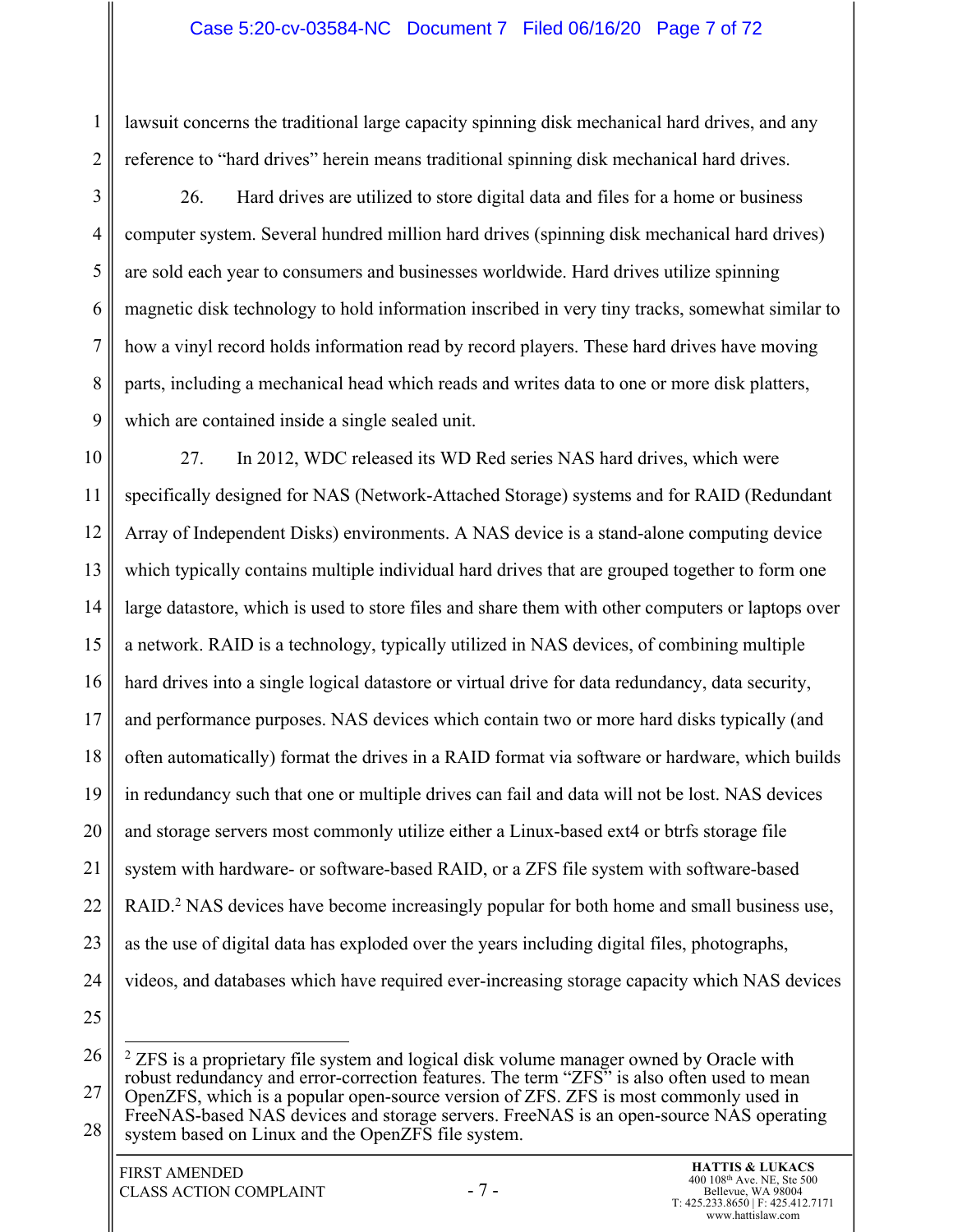#### Case 5:20-cv-03584-NC Document 7 Filed 06/16/20 Page 8 of 72

(with their grouping of large hard drives) are able to provide along with data redundancy.

2 3 4 5 6 7 8 9 28. Hard drives which are designed and built for NAS and RAID must have certain characteristics. In particular, such hard drives must be able to handle continuous and sustained writes and heavy random writes, which occur often during the RAID rebuilding process (also called "resilvering") when a failed hard drive in a RAID array is replaced with a new drive and the data is redistributed across the replacement drive and the other drives. Continuous and heavy writes also occur when the storage capacity of a RAID array is expanded by adding hard drives, which requires a similar resilvering process where the data is redistributed and spread across all the drives.

10 11 12 13 14 15 29. Continuous and sustained writes and heavy random writes also occur during RAID "scrubbing," which is a standard and recommended periodic data integrity check where all the data on the hard drive is checked for errors and consistency and automatically corrected. NAS manufacturers generally recommend (and often set their devices to automatically perform) RAID scrubbing at least once a month to maintain system health and to prevent data loss.

16 17 18 19 20 21 30. Hard drives designed and built for NAS and RAID also are expected to have reliable and fast random-write performance in general, and to be able to handle continuous random writes. NAS units and RAID arrays are often utilized to house databases and database files, iSCSI datastores, software-based virtual machines, large numbers of small files written and read from multiple computers on a network, and backup files, all of which often require heavy random writes to the hard drives.

22 23 31. For nearly a decade, WD Red NAS hard drives have enjoyed a strong reputation as best-in-class for use in NAS devices and RAID storage arrays.

24 25 26 27 32. WDC today continues to advertise its WD Red NAS hard drives as "**Built for NAS compatibility**" and "**Designed for RAID environments**." WDC advertises WD Red NAS hard drives as "**specifically designed for use in NAS systems with up to 8 bays**" and appropriate for "**small and home office NAS systems in a 24x7 environment**."

28

1

33. And until 2018, WDC's advertising rang true, and all of its WD Red NAS hard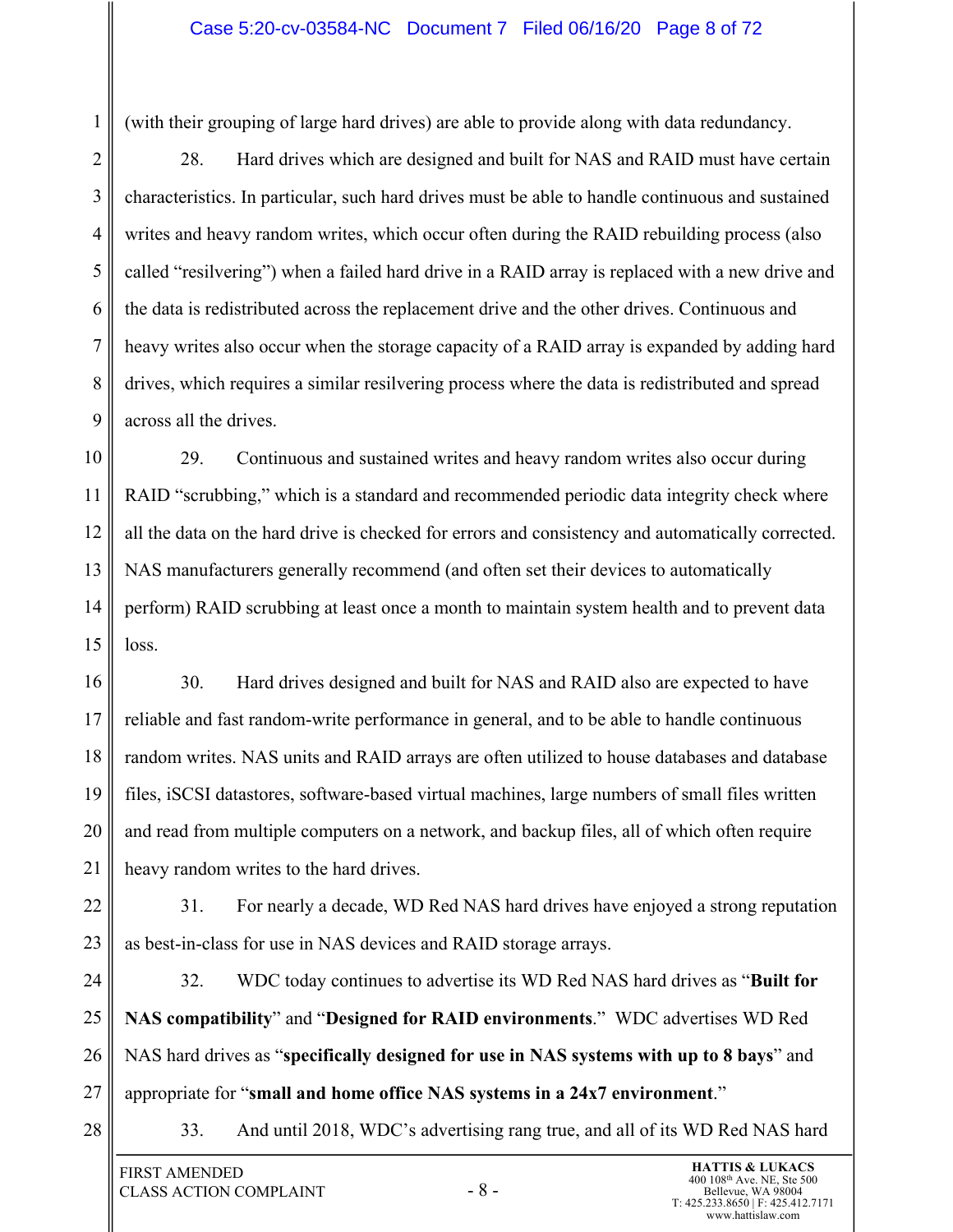#### Case 5:20-cv-03584-NC Document 7 Filed 06/16/20 Page 9 of 72

2 3 drives, which all utilized industry-standard CMR (Conventional Magnetic Recording) technology, did indeed rightfully earn a reputation for reliability and being "purpose-built" and well-suited for NAS and RAID environments.

4 5 6 7 34. However, in 2018, WDC secretly swapped out the industry-standard CMR technology in its 2TB, 3TB, 4TB and 6TB capacity WD Red NAS hard drives, and replaced it with inappropriate—and cheaper—hard drive technology called SMR (Shingled Magnetic Recording).

8 9 10 11 12 13 14 15 16 35. WDC switched the recording technology in these drives to SMR for one reason: to reduce its costs and increase its profits. SMR technology enables WDC to fit 25% more data onto the same-size disk platters, thus significantly reducing its costs to produce the drives. Meanwhile, WDC kept the switch to this inappropriate SMR technology a secret so that it could continue to charge the same price WDC previously charged for its previous generation CMR drives, thereby increasing its profits. WDC intentionally did not disclose its use of SMR technology in the new drives anywhere whatsoever. WDC did not mention the SMR technology in its advertising, in its hard drive documentation, in the hard drive product datasheets, or in the labeling on the hard drive itself.

17 18 19 20 21 22 36. Unfortunately, this SMR technology is wholly inappropriate for use in NAS and RAID systems—which is the very use that WDC advertises and promotes these WD Red NAS hard drives for. Notably, WDC is the only hard drive manufacturer in the world who has ever used SMR technology in NAS-labeled hard drives; all other manufacturers have solely used CMR technology. In fact, WDC's largest competitor, Seagate Technology, has publicly stated that SMR is incompatible with NAS and RAID.

23 24 25 26 27 28 37. SMR technology was created, and had previously been utilized, for the limited purpose of creating maximum-capacity archival hard drives. Historically, SMR hard drives had been explicitly promoted for, and utilized as, a cost-effective archiving solution and for cold storage. (Cold storage means long-term storage, where after the drive is filled it is unplugged and stored for safekeeping.) SMR drives had been limited to archival purposes, where the very poor write performance of Shingled Magnetic Recording technology would not be a significant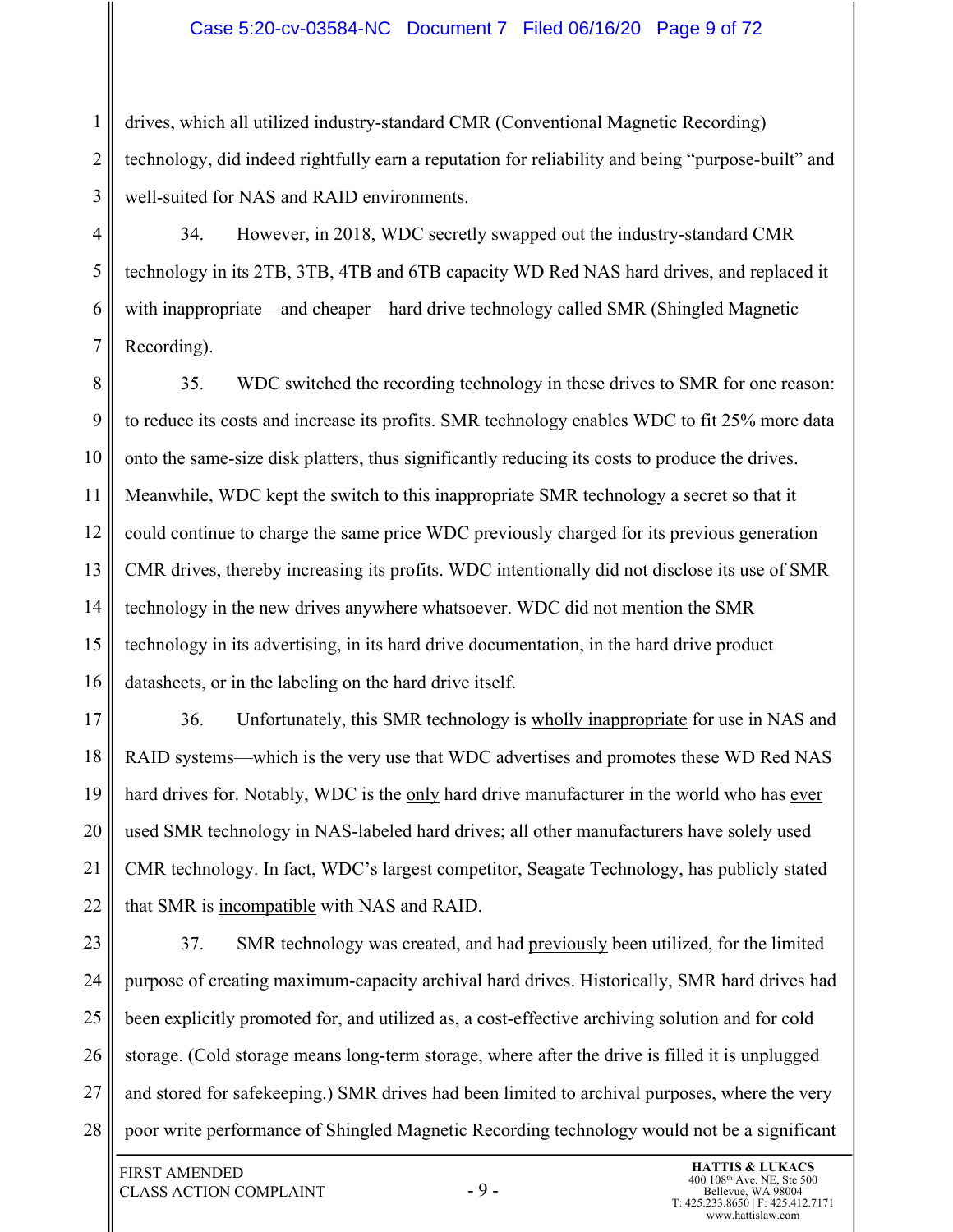limitation because archive drives do not require fast or reliable continuous writes.

2 3 4 5 6 7 38. SMR technology provides for the tracks on a hard disk platter to be layered on top of each other, like roof shingles on a house, to increase platter and storage density. Hard drives that use SMR technology are significantly slower in writing data than CMR hard drives because when an SMR drive writes to an area, the entire region (i.e., below and above the shingle) will need to be read, copied, and re-written, in contrast to a standard CMR drive where the data can be written quickly and discretely anywhere on the drive.

8 9 10 11 12 13 14 15 16 39. WDC designed these small-capacity SMR drives in a way to hide the existence of the SMR technology, through drive-managed tricks which cause the drives to be recognized by NAS and RAID systems as if they are traditional—but unusually poor performing—CMR drives. WDC utilized the trick of a small CMR disk cache zone to function as a temporary storage space. Data writes are first temporarily stored on this staging disk area (the small CMR cache zone). Then, when the disk is idle (i.e., when there is no writing being made to it), the hard drive rearranges the data in the background, moving the data that was temporarily saved in the CMR cache over to the main SMR part of the drive. This data rearranging and clean-up process is often referred to as the "garbage collection" process.

17 18 19 20 21 22 23 40. However, after continuous heavy writes, the CMR cache layer becomes full, and the drive slows down dramatically—it essentially "chokes" and stops the flow of data while it flushes out the CMR cache and tries to catch up writing to the much slower main SMR hard disk. This is especially problematic and dangerous when the hard drive has been set up in a NAS as part of a RAID array. In that case, the choking hard drive can report "timeouts" or loss of connectivity to the NAS, which logically assumes the hard disk has failed and then kicks the drive out of the RAID array, which can cause catastrophic data loss.

- 24 25 26 41. According to recent testing by technology websites *Serve The Home* and *Ars Technica*, WD Red NAS SMR-technology drives at **best** offer lousy performance compared to CMR-technology drives, and at worst the drives fall flat on their face so badly that data loss
- 27 28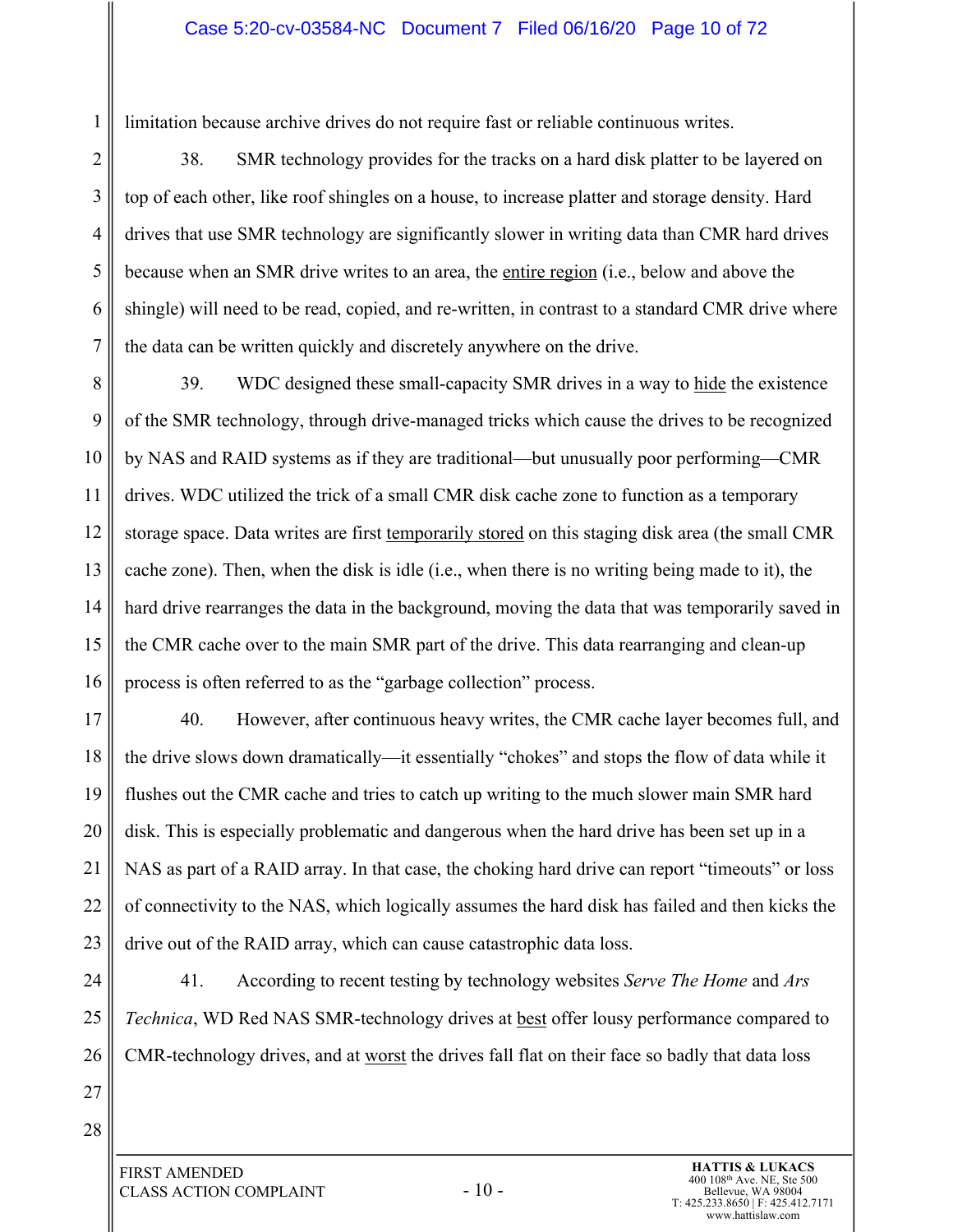## Case 5:20-cv-03584-NC Document 7 Filed 06/16/20 Page 11 of 72

may result.<sup>3</sup> The SMR versions of the WD Red NAS drives offer between 70% to 1,000% slower write speed and read/write latency compared to CMR drives (including the prior CMR versions of the same capacity WD Red NAS drives).

4 5 6 7 8 9 10 11 12 13 14 15 16 17 18 19 42. Using an SMR WD Red NAS drive also results in increased risk of data loss during RAID rebuilds due to greatly increased rebuild times. For example, *Serve The Home* found RAID resilvering times with an SMR WD Red NAS drive could take nearly 16 times longer than with a CMR drive. In Will Taillac's testing for *Serve The Home*, all three of the tested traditional 4TB CMR drives took less than 17 hours to complete the resilvering process (in fact, the prior generation CMR version of the 4TB WD Red NAS was the quickest of the CMR drives at 14.6 hours), versus the "new" SMR version of the 4TB WD Red NAS which took 229.7 hours (over 9 days) to complete the resilvering process—i.e., nearly 16x longer! This massively increased resilvering time is particularly dangerous and unacceptable in a RAID array because a resilvering process is typically performed to replace a failed hard drive; and often if just one more hard drive fails, catastrophic data loss can result. The resilvering process is extremely stressful on hard drives because all the data is being redistributed among the drives in the array. Because SMR drives can increase the required resilvering time by an order of magnitude (from hours to days) as compared to CMR drives, the likelihood of another drive failing during that extended resilvering process—and thus the likelihood of catastrophic data loss—likewise increases substantially.

20 21 22 23 24 43. Even the read performance of SMR WD Red NAS drives can be poor and unacceptable, where the increased latency due to the SMR technology causes freezes and stops and starts in opening and viewing files and data. As Jim Salter explained based on his testing of the drive for *Ars Technica*, "for a desktop user, someone who wants things to *happen* when they click buttons and drag things around, the Red can occasionally provide a truly frustrating

25

26

1

2

<sup>27</sup> <sup>3</sup> *See Serve The Home* article by Will Taillac, dated May 28, 2020, at https://www.servethehome.com/wd-red-smr-vs-cmr-tested-avoid-red-smr/; see *Ars Technica*

<sup>28</sup> article by Jim Salter, dated June 5, 2020, at https://arstechnica.com/gadgets/2020/06/westerndigitals-smr-disks-arent-great-but-theyre-not-garbage/.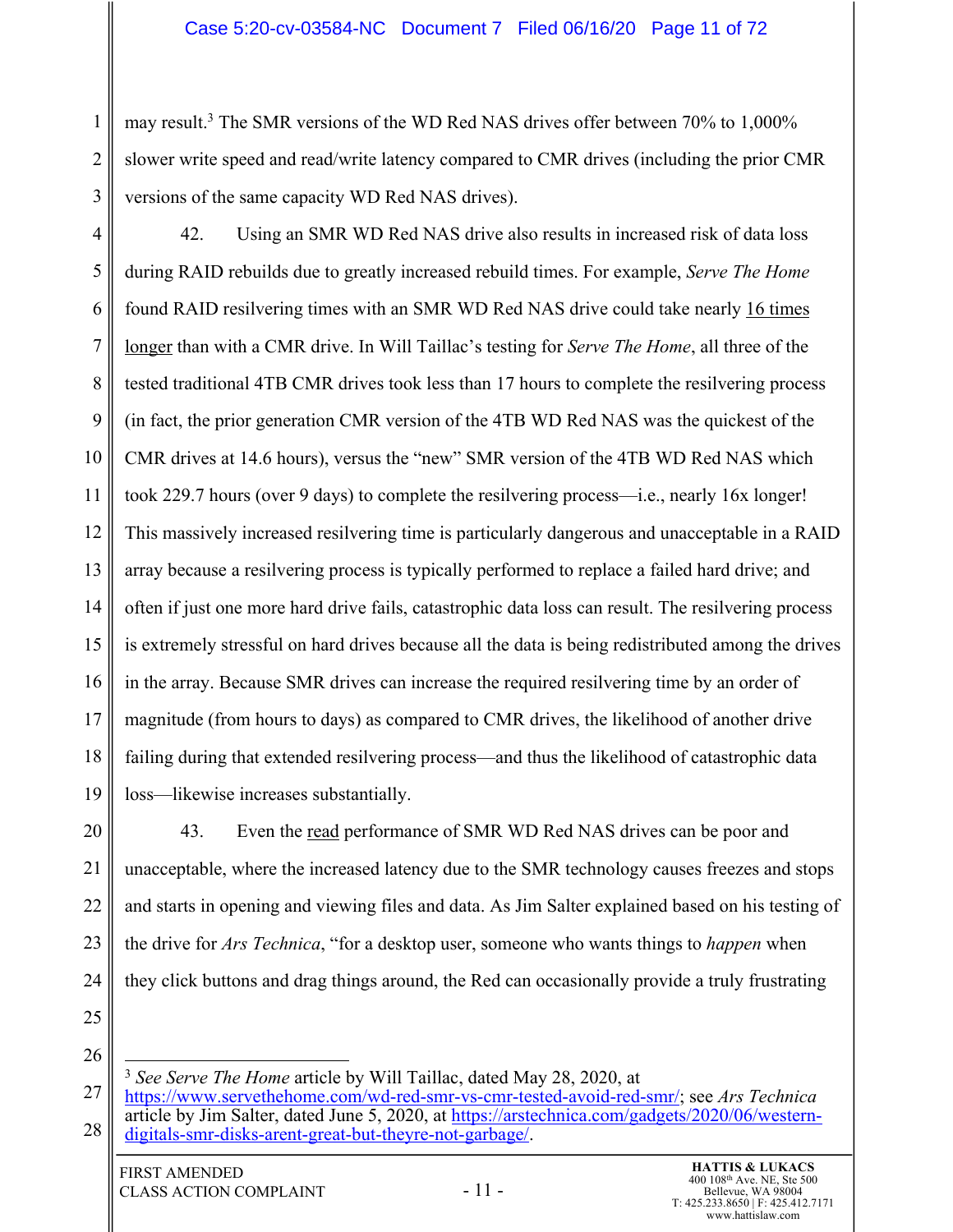1 2 experience during what should be a very, very easy workload, even for a conventional drive." (Emphasis in original.)<sup>4</sup>

3 4 5 6 7 44. Remarkably, and unfortunately, even adding just one of these inferior SMR WD Red NAS hard drives to an existing storage array (which otherwise contains traditional, goodperforming CMR hard drives) can poison the entire drive array, causing the entire array to suffer this poor performance and greater risk of data loss. RAID arrays are often only as good as their weakest link.

8 9 10 11 12 13 14 15 45. When WDC downgraded the technology in its WD Red NAS hard drives to SMR technology, it did so secretly, without telling a soul. Based on information and belief, WDC did not inform the NAS manufacturers, who had tested and certified the previous generation CMR versions of the hard drives, that WDC had replaced the guts of these identically-labeled drives with cheaper and poor-performing SMR technology. Based on information and belief, WDC likewise did not inform its resellers, such as Amazon.com and Newegg.com, that it had replaced the guts of many of its WD Red NAS hard drive models with inferior and cheaper SMR technology.

16 17 18 19 20 21 22 23 24 46. Critically, when WDC downgraded its hard drives to SMR technology, WDC did not change any of its advertising or representations regarding the hard drives being "purpose-built" and suitable for NAS and RAID. WDC did not make any disclosure whatsoever of its use of SMR technology in the hard drives. WDC advertising and specifications, which were also utilized by WDC's resellers in their ads and product web pages for the hard drives, continued to make the exact same representations and statements that the WD Red NAS hard drives were specifically intended and appropriate for NAS and RAID. 47. Starting around March 2019, various purchasers of WD Red NAS hard drives began reporting on online message boards that they were experiencing poor write performance

- 25 and consistent failures during RAID resilvering.
- 26

<sup>27</sup> 28 <sup>4</sup> *See* responsive comments by author to *Ars Technica* article by Jim Salter, dated June 5, 2020, at https://arstechnica.com/gadgets/2020/06/western-digitals-smr-disks-arent-great-but-theyrenot-garbage/.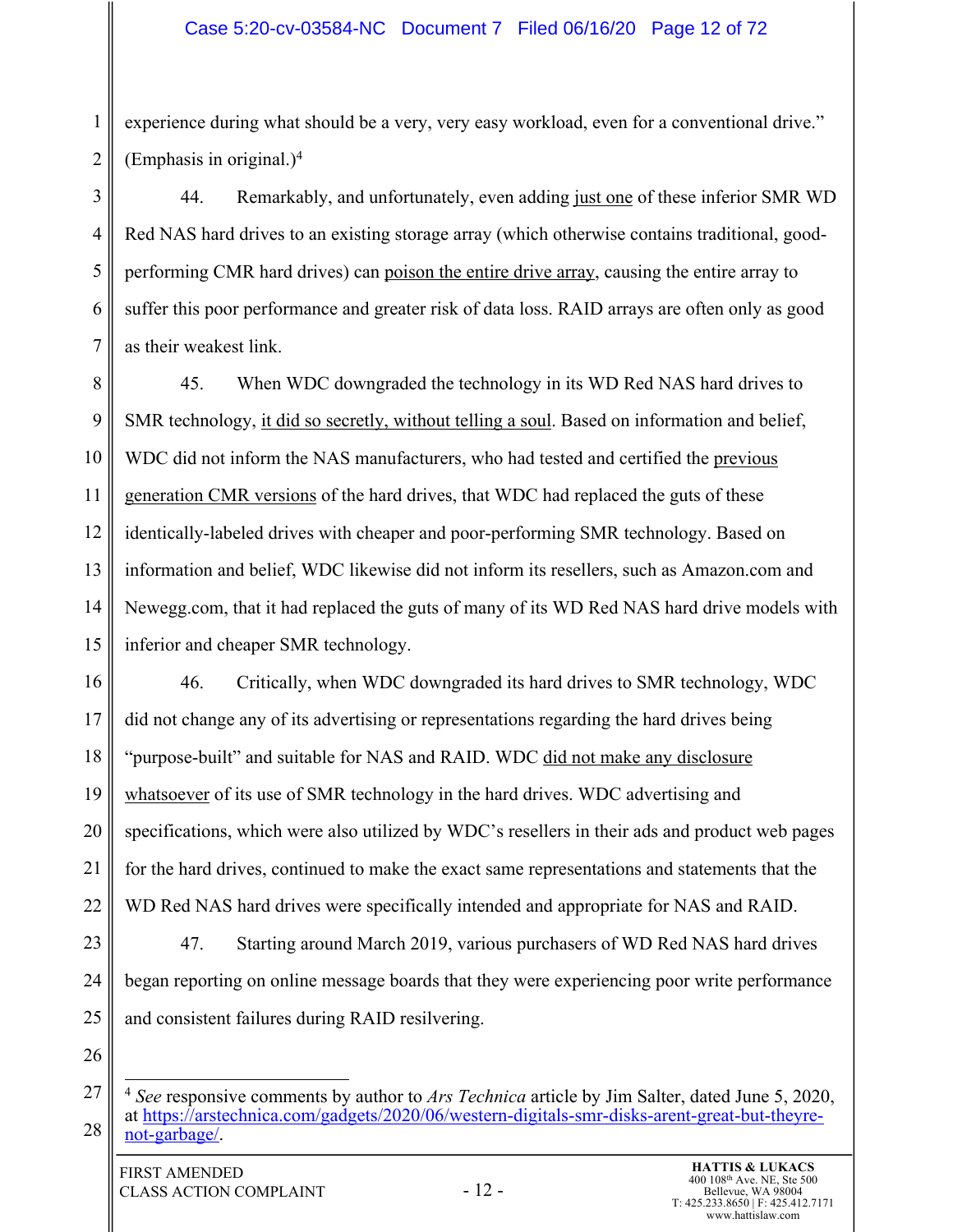# Case 5:20-cv-03584-NC Document 7 Filed 06/16/20 Page 13 of 72

1 2 3 48. For example, one user stated: "[W]hen I was moving data from one drive to another, several terabytes worth, it literally took most of a week. The drive would fill 30GB, then stop and basically lock up the OS."5

4 5 6 49. Another user stated: "[T]he latest iteration of WD REDS [are] unable to be used for rebuilding RAID[56] or RAIDZ sets: They rebuild for a while (1-2 hours), then throw errors and get kicked out of the set."6

7 8 9 10 50. Another user posted on a Synology (a leading NAS manufacturer) user forum that he was unable to add a new WD Red NAS 6TB drive to a RAID setup containing three older WD Red NAS 6TB drives. When the user added the new WD Red NAS drive, the resilvering process took over three days and then failed.7

11 12 13 14 15 16 17 51. Many purchasers reported being unable to use the hard drives in their NAS systems, and that the hard drives kept getting kicked out of their RAID arrays. One user stated: "Attempting to replace drives in my existing array resulted in new WD-RED WD40EFAX drives (multiple units) throwing HARD errors (IDNF - Sector ID not found) and being kicked out of the array. That's apart from them pausing for 30-180 seconds at a time occasionally whilst they rebuild their internals, or the painfully slow random-write speeds when you throw more than about 2GB at a time at them."8

- 18 19 20 52. Another user posted: "I got recently bit by WD40EFAX … When I tried to replace one of the failed WD Red disk in my vdev I started getting bunch of errors… I replaced that with WD purple and haven't had any problems so far."9
- 21 22 53. Some hard drive technology enthusiasts noticed that the reported problems appeared to affect WD Red NAS drives 6TB or below in size, with a SKU containing the letters
- 23 24 <sup>5</sup> *See* https://arstechnica.com/gadgets/2020/04/caveat-emptor-smr-disks-are-being-submarinedinto-unexpected-channels/.
- 25 26 <sup>6</sup> *See* https://blocksandfiles.com/2020/04/14/wd-red-nas-drives-shingled-magnetic-recording/. <sup>7</sup> *See* https://community.synology.com/enu/forum/1/post/127228.
- <sup>8</sup> *See*
- 27 https://np.reddit.com/r/DataHoarder/comments/fyhzl9/disguised\_smr\_drives\_the\_official\_west ern\_digital/.
- 28 <sup>9</sup> *Ibid.*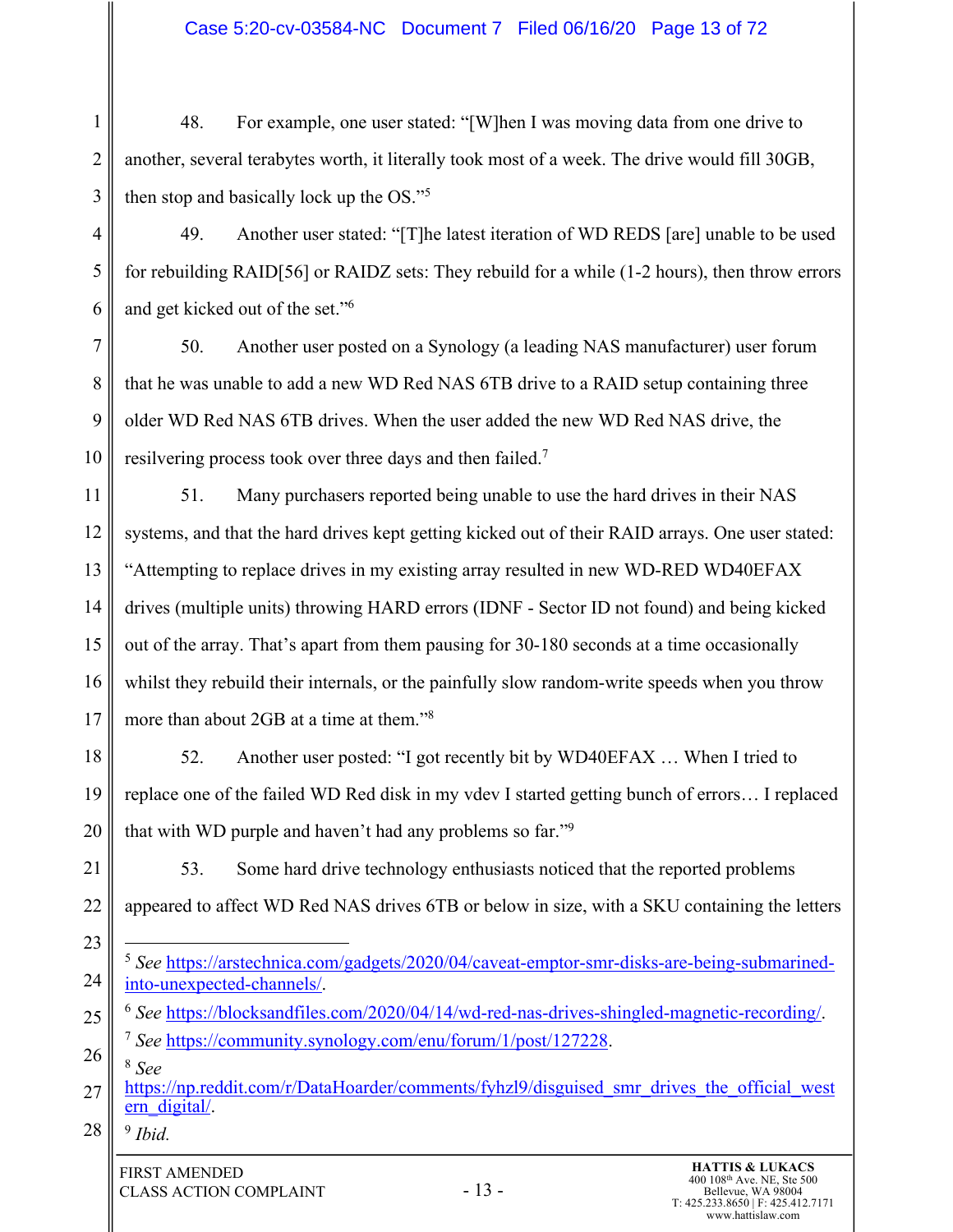"EFAX."

1

2 3 4 5 6 7 8 9 54. Several of these technology enthusiasts noted that, remarkably, the official WDC spec sheet for these \*EFAX hard drives indicated the EFAX drives should have *better* performance than the prior version of the drives (which contained the letters "EFRX"). The EFAX drives were listed with a faster "interface transfer rate" (180 MB/s versus as low as 150 MB/s), and with four times as much DRAM cache (256MB versus 64MB). The WDC product data sheet gave **zero** indication whatsoever that the EFAX drives contained SMR technology (as compared to the prior EFRX versions of the "same" drives which contained the standard CMR technology).

10 11 12 13 55. Nonetheless, some of the technology enthusiasts who were experiencing these problems surmised that the drives may in fact be SMR drives under the covers, because the drives' poor write performance, RAID and NAS incompatibility, and their data-choking behavior were consistent with the known limitations of SMR technology.

14 15 16 17 18 19 20 56. WDC's response to these allegations was to lie and deny that the hard drives contained SMR technology. For example, on March 30, 2020, Yemi Elegunde, an enterprise and channel senior sales manager for Western Digital's UK operations, denied that the WD Red NAS drives used SMR technology, stating: "The only SMR drive that Western Digital will have in production is our 20TB hard enterprise hard drives and even these will not be rolled out into the channel. All of our current range of hard drives are based on CMR Conventional Magnetic Recording."<sup>10</sup>

21 22 23 24 25 26 57. Based on information and belief, WDC customer support staff were instructed to refuse to acknowledge that the new WD Red NAS hard drives now utilized SMR technology. One purchaser reported WDC's response when he contacted WDC customer support to ask if the drive utilized SMR versus CMR technology: "Western Digital support has gotten back to me. They have advised me that they are not providing that information so they are unable to tell me if the drive is SMR or PMR [PMR is another term used for CMR]. LOL. He said that my

- 27
- 28

<sup>10</sup> *See* https://zfsonlinux.topicbox.com/groups/zfs-discuss/T4b48af94f1bc50a7.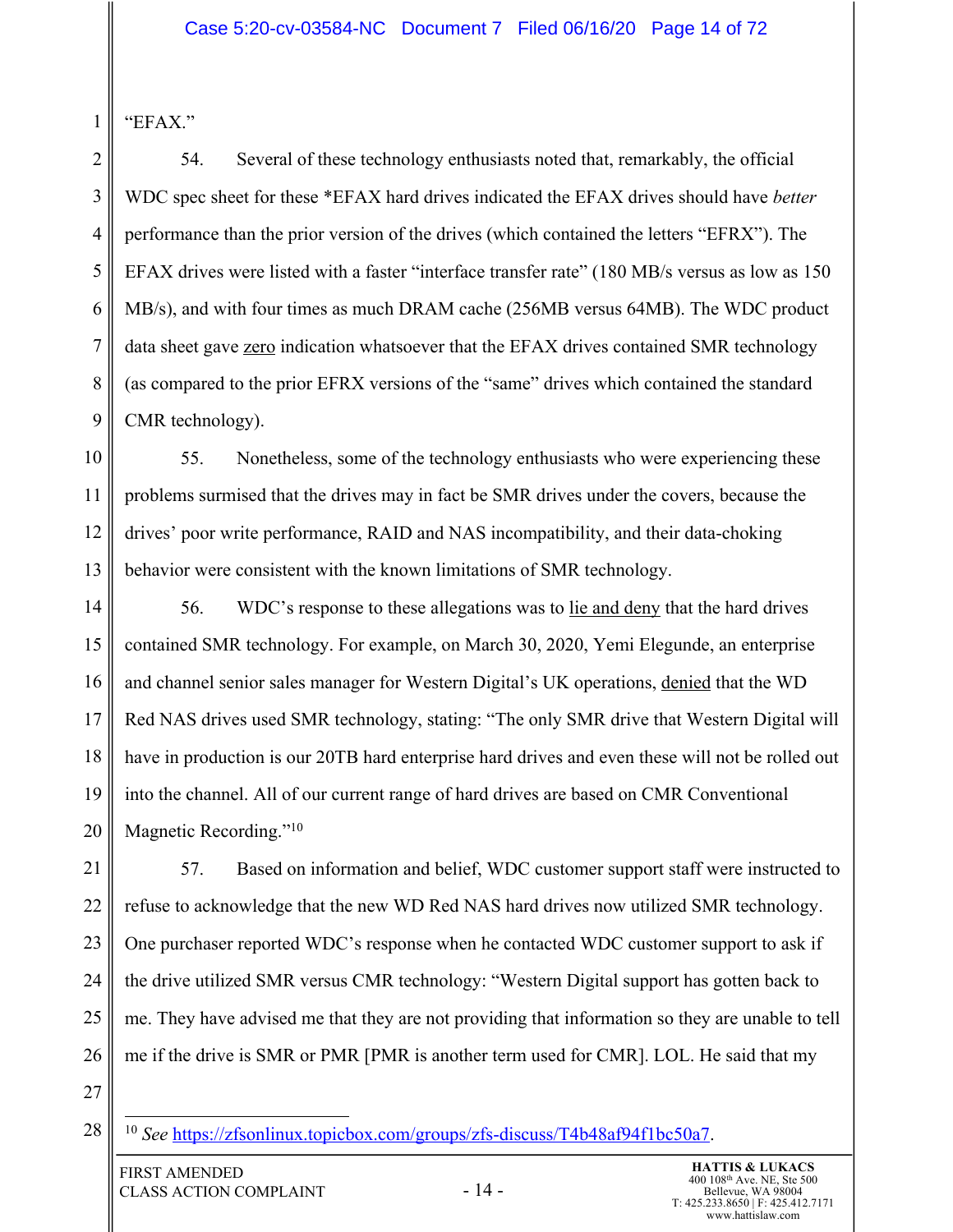## Case 5:20-cv-03584-NC Document 7 Filed 06/16/20 Page 15 of 72

3 4 question would have to be escalated to a higher team to see if they can obtain that info for me." Then, "the higher team contacted me back and informed me that the information I requested about whether or not the WD60EFAX was a SMR or PMR would not be provided to me. They said that information is not disclosed to consumers. LOL. WOW."<sup>11</sup> (Emphasis added.)

5 6 7 8 9 58. Based on information and belief, when consumers contacted WDC to complain about the poor performance of its (SMR-technology) WD Red NAS hard drives in NAS and RAID environments, WDC as a matter of policy continued to insist that the hard drives were suitable for those environments, failed to disclose that the drives utilized (inappropriate) SMR technology, and blamed "user error" or the user's other equipment for the poor performance.

10 11 12 13 14 15 16 17 18 19 20 21 59. In April 2020, Chris Mellor, a journalist at a leading storage technology website, *Blocks & Files*, began investigating this possible undisclosed use of SMR technology in WD Red NAS hard drives after an information technology expert brought his suspicions to Mellor's attention. As stated in the *Blocks & Files* article published April 14, 2020: "Alan Brown, a network manager at UCL Mullard Space Science laboratory, the UK's largest university-based space research group, told us about his problems adding a new WD Red NAS drive to a RAID array at his home. Although it was sold as a RAID drive, the device 'keep[s] getting kicked out of RAID arrays due to errors during resilvering,' he said."12 Mr. Brown suspected the drive was an SMR drive under the covers, and his testing seemed to confirm his hypothesis. Mr. Brown told the website that the WD Red NAS drive's poor performance had "been a hot-button issue in the datahoarder Reddit for over a year. People are getting pretty peeved by it because SMR drives have ROTTEN performance for random write usage." *Ibid*.

22 23 24 25 60. Until then, WDC had never publicly admitted that any WD Red NAS drives utilized SMR technology. But, when *Blocks & Files* contacted WDC and asked WDC pointblank whether WD Red NAS drives used SMR technology, WDC realized the jig was up. WDC had been caught. WDC was finally forced to acknowledge the truth.

26

1

2

61. WDC stated on the record to *Blocks & Files* (in the article published April 14,

27 <sup>11</sup> *See* https://community.synology.com/enu/forum/1/post/127228.

<sup>28</sup> <sup>12</sup> *See* https://blocksandfiles.com/2020/04/14/wd-red-nas-drives-shingled-magnetic-recording/.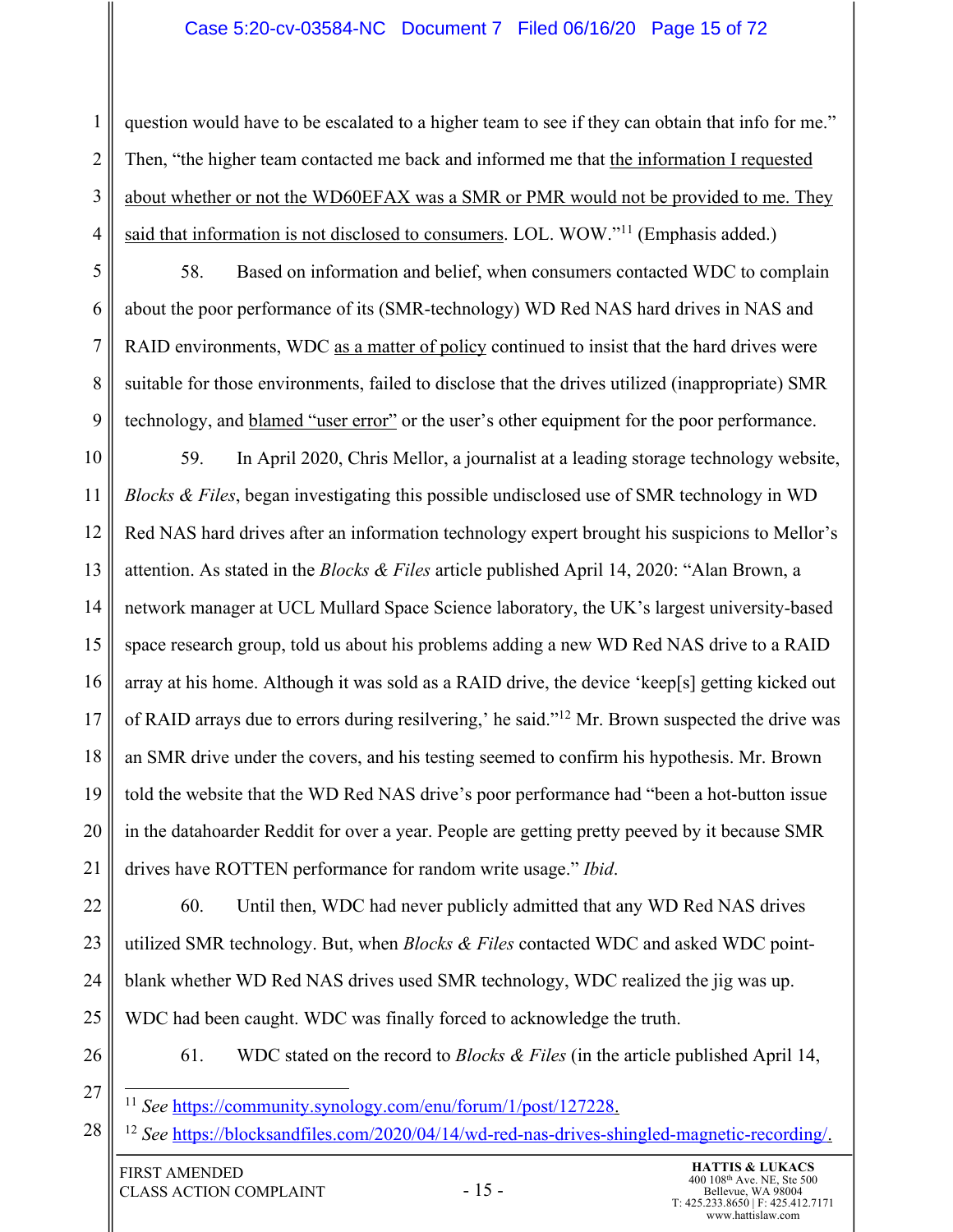|                | Case 5:20-cv-03584-NC Document 7 Filed 06/16/20 Page 16 of 72                                                                                                                                                                              |  |
|----------------|--------------------------------------------------------------------------------------------------------------------------------------------------------------------------------------------------------------------------------------------|--|
| $\mathbf{1}$   | $2020$ :                                                                                                                                                                                                                                   |  |
| $\overline{2}$ | Currently, Western Digital's WD Red 2TB-6TB drives are device-managed SMR                                                                                                                                                                  |  |
| 3              | (DMSMR) You are correct that we do not specify recording technology in our<br>WD Red HDD documentation. We strive to make the experience for our NAS                                                                                       |  |
| 4              | customers seamless, and recording technology typically does not impact small<br>business/home NAS-based use cases. In device-managed SMR HDDs, the drive                                                                                   |  |
| 5              | does its internal data management during idle times. In a typical small<br>business/home NAS environment, workloads tend to be bursty in nature, leaving                                                                                   |  |
| 6              | sufficient idle time for garbage collection and other maintenance operations. <sup>13</sup>                                                                                                                                                |  |
| 7              | 62.<br>Once WDC finally admitted what it had done, WDC was universally condemned                                                                                                                                                           |  |
| 8              | by the technology press. Storage experts were in utter disbelief that WDC would do something                                                                                                                                               |  |
| 9              | so utterly reckless and inappropriate as sneak SMR technology into hard drives that WDC                                                                                                                                                    |  |
| 10             | advertised and represented to be designed for NAS and RAID. <sup>14</sup> As Alan Brown stated in a                                                                                                                                        |  |
| 11             | separate interview article with <i>Block &amp; Files</i> , these SMR-technology WD Red NAS hard drives                                                                                                                                     |  |
| 12             | were "unfit for the purpose for which they are marketed." <sup>15</sup>                                                                                                                                                                    |  |
| 13             | 63.<br>As the scandal unfolded, Seagate Technology (WDC's largest competitor)                                                                                                                                                              |  |
| 14             | publicly stated that SMR is incompatible with NAS and RAID, and that its NAS-specific hard                                                                                                                                                 |  |
| 15             | drives did not use SMR: "Seagate only produces NAS drives that are CMR. We do not have                                                                                                                                                     |  |
| 16             | any SMR drives in our IronWolf and IronWolf Pro drives, which are NAS solutions [W]e                                                                                                                                                       |  |
| 17             | don't recommend SMR for NAS Seagate will always recommend the correct drive                                                                                                                                                                |  |
| 18             | technology for the right application." <sup>16</sup> (Emphasis added.)                                                                                                                                                                     |  |
| 19             | 64.<br>On April 20, 2020, six days after the <i>Blocks &amp; Files</i> article was published, as the                                                                                                                                       |  |
| 20             | fiasco and condemnation continued to snowball, WDC posted a public statement about the                                                                                                                                                     |  |
| 21             |                                                                                                                                                                                                                                            |  |
| 22             | $13$ <i>Ibid.</i>                                                                                                                                                                                                                          |  |
| 23             | <sup>14</sup> E.g., see Extreme Tech article dated April 24, 2020, at                                                                                                                                                                      |  |
| 24             | https://www.extremetech.com/computing/309730-western-digital-comes-clean-shares-which-<br>hard-drives-use-smr; Ars Technica article dated April 17, 2020, at                                                                               |  |
| 25             | https://arstechnica.com/gadgets/2020/04/caveat-emptor-smr-disks-are-being-submarined-into-<br>unexpected-channels/; Serve The Home article dated May 28, 2020, at<br>https://www.servethehome.com/wd-red-smr-vs-cmr-tested-avoid-red-smr/. |  |
| 26             | <sup>15</sup> See https://blocksandfiles.com/2020/04/15/shingled-drives-have-non-shingled-zones-for-                                                                                                                                       |  |
| 27             | caching-writes/.<br><sup>16</sup> See https://arstechnica.com/information-technology/2020/04/seagate-says-network-attached-                                                                                                                |  |
| 28             | storage-and-smr-dont-mix/.                                                                                                                                                                                                                 |  |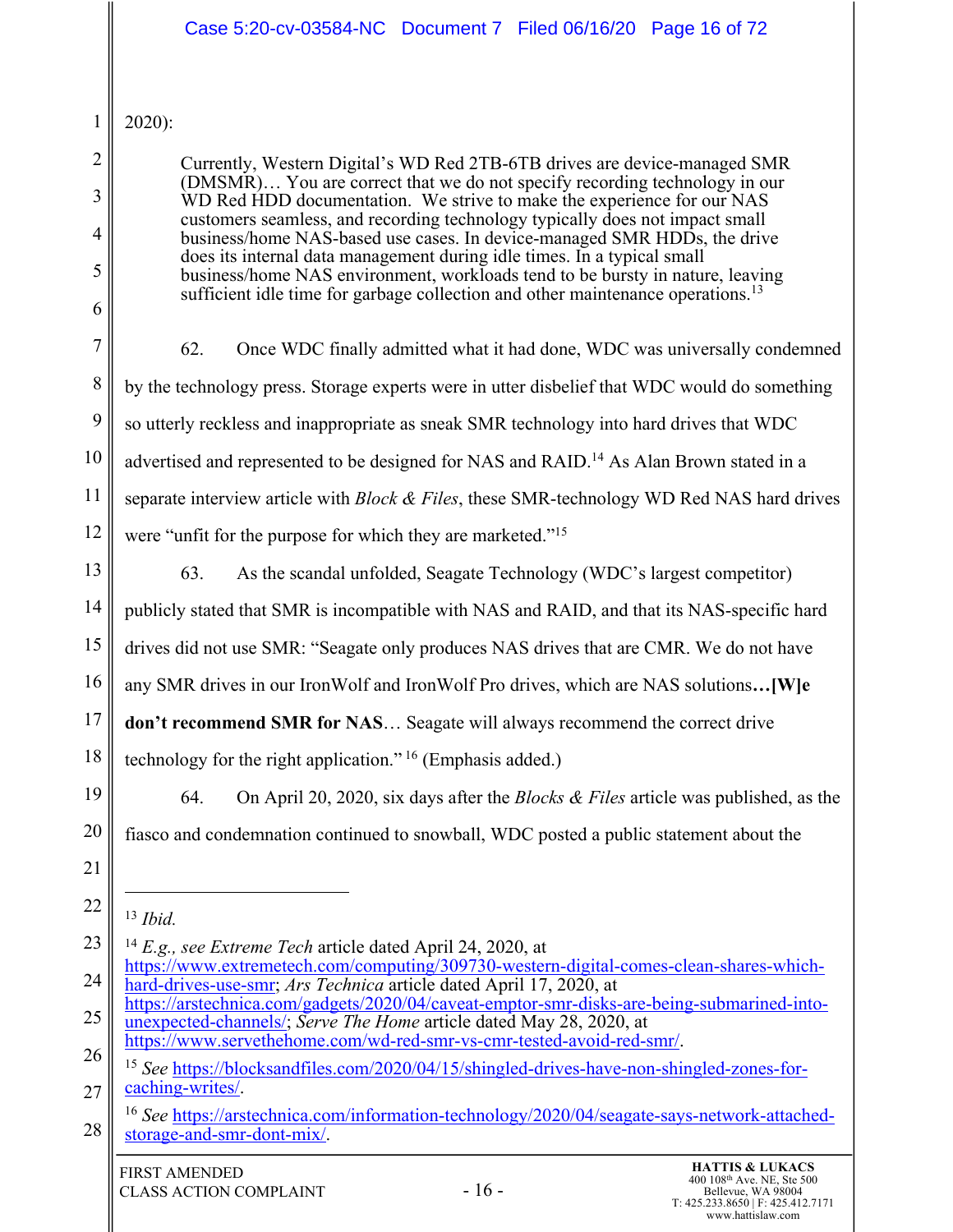## Case 5:20-cv-03584-NC Document 7 Filed 06/16/20 Page 17 of 72

1 2 3 4 5 6 matter on a blog post on its website.<sup>17</sup> In the post, WDC acknowledged that "some" of its WD Red NAS hard drives utilized SMR technology—but WDC still did not identify which particular WD Red NAS hard drive SKUs used SMR. Meanwhile, as WDC previously admitted in its statement to *Blocks & Files*, WDC had never previously disclosed that it had sneaked SMR technology into its hard drives, or which particular drives had it: "You are correct that we do not specify recording technology in our WD Red HDD documentation."<sup>18</sup>

7 8 9 10 11 12 13 65. Since WDC's scheme was brought to light, two of the leading NAS device manufacturers have blacklisted all WD Red NAS drives with SMR technology<sup>19</sup>, removing them from their hardware compatibility lists, because they have deemed them unfit and inappropriate for use in their NAS devices. Notably, this blacklisting of WD Red NAS drives by major NAS manufacturers directly contradicts WDC's April 20, 2020 statement on its public blog that all of the WD Red NAS drives, including those with SMR technology, have been "rigorously tested" "and have been validated by the major NAS providers."<sup>20</sup>

14 15 16 17 18 19 20 21 22 66. Synology, Inc. is one of the world's leading manufacturers of NAS devices and storage servers for consumers and businesses. Synology NAS units are consistently among the most popular consumer NAS devices offered on Amazon.com. Based on information and belief, which will be confirmed by third-party discovery of Synology, Inc., WDC failed to notify Synology that it had secretly swapped the guts of many of its WD Red NAS drives with SMR technology. Since the news broke publicly of WDC's swapping out CMR for the inferior SMR technology, Synology has removed those WD Red NAS drives from the hardware compatibility lists for its NAS units.<sup>21</sup> Based on the investigation of Plaintiffs' counsel, Synology customer support staff now tells Synology customers, when asked, that they should

<sup>24</sup> <sup>17</sup> *See* https://blog.westerndigital.com/wd-red-nas-drives/.

<sup>25</sup> <sup>18</sup> *See* https://blocksandfiles.com/2020/04/14/wd-red-nas-drives-shingled-magnetic-recording/.

<sup>26</sup>  $19$  Specifically, WD Red NAS hard drives with the following SKUs: WD20EFAX, WD30EFAX, WD40EFAX, and WD60EFAX.

<sup>27</sup> <sup>20</sup> *See* https://blog.westerndigital.com/wd-red-nas-drives/.

<sup>21</sup> *See* https://www.synology.com/en-

<sup>28</sup> us/compatibility?search\_by=category&category=hdds\_no\_ssd\_trim&p=1.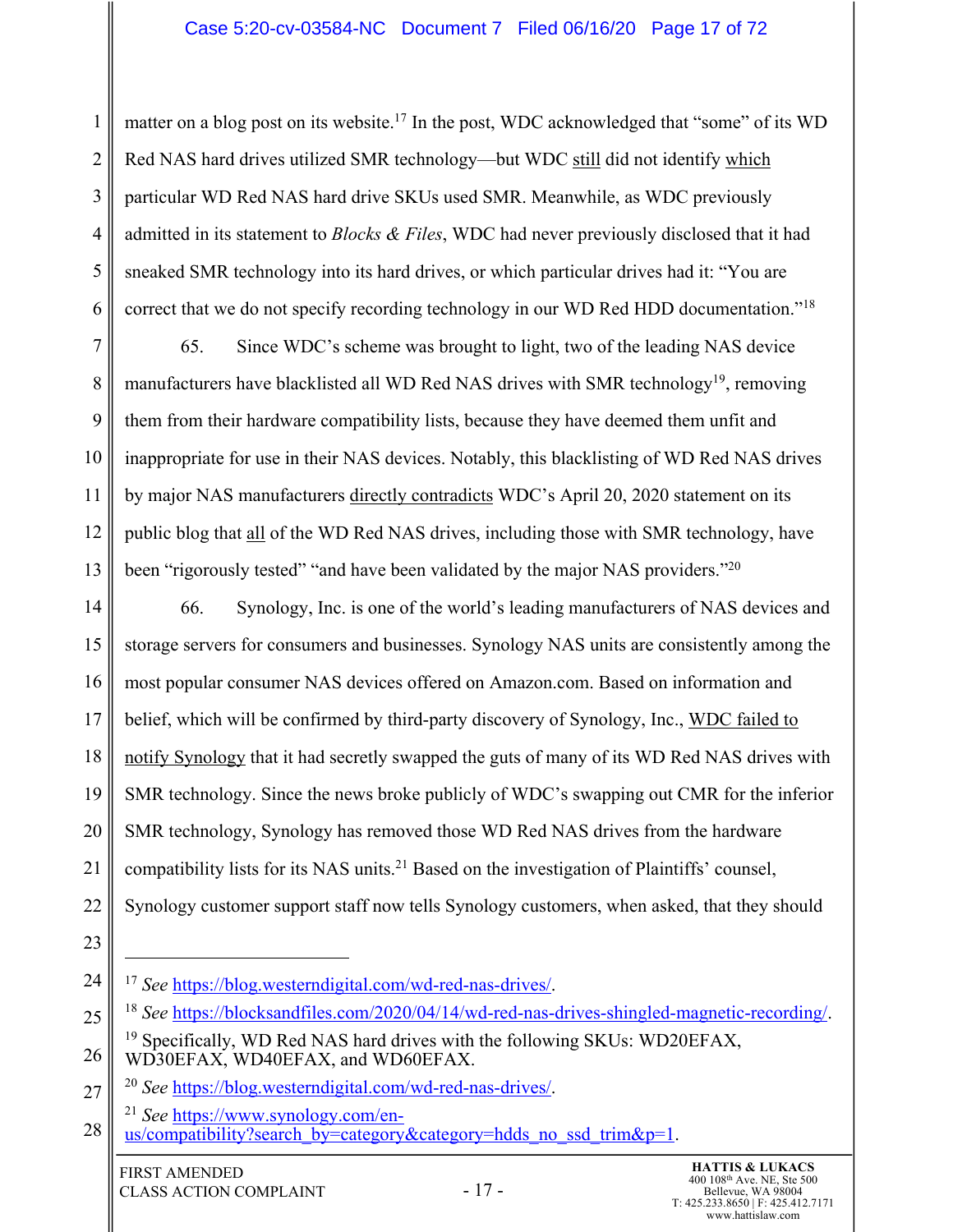not use these SMR-technology WD Red NAS drives (i.e., WDC's newest WD Red NAS drives with 2TB-6TB capacities with SKUs WD20EFAX, WD30EFAX, WD40EFAX, and WD60EFAX) in Synology products and that those drives are not supported.<sup>22</sup>

4 5 6 7 8 9 10 11 12 13 14 67. Another leading manufacturer of NAS devices, iXsystems, now recommends that its customers not use WD Red NAS drives with SMR technology. iXsystems stopped offering its NAS and storage server solutions with WD Red NAS SMR-technology drives preinstalled; previously, since 2019, iXsystems had shipped systems containing these SMR drives. Based on the investigation of Plaintiff's counsel, iXsystems long had a policy of recommending against the use of SMR drives. Based on information and belief, which will be confirmed by third-party discovery of iXsystems, WDC failed to notify iXsystems that it had secretly swapped the guts of many of its WD Red NAS drives with SMR technology. Based on information and belief, iXsystems was caught flat-footed when the WDC SMR scandal broke, not having previously realized it was selling hardware with SMR hard drives, and as a result iXsystems has received complaints from many upset and damaged customers.

15 16 17 18 19 20 21 22 23 24 68. iXsystems is also the creator of the open source FreeNAS storage software which is utilized not only in its own NAS and storage systems, but also in NAS units and servers designed by many other manufacturers. Additionally, thousands of individual users install FreeNAS software in their own custom-built storage servers and NAS units. Unfortunately, NAS and storage servers utilizing FreeNAS (which utilizes the ZFS file system) have proven particularly incompatible with SMR-technology WD Red NAS hard drives. The ZFS filesystem was designed to use small blocksize random writes in virtually all usage scenarios, including disk array resilvering. As previously discussed, SMR technology is wholly incompatible with these constant random writes because they cause the CMR cache area to rapidly and constantly fill up. This causes the drive to choke and stop the flow of data while it

25

1

2

3

26  $22$  Meanwhile, and likely confusing to consumers, Synology continues to recommend the older WD Red NAS drives with 2TB-6TB capacities (SKUs WD20EFRX, WD30EFRX,

27 28 WD40EFRX, and WD60EFRX) because they utilize traditional CMR technology. Also likely confusing to consumers, Synology continues to recommend other *new* WD Red NAS drives with 10TB-12TB capacities with SKUs of \*EFAX because unlike the smaller capacity 2TB-6TB \*EFAX drives, these 10TB-12TB \*EFAX drives continue to utilize CMR technology.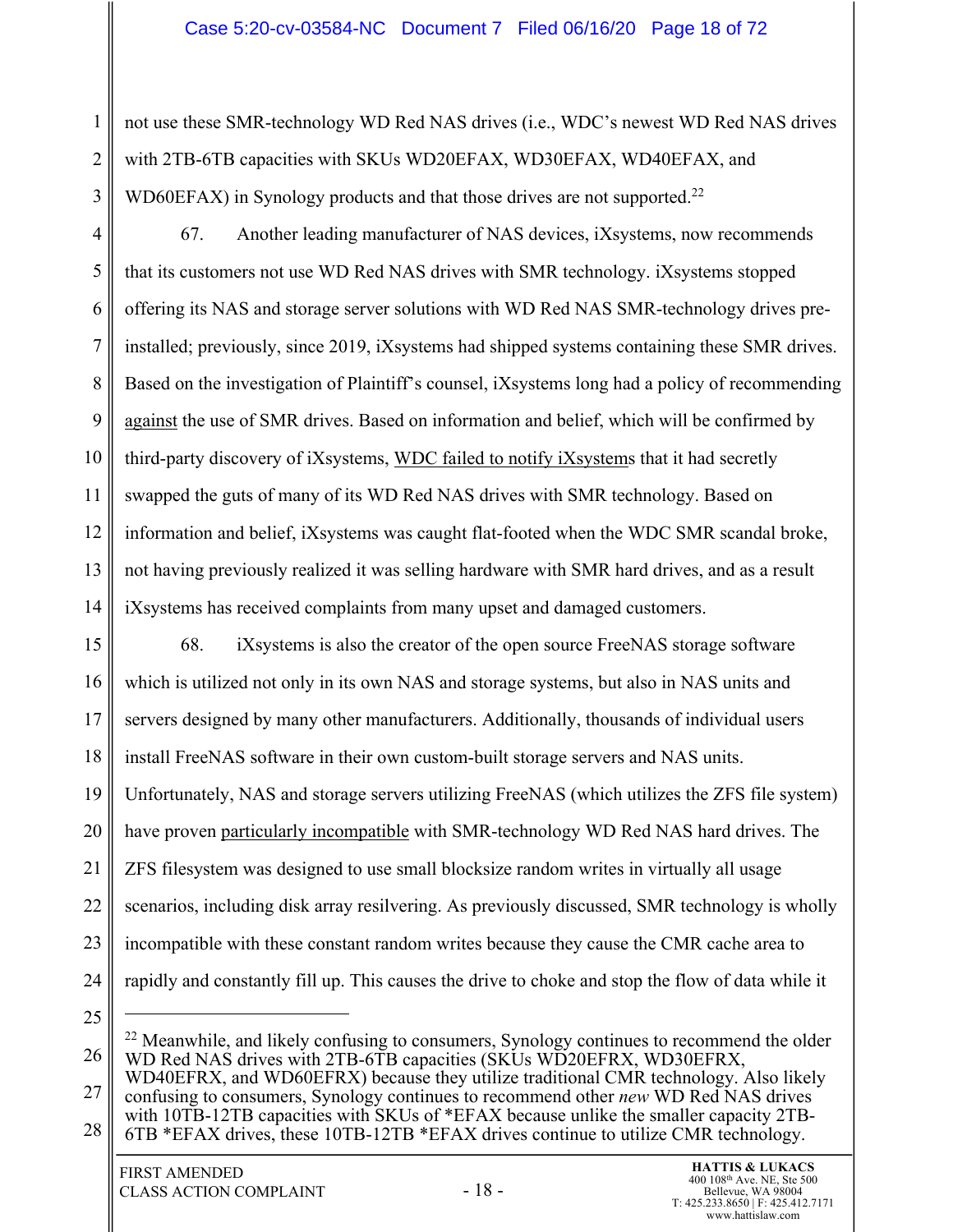## Case 5:20-cv-03584-NC Document 7 Filed 06/16/20 Page 19 of 72

1 2 3 4 5 6 7 flushes out the CMR cache and tries to write the data to the much slower main SMR hard disk. In addition to this terrible performance and increased risk of data loss, iXsystems has also confirmed reports (and has notified WDC) of an additional problem that under heavy write loads and/or resilvering the WD Red NAS drives can return Sector ID Not Found (IDNF) errors, making the drives unusable and causing data to be destroyed.<sup>23</sup> Unsurprisingly, as a result, iXsystems recommends that FreeNAS and ZFS users not install SMR WD Red NAS drives in FreeNAS systems.

8 9 10 11 12 13 14 15 16 17 18 69. Incredibly, WDC's response, even after having been caught red-handed, has been to double-down on its deception. In the blog post WDC put out on April 20, 2020 in response to the snowballing fiasco, WDC continued to claim that using SMR in NAS drives was appropriate because "The data intensity of typical small business/home NAS workloads is intermittent, leaving sufficient idle time for DMSMR drives to perform background data management tasks as needed and continue an optimal performance experience for users."<sup>24</sup> (Emphasis added.) This was similar to WDC's prior inaccurate statement to *Blocks & Files* that "recording technology typically does not impact small business/home NAS-based use cases. In device-managed SMR HDDs, the drive does its internal data management during idle times. In a typical small business/home NAS environment, workloads tend to be bursty in nature, leaving sufficient idle time for garbage collection and other maintenance operations."<sup>25</sup>

19 20 21 22 23 24 25 70. In the same April 20, 2020 blog post, WDC attempted to blame its own customers for the problems they were experiencing. WDC accused its customers of overusing the drives "in system workloads far exceeding their intended uses." WDC suggested that affected customers somehow should have known to purchase different NAS hard drives (i.e., NAS drives with CMR technology) to perform *what were in fact typical NAS workloads*, even though WDC had not previously disclosed what recording technology any of its NAS hard drives had used. In truth, the earlier CMR versions of the same-capacity "WD Red NAS"

<sup>27</sup> <sup>23</sup> *See* https://www.ixsystems.com/blog/library/wd-red-smr-drive-compatibility-with-zfs/.

<sup>24</sup> *See* https://blog.westerndigital.com/wd-red-nas-drives/.

<sup>28</sup> <sup>25</sup> *See* https://blocksandfiles.com/2020/04/14/wd-red-nas-drives-shingled-magnetic-recording/.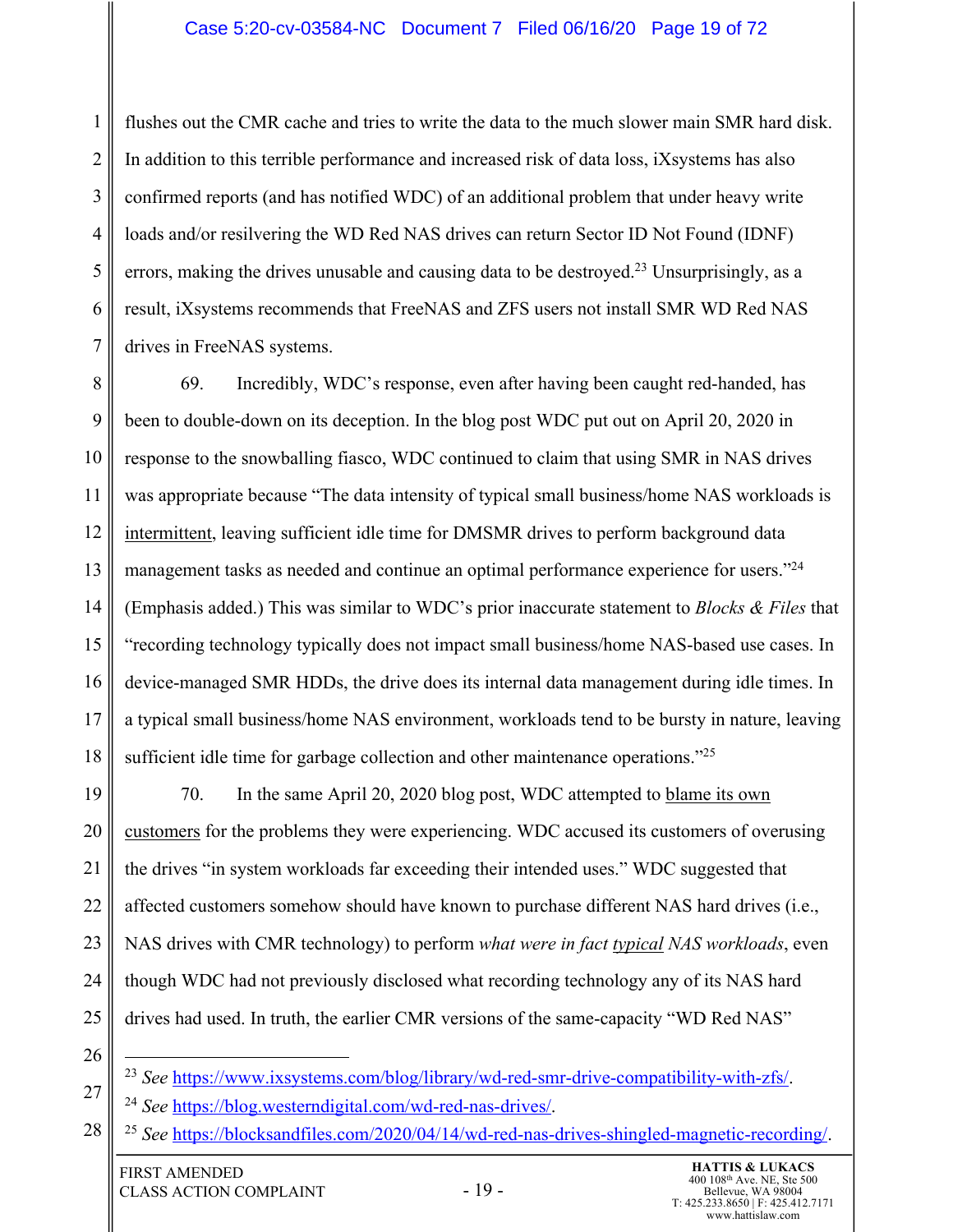## Case 5:20-cv-03584-NC Document 7 Filed 06/16/20 Page 20 of 72

drives (i.e., the prior \*EFRX CMR versions of the drives, as opposed to the newer \*EFAX SMR versions of the drives) could easily perform such "workloads," as could all competing NAS drives from other manufacturers (all of which utilized CMR technology).

4 5 6 7 8 9 10 11 12 71. These statements are an attempt by WDC to create a false narrative to save face and redirect blame. WDC in fact knows full well that these SMR WD Red NAS hard drives should never have been labeled and advertised as "NAS" hard drives. WDC has been told by its own vendor-partners that these hard drives are not compatible with their NAS devices and that the hard drives are not fit for the drives' advertised and intended purpose. WDC knows that thousands of customers have suffered poor performance and data loss and/or are now justifiably—worried that the hard drives are essentially ticking time bombs that risk the destruction of customer data and files at any moment due to increased likelihood of failure during the RAID rebuilding process.

13 14 15 16 17 18 19 20 21 72. In fact, WDC's acknowledgment on its public blog and to *Blocks & Files* that SMR-technology WD Red NAS hard drives are appropriate only for "intermittent" occasional "bursty" writes, is essentially an admission that these hard drives are not suitable for their advertised and intended use in NAS and RAID systems. WDC admitted that the drives require "sufficient idle time for garbage collection and other maintenance operations" (unlike CMR drives)—which is incompatible with usage in NAS and RAID systems. <sup>26</sup> WDC had even previously released a YouTube video explaining and admitting that SMR-technology hard drives are not appropriate for random-write workloads—which is a typical and common use of NAS systems.<sup>27</sup>

22 23 24 25 73. Meanwhile, WDC continues to falsely advertise and promise that these WD Red NAS drives are designed and appropriate for RAID and NAS. WDC continues to keep "NAS" in the name of these SMR drives, and continues to promise and advertise (and to provide marketing materials to its resellers that promise and advertise) that the SMR drives are:

#### 26 "**purpose-built for NAS**," "**Built for NAS compatibility**," "**Designed for RAID**

27

28

1

2

3

<sup>26</sup> *See* https://blocksandfiles.com/2020/04/14/wd-red-nas-drives-shingled-magnetic-recording/. <sup>27</sup> See https://www.youtube.com/watch?v=\_VzM3T9J1x4&feature=youtu.be.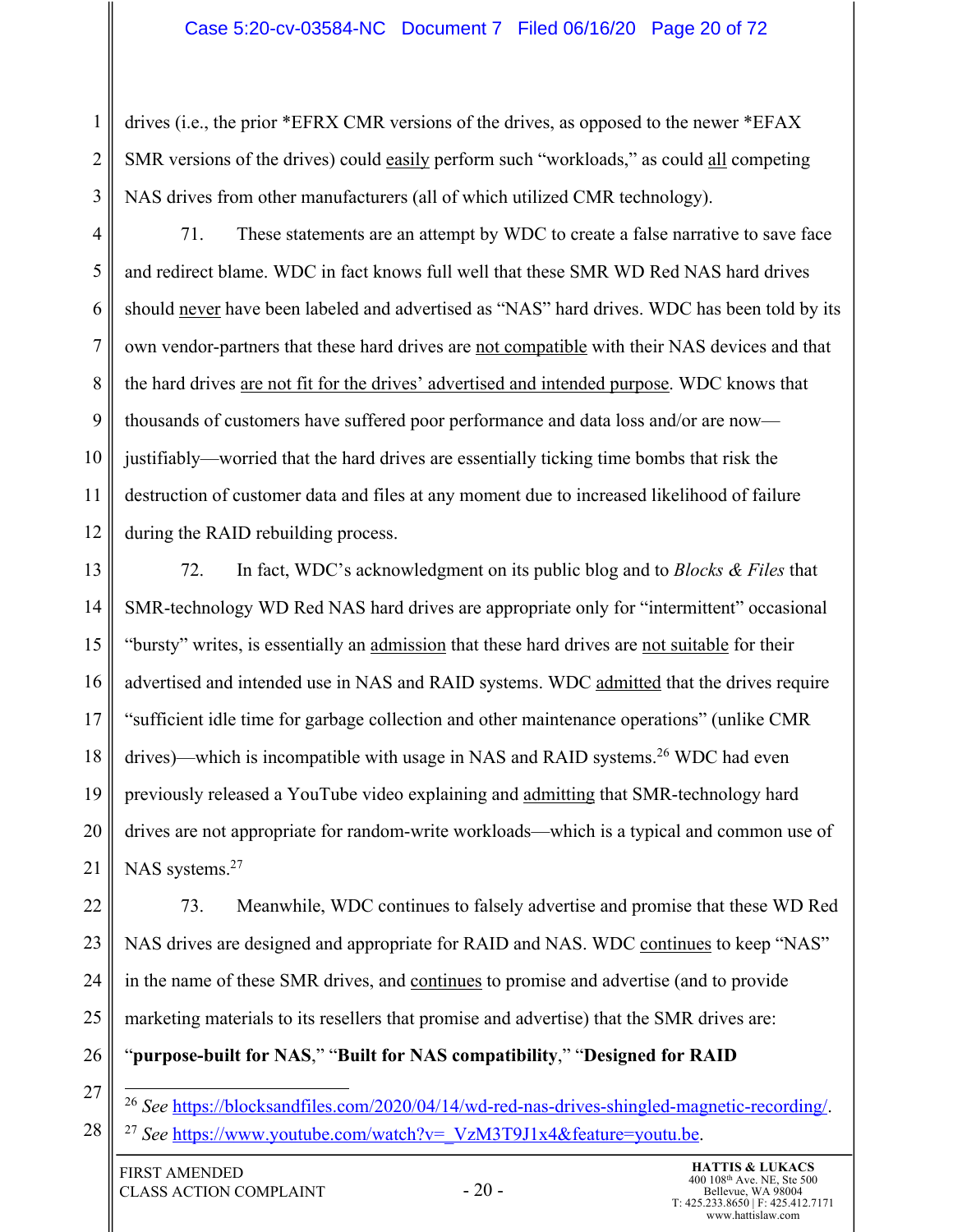1 2 3 4 5 6 7 **environments**," "**specifically designed for use in NAS systems with up to 8 bays**," and are appropriate for "**Small and home office NAS systems in a 24x7 environment**." WDC continues to state: "**Desktop drives aren't purpose-built for NAS. But WD Red drives with NASware technology are. Our exclusive technology takes the guesswork out of selecting a drive… In a Network Attached Storage device, a desktop hard drive is not typically designed for NAS environments. Do right by your NAS and choose the drive designed for NAS with an array of features to help preserve your data …**"

8 9 10 11 74. These representations are false or misleading. These SMR-technology hard drives are not only inappropriate and perform poorly for their advertised and intended use in NAS and RAID applications—these hard drives are actually outright dangerous when used in those applications, putting customer data at increased risk.

12 13 14 15 16 17 18 19 20 75. Any and all recent purported disclosures which WDC has made regarding the WD Red NAS hard drives since WDC first publicly admitted on April 14, 2020 that it had sneaked SMR technology into the drives, have been insufficient and inadequate. Based on the investigation of Plaintiffs' counsel, the only additional disclosures or changes in its marketing that WDC has made since April 14, 2020 are to update its technical product datasheet for the hard drives to add a single line specifying either "CMR" or "SMR" recording technology for each listed hard drive SKU, without explaining or disclosing what that means or its significance. (Product datasheets are a form of advertising, as are all of the statements by Defendant quoted in this First Amended Complaint.)

21 22 23 24 25 26 27 28 76. The disclosure of the utilization of SMR versus CMR technology continues to not appear anywhere in the advertising, online brochures and specifications which customers actually see on the product webpages of WDC resellers such as Amazon.com and Newegg.com. But even if prospective customers somehow did come across the words "SMR" or "CMR," they would have no idea of their significance or what those letters meant. A reasonable consumer (the WD Red NAS drives are marketed to consumers and small businesses) would not see these strange abbreviations and understand that they completely nullify all the advertising and representations WDC is making about the drives being "purpose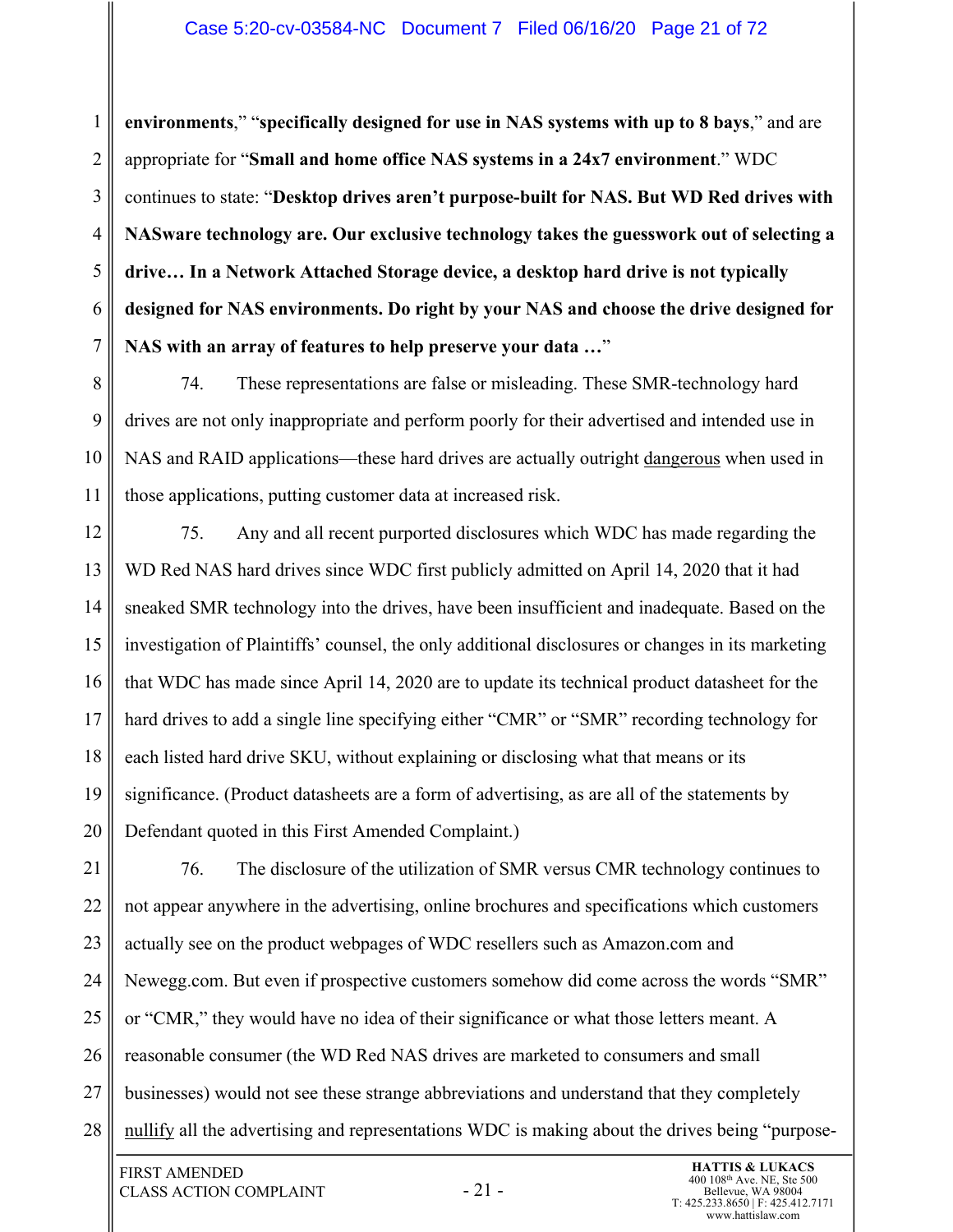built" for NAS and RAID.

1

2 3 4 5 6 7 77. The bottom line is that in order to cut costs and increase its profits, WDC made the decision to sneak inferior and inappropriate SMR technology into its previously best-inclass drives, putting customer data at risk. WDC was finally caught and forced to admit the truth. But WDC has refused to rectify its wrongs or to change course. WDC has stubbornly and recklessly decided to continue defrauding its customers and to continue leveraging—and squandering—its past best-in-class reputation to increase its short-term profits.

8 9 10 11 12 78. As a result of WDC's fraud and deception, thousands of customers nationwide, including the 6 Plaintiffs, who purchased these WD Red NAS hard drives for their advertised and intended use, have been duped and have suffered harm and damages. Ultimately, the hard drives are completely worthless for their intended purpose—and are in fact dangerous to customer data.

13 14 15 16 79. The experiences of Plaintiffs Nicholas Malone, Chris Ayers, James Backus, David Eaton, Steven Gravel, and Tod Weitzel are typical of the thousands of other class members throughout the United States who have been similarly deceived by WDC. Each Plaintiff's experience is documented in the "Plaintiffs' Factual Allegations" section below.

17 18 19 20 21 22 23 24 80. To be clear: Plaintiffs are herein alleging false advertising claims against WDC. Plaintiffs are not currently alleging design defect or product defect claims (although the facts could certainly support such claims). Plaintiffs, representing a national class, or in the alternative, 6 state subclasses, are confining this First Amended Complaint to WDC's false statements and material omissions made in WDC's advertising and promotion of the WD Red NAS hard drives containing SMR technology. In sum, WDC advertised these hard drives as being appropriate for NAS or RAID environments when in fact, due to WDC's secret switch from CMR to SMR technology, these drives are not fit for the purpose advertised.

25 26 27 81. These misrepresentations and omissions by WDC are material, in that they are the type of representations on which an ordinary person would reasonably rely upon in conducting his or her affairs.

28

82. The Defendant is primarily engaged in the business of selling or leasing goods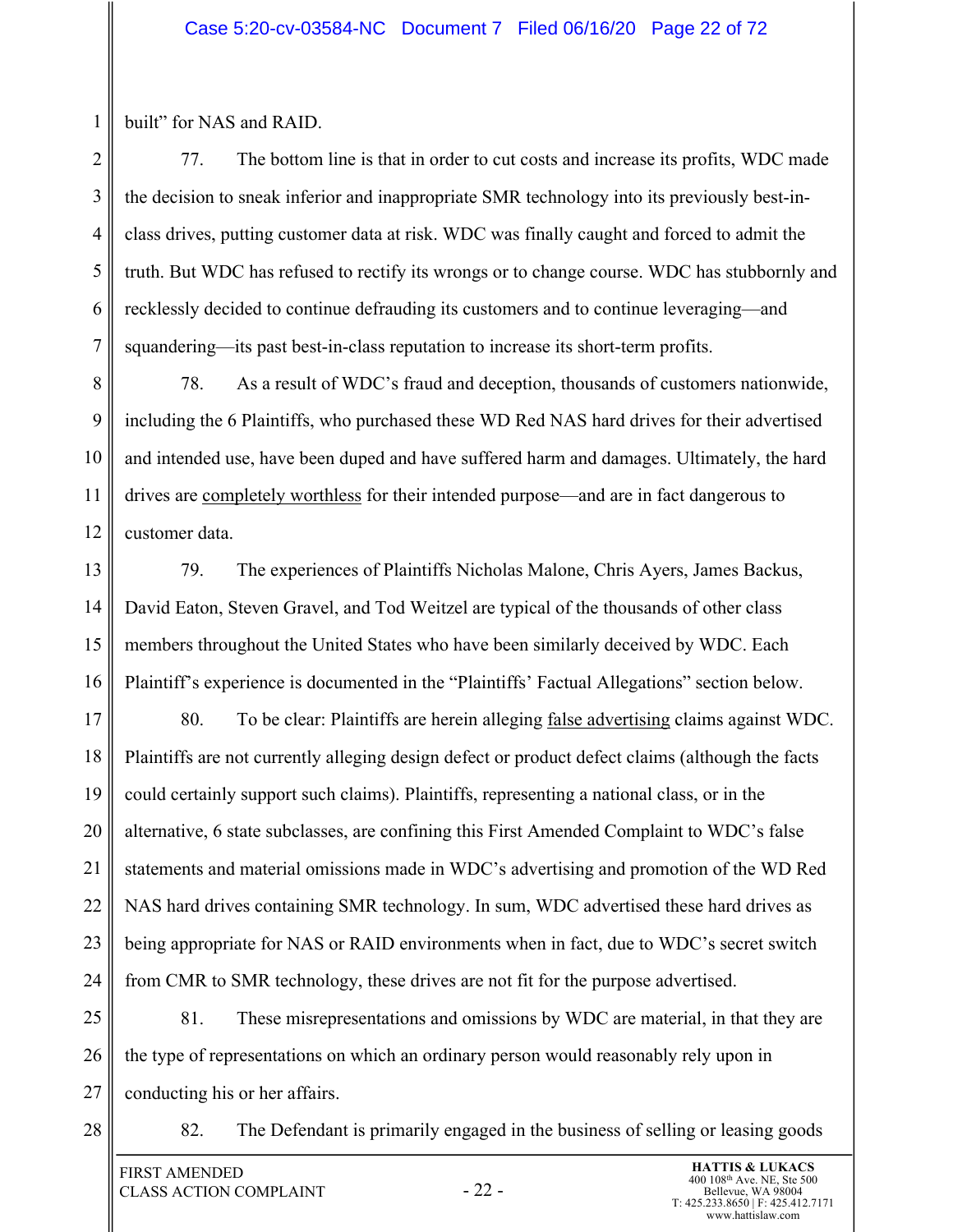## Case 5:20-cv-03584-NC Document 7 Filed 06/16/20 Page 23 of 72

1 2 3 4 5 6 7 8 9 10 or services. Each cause of action brought by Plaintiffs and the Class against Defendant in this pleading arises from and is limited to statements or conduct by Defendant that consist of representations of fact about Defendant's business operations, goods or services that is or was made for the purpose of obtaining approval for, promoting, or securing sales or leases of, or commercial transactions in Defendant's goods or services or the statement is or was made in the course of delivering Defendant's goods or services. Each cause of action brought by Plaintiffs and the Class against Defendant in this pleading arises from and is limited to statements or conduct by Defendant for which the intended audience is an actual or potential buyer or customer, or a person likely to repeat the statements to, or otherwise influence, an actual or potential buyer or customer.

# **PLAINTIFFS' FACTUAL ALLEGATIONS**

# **Plaintiff Nicholas Malone**

11

12

13 14 83. Plaintiff Nicholas Malone is, and at all relevant times has been, a Wisconsin resident.

15 16 17 18 19 84. In March 2020, Malone desired to purchase a NAS device along with hard drives which were designed for use in that NAS device with a RAID setup. Malone wanted to store his important home personal data, media files, and computer backups in a centralized, large datastore with data redundancy and security features, and had determined that a NAS system utilizing RAID for redundancy and failure recovery was the best solution.

20 21 85. On March 6, 2020, Malone went to Amazon.com to shop for a NAS device and NAS-appropriate hard drives. Malone decided to purchase a QNAP 4-bay NAS device.

22 23 24 25 26 27 28 86. Malone then began researching the options available on Amazon for four 6TB NAS-appropriate hard drives to put into the QNAP NAS device. Malone previously had purchased and had been happy with many WDC hard drives over the years, and he understood them to have a good reputation for reliability and quality. Malone browsed the Amazon product webpage for the WD Red NAS 6TB hard drive, and viewed the advertising and product information (which was provided to Amazon by WDC). Besides seeing that the drive had "NAS" in the product name, Malone viewed the prominent bullet points on the product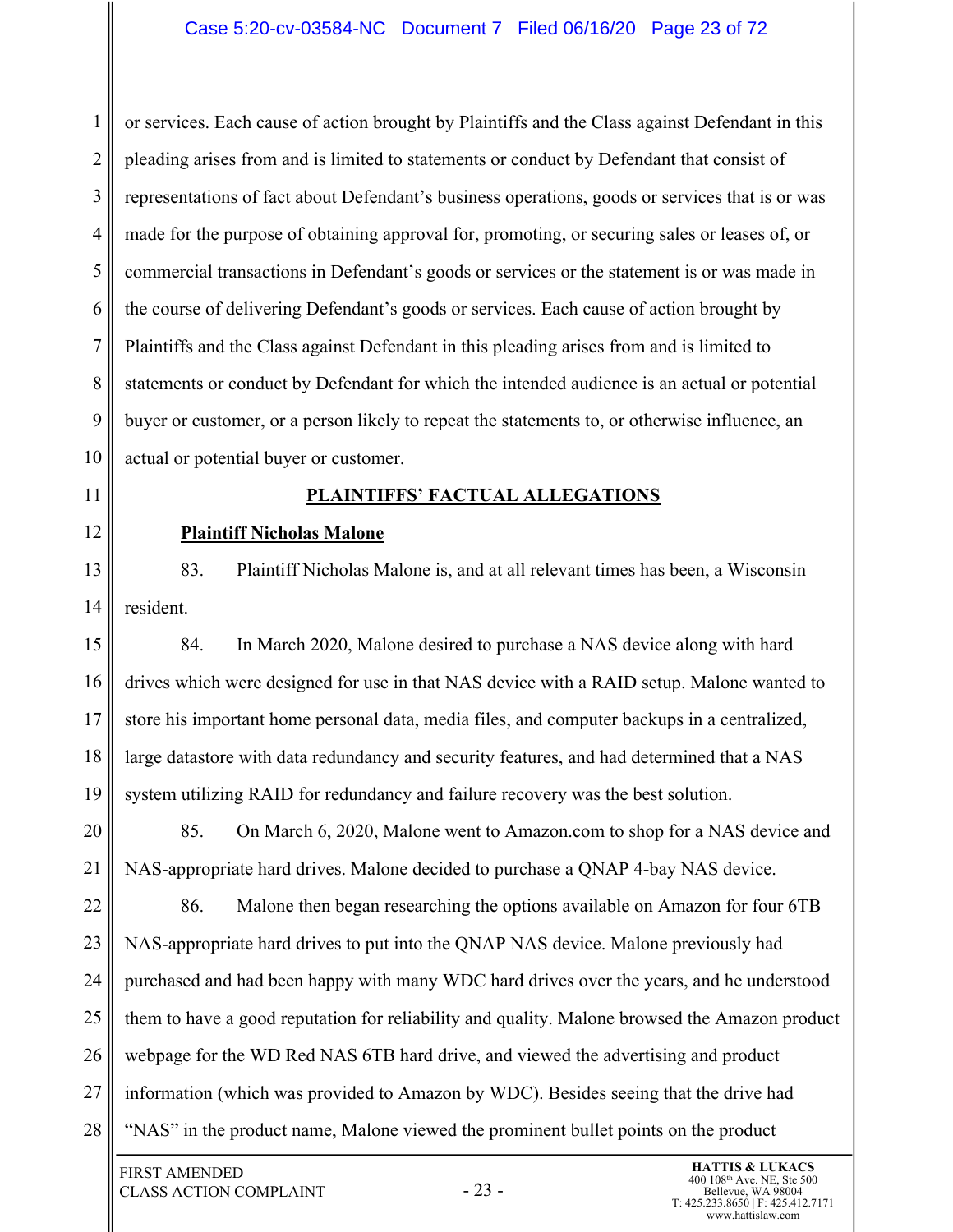webpage which stated: "**Specifically designed for use in NAS systems with up to 8 bays**," "**Small and home office NAS systems in a 24/7 environment**," and "**NASware firmware for compatibility**."

4 5 6 7 8 9 10 11 12 13 87. Lower down on the product webpage for the WD Red NAS 6TB hard drive was a colorful product brochure labeled: "From the manufacturer." Malone viewed the representations there, including: "**There's a leading edge WD Red drive for every compatible NAS system to help fulfill your data storage needs… WD Red drives pack the power to store your precious data in one powerhouse unit**" and "**3D Active Balance Plus. Helps ensure your data is protected … in a NAS or RAID environment**." Based on these representations, Malone reasonably believed and understood the WD Red NAS 6TB hard drive was specifically designed and built for NAS device RAID environments like the QNAP system he intended to purchase and set up (unlike cheaper consumer desktop hard drives which were not purpose-built for NAS and RAID).

14 15 16 17 88. Malone had no idea the hard drives in fact utilized inferior and inappropriate SMR technology, which was not disclosed to him. Regardless, even if the letters "SMR" had appeared in the hard drive description, Malone would not have known what SMR was or what it stood for or what if any impact SMR had on hard drive performance.

18 19 20 21 89. Malone also viewed the product webpage for a NAS hard drive from a competing manufacturer, the Seagate IronWolf 6TB NAS hard drive. The Seagate hard drive was likewise advertised as having been designed and built for NAS and RAID for devices with up to 8 drive bays.

22 23 24 25 26 90. Relying on the representations regarding the WD Red NAS 6TB hard drive on the Amazon webpage, and also based on his prior good experience with WDC hard drives, Malone decided to purchase four of the WD Red NAS 6TB hard drives for \$150.12 each, paying a total of \$600.48 plus tax. The SKU for the hard drives was WD60EFAX. Malone also purchased the QNAP NAS device (the QNAP TS-453Be-4G-US) for \$548.89 plus tax.

27 28 91. After receiving the WD Red NAS hard drives and QNAP NAS device, Malone installed the hard drives into the QNAP and set up the device with RAID 5 redundancy.

1

2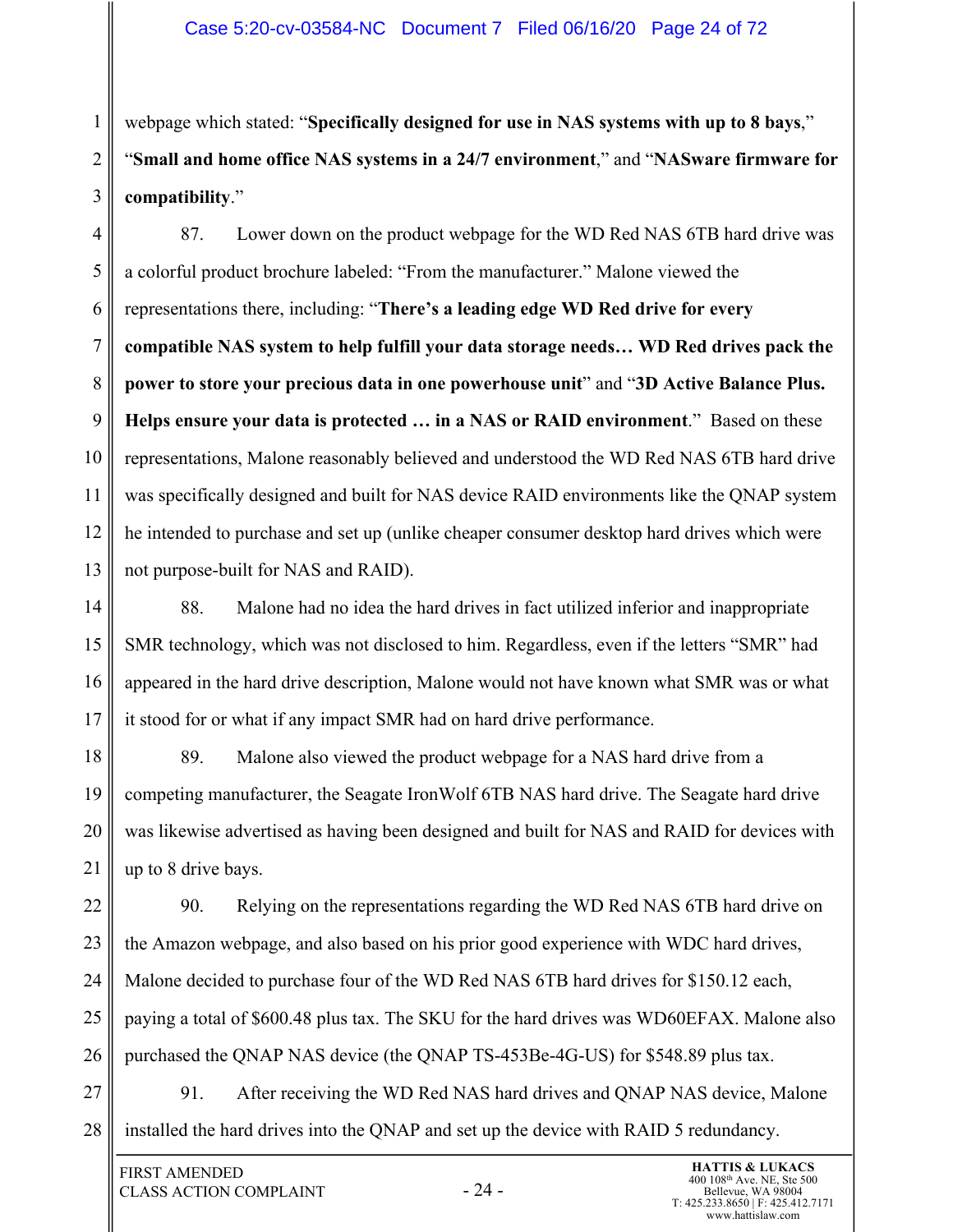#### Case 5:20-cv-03584-NC Document 7 Filed 06/16/20 Page 25 of 72

1 2 3 4 5 92. Over the next month and a half, Malone gradually moved and copied his personal data and media files over to the NAS, and also stored backups of his computer system, filing the NAS with almost 18TB of important and valuable data. Malone noticed that the write/copy speed when transferring these files seemed to be slower and worse than he had previously experienced with other hard drives and other NAS devices.

6 7 8 9 10 93. In late April or early May 2020, Malone viewed a YouTube video about NAS setup and storage. During the video, the narrator began talking about the recent scandal about WDC having admitted that some of its WD Red NAS hard drives utilized SMR technology. The narrator explained that the SMR technology was inappropriate for NAS systems and should not have been advertised and sold for that purpose by WDC.

11 12 13 14 94. After viewing this video, Malone became concerned that he had purchased these SMR-technology WD Red NAS hard drives. After researching the matter further, he learned that the four hard drives he had purchased (with SKU WD60EFAX) did indeed utilize SMR recording technology.

15 16 17 18 19 20 21 95. Malone had been defrauded. Malone had bought the hard drives based on WDC's representations that the drives were purpose-built for NAS and RAID, and had specifically purchased and set up his system for the redundancy and failure recovery features that NAS with RAID provided. But the hard drives he purchased, contrary to WDC's express representations, were not appropriate for NAS or RAID. In fact, by using the hard drives for their intended and advertised purpose, in a NAS device with RAID, his data was now at increased risk.

22 23 24 25 26 27 28 96. Malone was now, and continues to be, extremely upset and worried about losing his data. The failure of a single drive could result in the loss of data due to the much longer RAID rebuild times (i.e., resilvering) as compared to CMR drives, which would put his data at increased risk. Malone is also unable to perform recommended and standard RAID "scrubbing" to ensure the integrity of his data and to automatically correct any disk errors, because the process could cause one or more hard drives to be kicked out of the RAID array, potentially causing data loss. In order to secure and protect his data, Malone now must now expend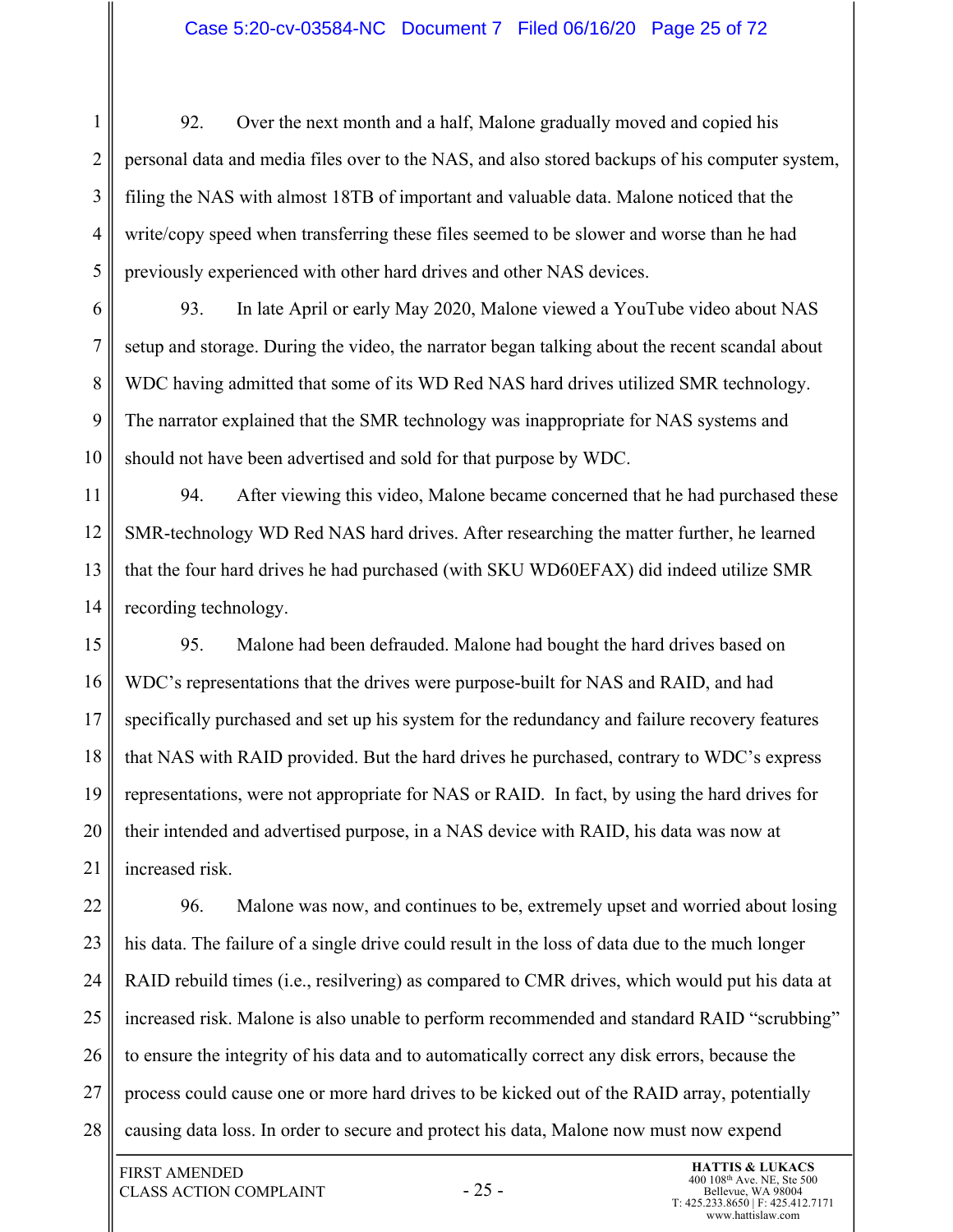## Case 5:20-cv-03584-NC Document 7 Filed 06/16/20 Page 26 of 72

1 2 hundreds more dollars and many hours of his time to purchase several external hard drives and/or a second NAS, and then copy his data over to the new storage.

3 4 5 6 7 8 9 10 97. Malone reasonably relied on WDC's misrepresentations and omissions of material facts. If Malone had known that the WD Red NAS hard drives he purchased utilized recording technology which was inappropriate for their intended and advertised use, Malone would not have purchased the hard drives. Malone would have purchased different hard drives that were truly appropriate for NAS and RAID use, such as the Seagate IronWolf 6TB NAS hard drive that he had also considered while shopping on Amazon.com. In fact, no other leading hard drive manufacturer uses this inferior SMR technology in its hard drives that are labeled for NAS or RAID use.

11 12 98. As a direct and proximate result of WDC's acts and omissions, Malone was harmed, suffered an injury-in-fact, and lost money or property.

13 14 99. Malone has a legal right to rely now, and in the future, on the truthfulness and accuracy of WDC's representations.

15 16 17 100. Malone would purchase WD NAS hard drives again if he could have confidence regarding the truth of WDC's representations regarding their appropriateness and fitness for NAS systems and RAID.

18 19 20 101. Malone will be harmed if, in the future, he is left to guess as to whether WDC's representations are accurate and whether there are omissions of material facts regarding the features or specifications of WDC's NAS hard drives.

21 22 23 102. If Malone were to purchase a WD NAS hard drive again without WDC having changed its unlawful and deceptive conduct alleged herein, Malone would be harmed on an ongoing basis and/or would be harmed once or more in the future.

24

## **Plaintiff Chris Ayers**

25 26 27 28 103. Plaintiff Chris Ayers is, and at all relevant times has been, a Florida resident. 104. In May 2020, one of the hard drives in Ayers' four-bay Netgear ReadyNAS network-attached storage unit failed. At that time, the NAS unit, which Ayers utilized at his home to store personal files, contained four 3TB Western Digital Caviar Green hard drives in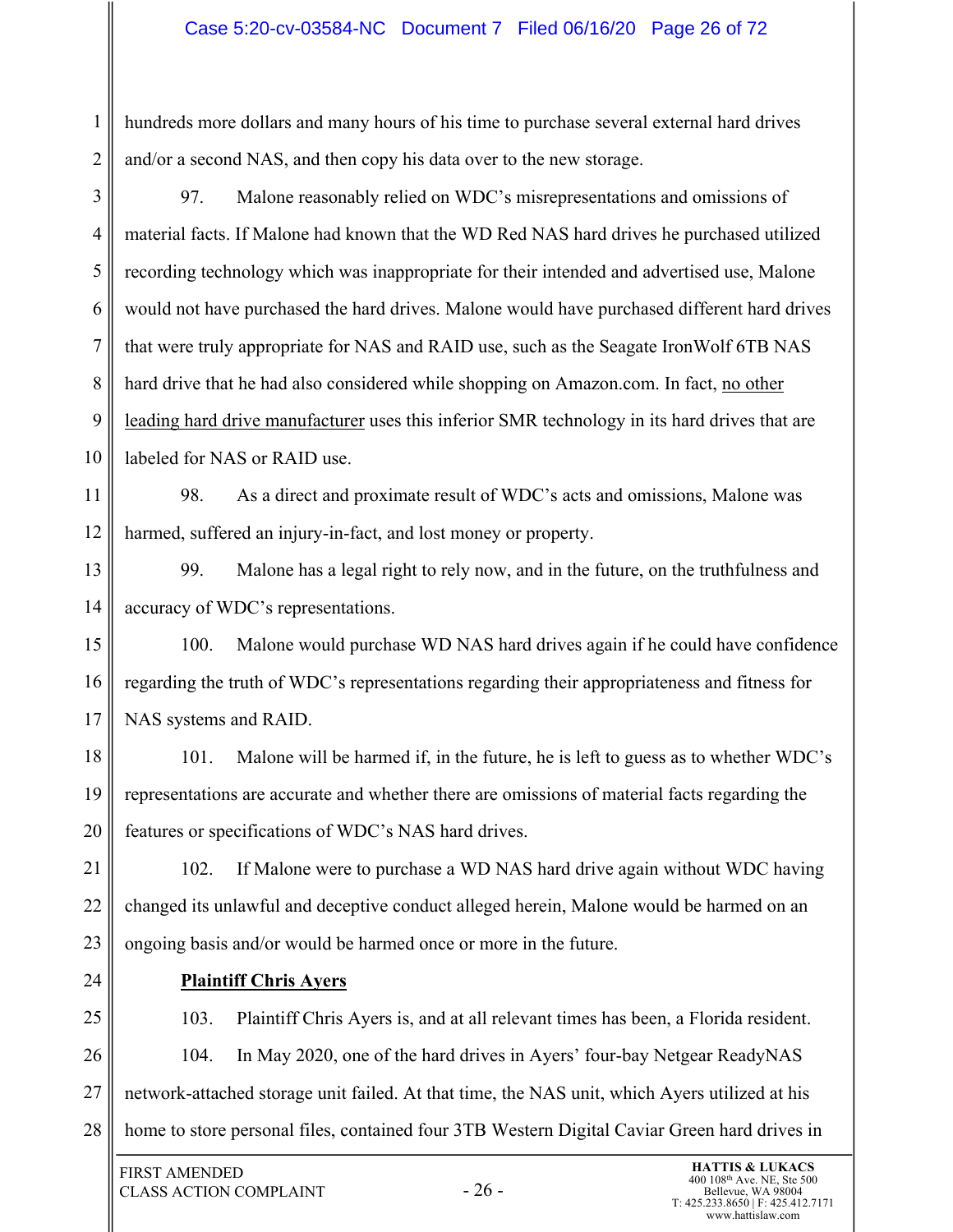2 3 4 5 RAID 5. Ayers had first installed the four 3TB Caviar Green drives approximately 8 years earlier. Three years after he had installed the Caviar Green hard drives, one of the drives had failed, and Ayers replaced it with an identical Caviar Green drive. Over the next five years Ayers did not have any other drive failures, until May 2020 when a second 3TB Caviar hard drive failed.

6 7 8 9 10 11 12 105. The ReadyNAS unit utilized a Linux software RAID technology which Netgear called X-RAID, which allowed mixing of different size drives to expand storage while maintaining redundancy such that one hard drive could fail without suffering data loss. When this 3TB Caviar Green drive failed in May 2020, Ayers replaced it with a Seagate 6TB drive. After he installed the replacement Seagate 6TB drive, the ReadyNAS took approximately 8 hours to rebuild the RAID array and redistribute the data among the hard drives (i.e., to perform the RAID rebuilding, or "resilvering" process).

13 14 15 16 17 106. Ayers then decided to further expand the storage capacity of his ReadyNAS by replacing the remaining three 3TB hard drives with three larger 6TB hard drives. To do so, Ayers would need to purchase the three 6TB hard drives, and then replace the drives sequentially, waiting for the RAID volume to rebuild each time (and thus performing three separate rebuilds, one for each new drive).

18 19 20 21 22 23 24 25 26 107. On May 17, 2020, Ayers went to Amazon.com to shop for a new 6TB hard drive that was purpose-built for NAS devices like his. For over a decade, Ayers had purchased and had been happy with WDC hard drives, and he understood them to have a good reputation for reliability and quality. Ayers browsed the Amazon product webpage for the WD Red NAS 6TB hard drive, and viewed the advertising and product information (which was provided to Amazon by WDC). Besides seeing that the drive had "NAS" in the product name, Ayers viewed the prominent bullet points on the product webpage which stated: "**Specifically designed for use in NAS systems with up to 8 bays**," "**Small and home office NAS systems in a 24/7 environment**," and "**NASware firmware for compatibility**."

27

28

1

108. Lower down on the product webpage for the WD Red NAS 6TB hard drive was a colorful product brochure labeled: "From the manufacturer." Ayers viewed the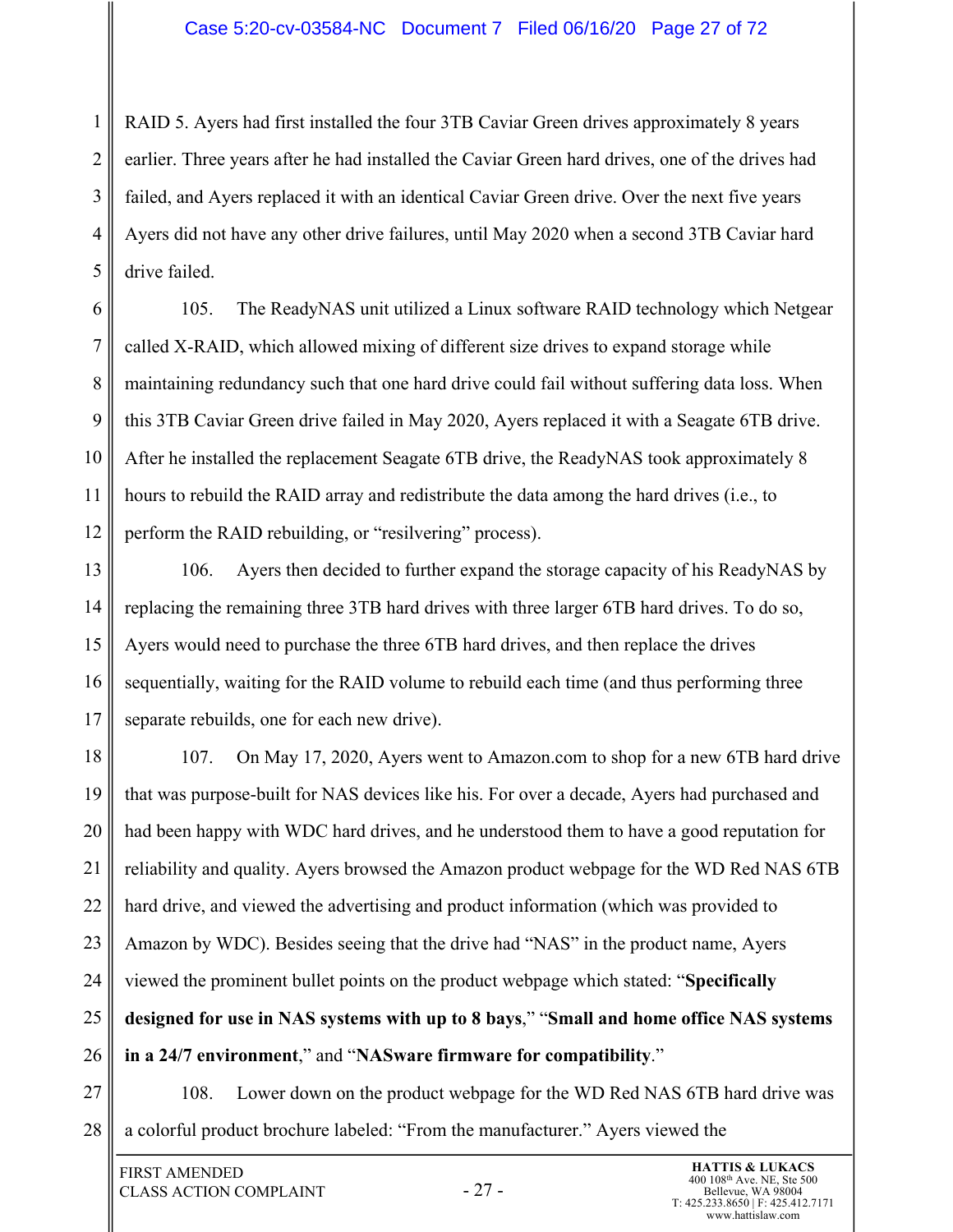#### Case 5:20-cv-03584-NC Document 7 Filed 06/16/20 Page 28 of 72

1 2 3 4 5 6 7 representations there, including: "**There's a leading edge WD Red drive for every compatible NAS system to help fulfill your data storage needs… WD Red drives pack the power to store your precious data in one powerhouse unit**" and "**3D Active Balance Plus. Helps ensure your data is protected … in a NAS or RAID environment**." Based on these representations, Ayers reasonably believed and understood the WD Red NAS 6TB hard drive was specifically designed and built for NAS device RAID environments like his ReadyNAS system.

8 9 10 11 109. Ayers had no idea the WD Red NAS 6TB hard drive in fact utilized inferior and inappropriate SMR technology, which was not disclosed to him. Regardless, even if the letters "SMR" had appeared in the hard drive description, Ayers would not have known what SMR was or what it stood for or what if any impact SMR had on hard drive performance.

12 13 14 15 110. Relying on the representations regarding the WD Red NAS 6TB hard drive on the Amazon product webpage, and also based on his prior good experience with WDC hard drives, Ayers decided to purchase one WD Red NAS 6TB hard drive for \$156.83 plus tax. The SKU for the hard drive was WD60EFAX.

16 17 18 19 111. A few days later, on May 23, 2020, Ayers went to the same Amazon product webpage for the WD Red NAS 6TB hard drive, viewed the same advertising and representations on the webpage, and purchased two more of the drives for a total of \$303.98 plus tax. The SKU for the hard drives was WD60EFAX.

20 21 22 112. After receiving the hard drives, Ayers replaced the first of his three remaining 3TB drives with one of the WD Red NAS 6TB hard drives. This time, the resilvering process took much longer, approximately 14 hours.

23 24 25 113. After the resilvering process completed, Ayers replaced another of the 3TB drives with another of the new WD Red NAS 6TB hard drives. This time, the resilvering process took more than 24 hours.

26 27 28 114. After the resilvering process completed, Ayers replaced the third (and last remaining) 3TB drive with the third WD Red NAS 6TB hard drive. This time, the resilvering process went on for more than 24 hours, and then failed altogether. The ReadyNAS unit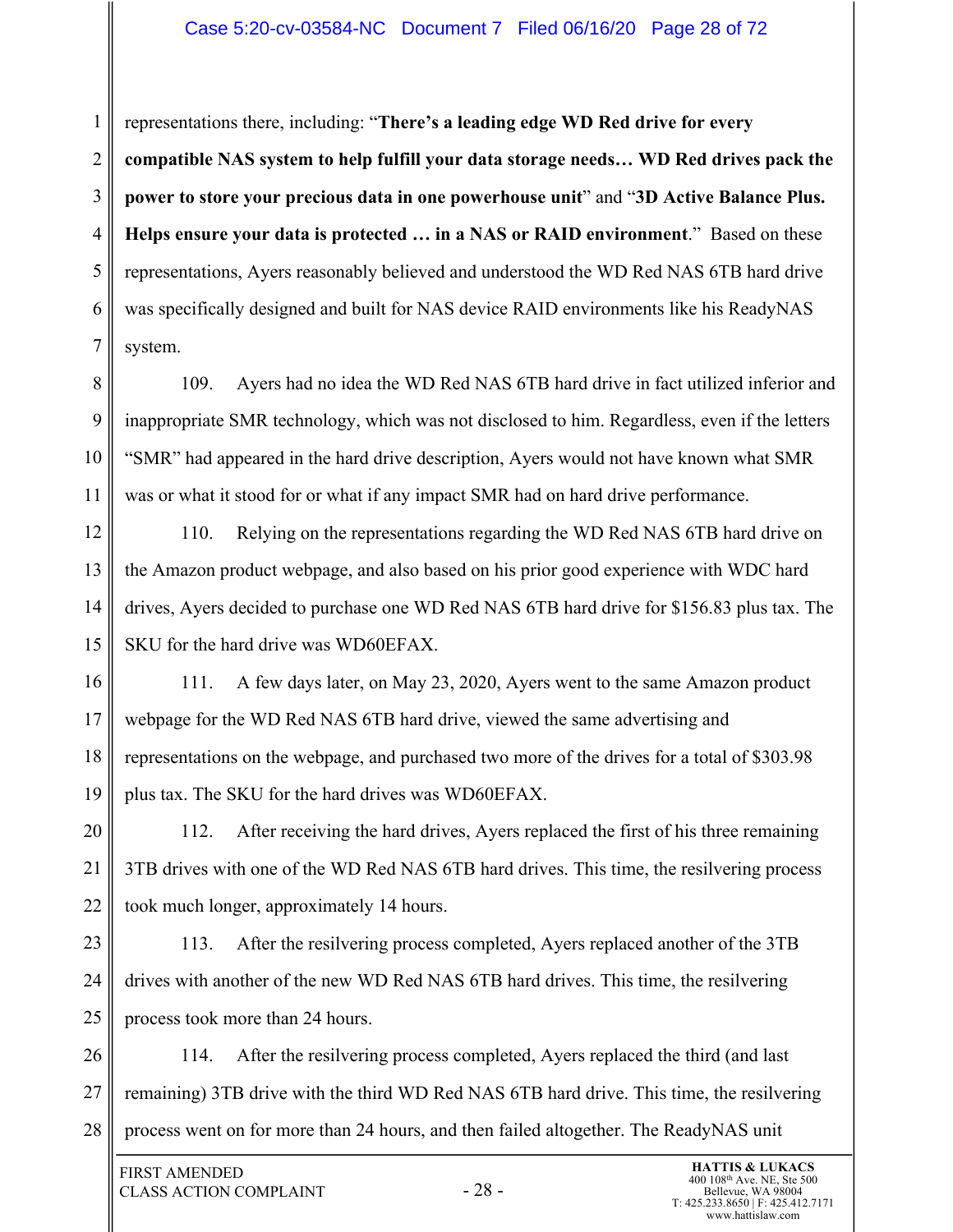#### Case 5:20-cv-03584-NC Document 7 Filed 06/16/20 Page 29 of 72

2 became unresponsive. Ayers nervously rebooted the ReadyNAS unit. After rebooting, the resilvering process continued, and then finally completed after a few more hours.

3 4 5 6 7 8 115. Ayers was very concerned about the problems he had experienced in the resilvering process. Ayers was worried about potential data loss. Ayers also noticed that the performance of the ReadyNAS was now noticeably worse than before he had added the WD Red NAS 6TB drives. Ayers would occasionally experience strange delays, disconnects, and temporary "hangs" when accessing or writing data and when opening files, which he had not previously experienced prior to adding the WD Red NAS 6TB drives.

9 10 11 12 13 14 15 116. Ayers did an online search to try to learn why he was experiencing such poor performance. Ayers found and read an article on *Ars Technica* which discussed how WDC had snuck inferior SMR technology into its WD Red NAS hard drives, causing poor performance, hard disks to get knocked out of RAID arrays, and increased risk of data loss. After some further research, Ayers learned that WDC had recently admitted to the technology press that the WD Red NAS 6TB drives he purchased, with SKU WD60EFAX, were among these inferior and inappropriate SMR-technology drives.

16 17 18 19 20 117. Ayers had been defrauded. Ayers had bought the hard drives based on WDC's representations that the drives were purpose-built for NAS and RAID. But the hard drives he purchased, contrary to WDC's express representations, were not appropriate for NAS or RAID. Ayers' data was now at risk, and he also was experiencing worse performance in his NAS than he had prior to installing the WD Red NAS hard drives.

21 22 23 24 25 26 118. Ayers was, and continues to be, extremely upset and worried about losing his data. The failure of a single drive could result in the loss of data due to the much longer RAID rebuild times (i.e., resilvering) of these SMR drive as compared to CMR drives. Ayers has already witnessed this much longer and riskier resilvering process first-hand. Meanwhile, Ayers is also unhappy with the slower performance he continues to experience in reading and writing files.

27 28 119. Ayers reasonably relied on WDC's misrepresentations and omissions of material facts. If Ayers had known that the WD Red NAS hard drives he purchased utilized recording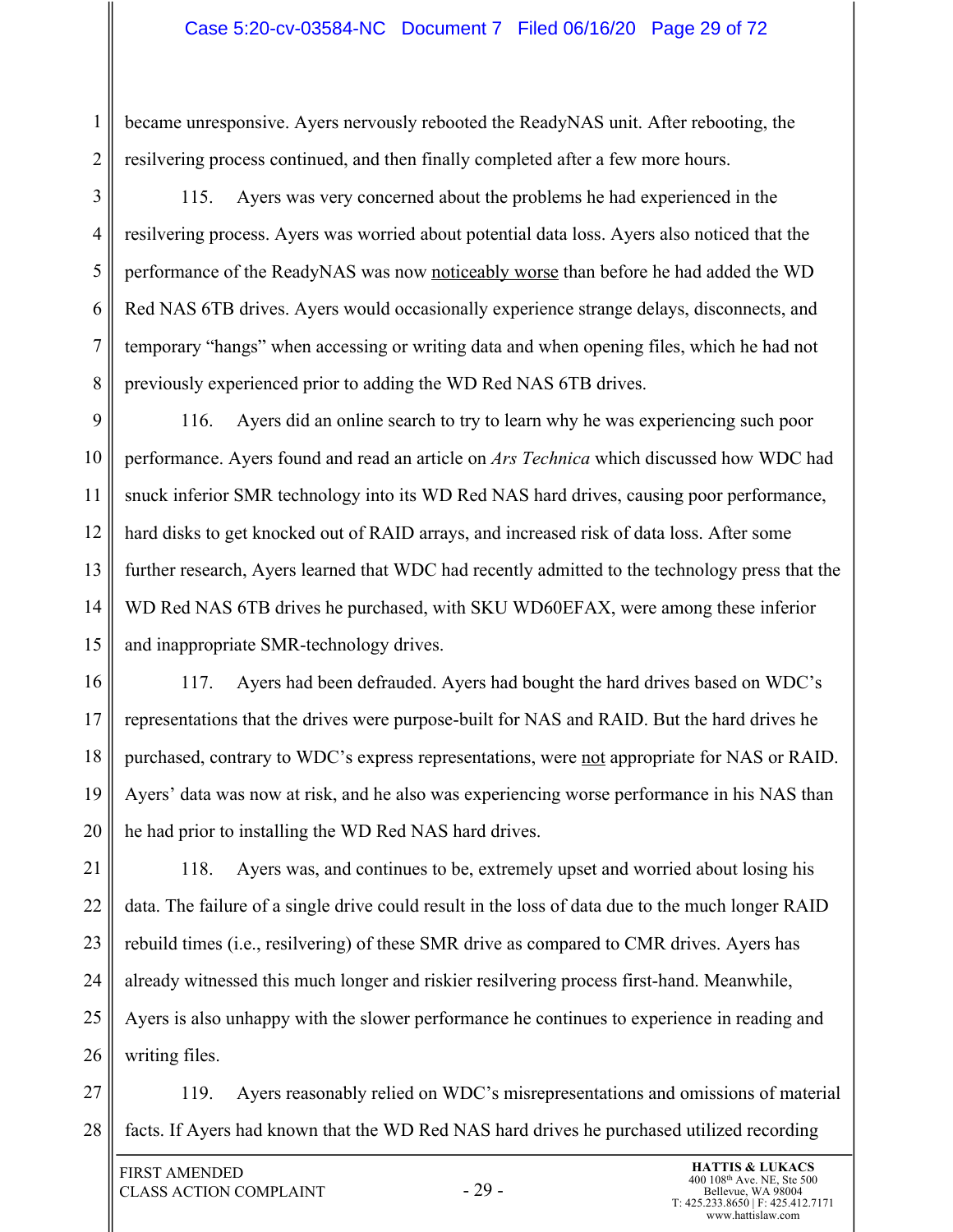## Case 5:20-cv-03584-NC Document 7 Filed 06/16/20 Page 30 of 72

1 2 3 technology which was inappropriate for their intended and advertised purpose, Ayers would not have purchased the hard drives. Ayers would have purchased different CMR-technology hard drives that were truly appropriate for NAS and RAID use instead.

4 5 120. As a direct and proximate result of WDC's acts and omissions, Ayers was harmed, suffered an injury-in-fact, and lost money or property.

6 7 8 121. Ayers would purchase WD NAS hard drives again if he could have confidence regarding the truth of WDC's representations regarding the drives' appropriateness and fitness for NAS systems and RAID.

9 10 11 122. Ayers will be harmed if, in the future, he is left to guess as to whether WDC's representations are accurate and whether there are omissions of material facts regarding the features or specifications of WDC's NAS hard drives.

12

# **Plaintiff James Backus**

13 14 15 16 17 123. Plaintiff James Backus is, and at all relevant times has been, a Virginia resident. 124. In April 2020, Backus purchased a 5-bay Synology DS1019+ network attached storage device from Newegg.com for use in his home. Backus also planned to purchase two 4TB NAS drives and two 6TB NAS hard drives which were purpose-built for use in a NAS RAID device like the Synology unit.

18 19 20 21 22 125. Over the past decade, Backus had been loyal to the Western Digital brand and its WD Red NAS hard drives based on their reputation for being best-in-class for NAS and RAID, and based on his excellent experience with their performance. Backus had previously purchased at least eight WD Red NAS drives, many of which he was still using in another Synology DS410j NAS unit and in a PC server with a RAID array.

23 24 25 26 27 28 126. On April 11, 2020, Backus visited Amazon.com and browsed the product webpage for the WD Red NAS 4TB hard drive. Backus viewed the advertising and product information (which was provided to Amazon by WDC) on the product webpage. Backus viewed the prominent bullet points on the product webpage which stated: "**Specifically designed for use in NAS systems with up to 8 bays**," "**Small and home office NAS systems in a 24/7 environment**," "**NASware firmware for compatibility**," and "**Supports up to**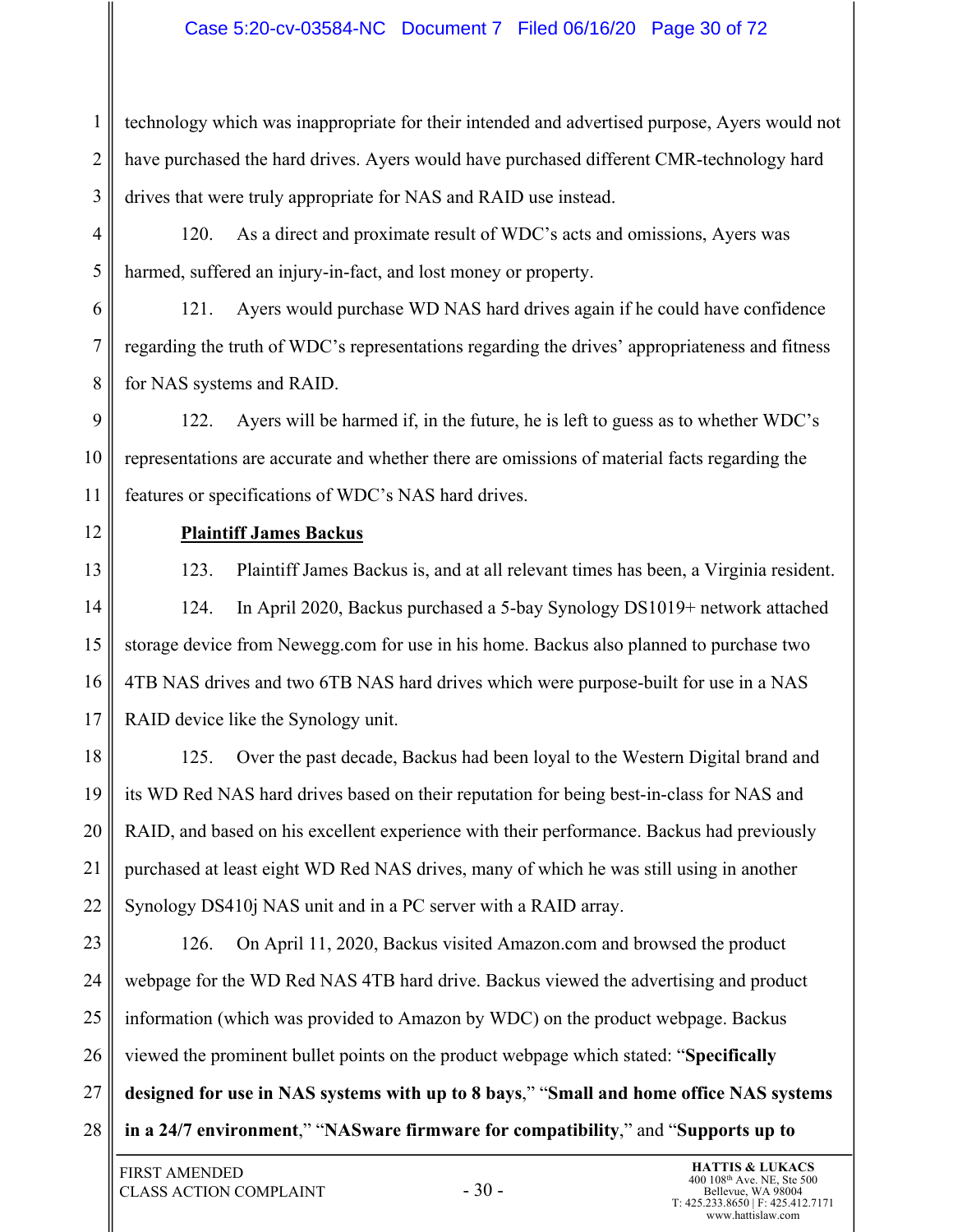## **180TB/yr workload rate**."

1

2 3 4 5 6 7 8 9 10 11 12 127. Lower down on the product webpage for the WD Red NAS 4TB hard drive was a colorful product brochure labeled: "From the manufacturer." Backus viewed the representations there, including: "**There's a leading edge WD Red drive for every compatible NAS system to help fulfill your data storage needs… WD Red drives pack the power to store your precious data in one powerhouse unit**" and "**3D Active Balance Plus. Helps ensure your data is protected … in a NAS or RAID environment**." Based on these representations, and based on his own past excellent experience with WD Red NAS hard drives in his NAS devices and PC RAID storage arrays which was consistent with these representations, Backus reasonably believed and understood the WD Red NAS 4TB hard drive was specifically designed, built, and optimized for NAS device RAID environments like the Synology DS1019+ unit.

13 14 15 128. Backus had no idea the WD Red NAS 4TB hard drive in fact utilized inferior and inappropriate SMR technology (unlike all of the WD Red NAS drives he had previously purchased and used), which was not disclosed to him.

16 17 18 19 129. Relying on the representations regarding the WD Red NAS 4TB hard drive on the Amazon product webpage, and also based on his prior good experience with WDC hard drives, Backus decided to purchase two WD Red NAS 4TB hard drives for \$203.98 plus tax. The SKU for the hard drives was WD40EFAX.

20 21 22 23 24 25 26 130. That same day on April 11, 2020, Backus visited Newegg.com and browsed the product webpage for the WD Red NAS 6TB hard drive. Backus viewed the advertising and product information on the product webpage (which was provided to Newegg by WDC). Backus viewed the prominent bullet points on the product webpage which stated: "**Specifically designed for use in NAS systems with up to 8 bays**," "**Small and home office NAS systems in a 24/7 environment**," "**NASware firmware for compatibility,**" and "**Supports up to 180TB/yr workload rate**."

27 28 131. Lower down on the product webpage for the WD Red NAS 4TB hard drive was a colorful product brochure provided and created by WDC. Backus viewed the representations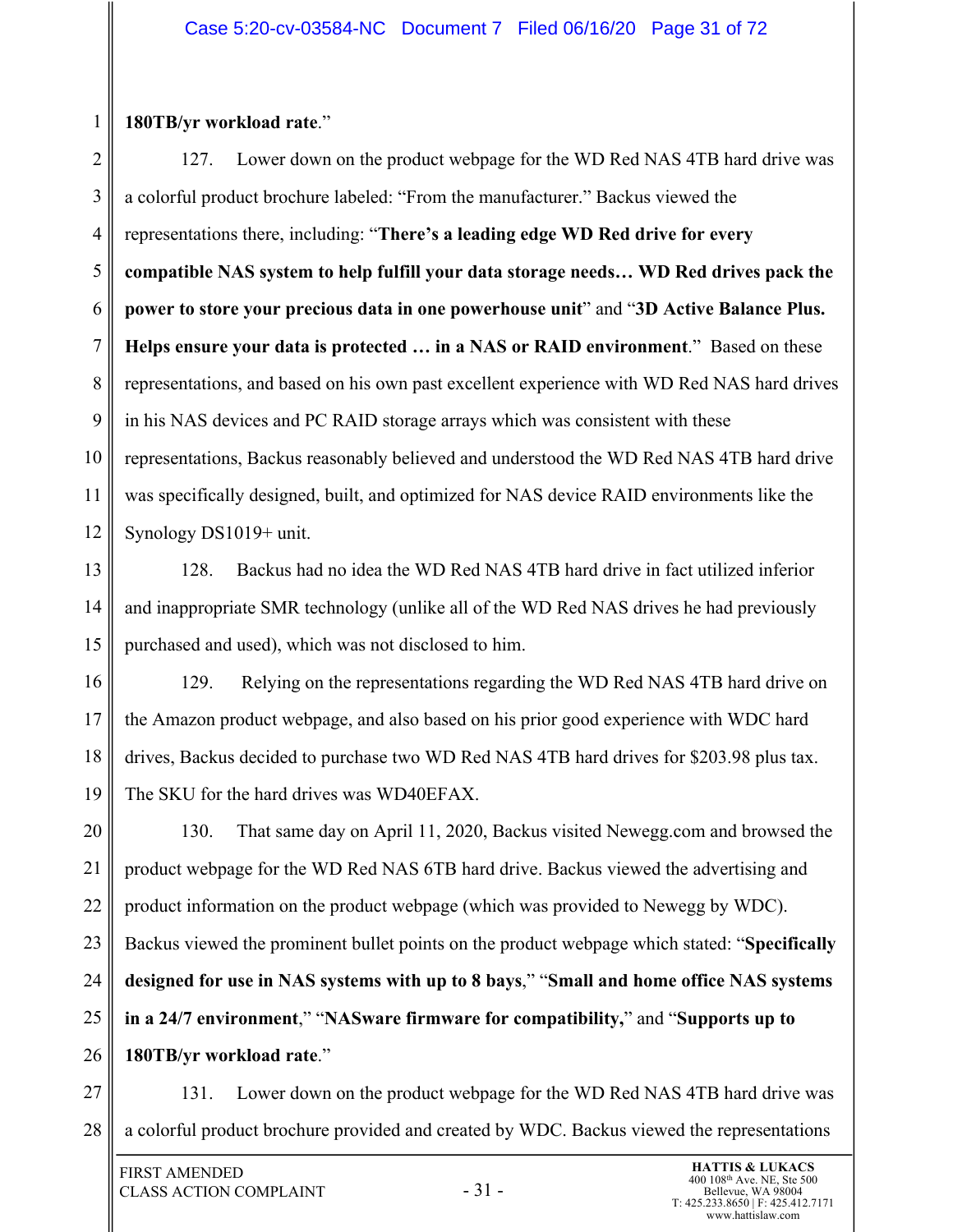3 4 6 7 8 there, including: "**There's a leading edge WD Red drive for every compatible NAS system to help fulfill your data storage needs… WD Red drives pack the power to store your precious data in one powerhouse unit**"; "**The drive for NAS. Desktop drives aren't typically tested or designed for the rigors of a NAS system. Do right by your NAS and choose the drive with an array of features to help preserve your data and maintain optimum performance**"; and "**Built for NAS Compatibility. WD Red drives with NASware 3.0 technology are purpose-built to balance performance and reliability in NAS and RAID environments**."

9 10 132. Backus had no idea that the WD Red NAS 6TB hard drive in fact utilized inferior and inappropriate SMR technology, which was not disclosed to him.

11 12 13 14 133. Relying on the representations regarding the WD Red NAS 6TB hard drive on the Newegg.com product webpage, and also based on his prior good experience with WDC hard drives, Backus decided to purchase two WD Red NAS 6TB hard drives for \$317.98 plus tax. The SKU for the hard drives was WD60EFAX.

15 16 17 18 19 20 21 134. When Backus received the four hard drives, he installed them into the Synology DS1019+ NAS unit. He configured the Synology to set the four drives up in a RAID 10 array, where they would be split into two groups of 8TB arrays, each having one 4TB drive, and one 6TB drive that was formatted as a 4TB drive. The two 8TB arrays would be clones of each other for redundancy and reliability. Backus then started the build process for the RAID 10 array, which took longer than he expected to complete as compared to his past experience of resilvering with his other WD Red NAS drives.

22 23 24 25 26 27 28 135. A key reason Backus set up the drive array with RAID 10 in this way was to enable and facilitate ready expansion when needed. When he needed more capacity later, his plan was to first replace one of the 4TB drives with another 6TB Red NAS drive (but to format it as a 4TB drive), and then rebuild the array with the new drive. Then he would replace the other 4TB drive with another 6TB Red NAS drive in the same way. Finally, once all the drives were WD 6TB Red NAS drives, he would expand the volume size on the drives from 4TB to 6TB. This process necessarily would require two full RAID rebuilds (i.e., two resilvering

1

2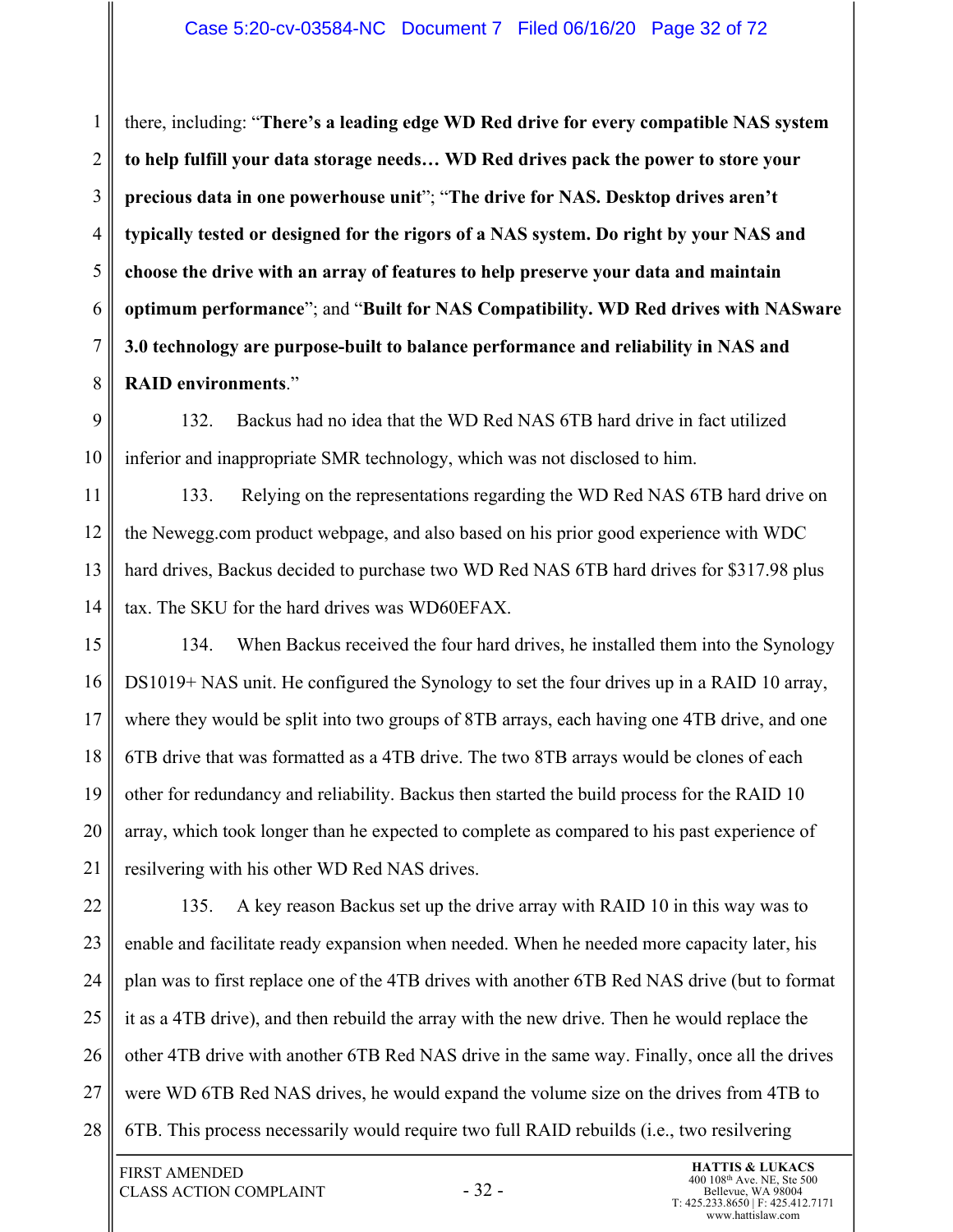processes) to expand his data capacity.

1

2 3 4 5 6 7 8 136. Backus populated the fifth bay of the Synology DS1019+ with a stand-alone older hard drive containing many small files and family photos which he wanted to copy onto the new storage array. After the resilvering process had completed on the storage array, Backus began copying several terabytes of data from this older hard drive over to the new RAID array. Backus noticed that the copy performance was poor and slow, with stops and starts. After a period of time, the copying process would slow dramatically, freeze up, and then after a while speed up again, only to repeat the process ad nauseam.

9 10 11 12 13 14 15 137. After the copying finally completed, Backus noticed that the storage array on the Synology DS1019+ continued to perform more poorly than he expected based on his past experience. Backus would occasionally experience strange delays, disconnects, and temporary "hangs" when accessing or writing data and on opening files, which he had not previously experienced with his other NAS units and RAID arrays. Backus also noticed delays and stops and starts when playing videos stored on the storage array, which he had never previously experienced with his other hard drives.

16 17 18 19 20 21 138. In late April, Backus read an article on *Ars Technica* about how WDC had snuck inferior and inappropriate SMR technology into its WD Red NAS hard drives, causing poor performance, hard disks to get knocked out of RAID arrays, and increased risk of data loss. After some further research, Backus learned that WDC had recently admitted to the technology press that the WD Red NAS 4TB and 6TB drives he purchased, with SKUs WD40EFAX and WD60EFAX, were among these inferior SMR-technology drives.

22 23 24 25 26 139. Notably, after WDC publicly admitted in late April 2020 that certain SKUs of its WD Red NAS hard drives now contained SMR technology<sup>28</sup>, Synology (the manufacturer of Backus' NAS device) removed those SMR hard drives from Synology's compatibility list including the hard drives with SKUs WD40EFAX and WD60EFAX which Backus had purchased. Based on the investigation of Plaintiffs' counsel, Synology customer support staff

27

28

<sup>28</sup> Specifically, the following SKUs: WD20EFAX, WD30EFAX, WD40EFAX, and WD60EFAX.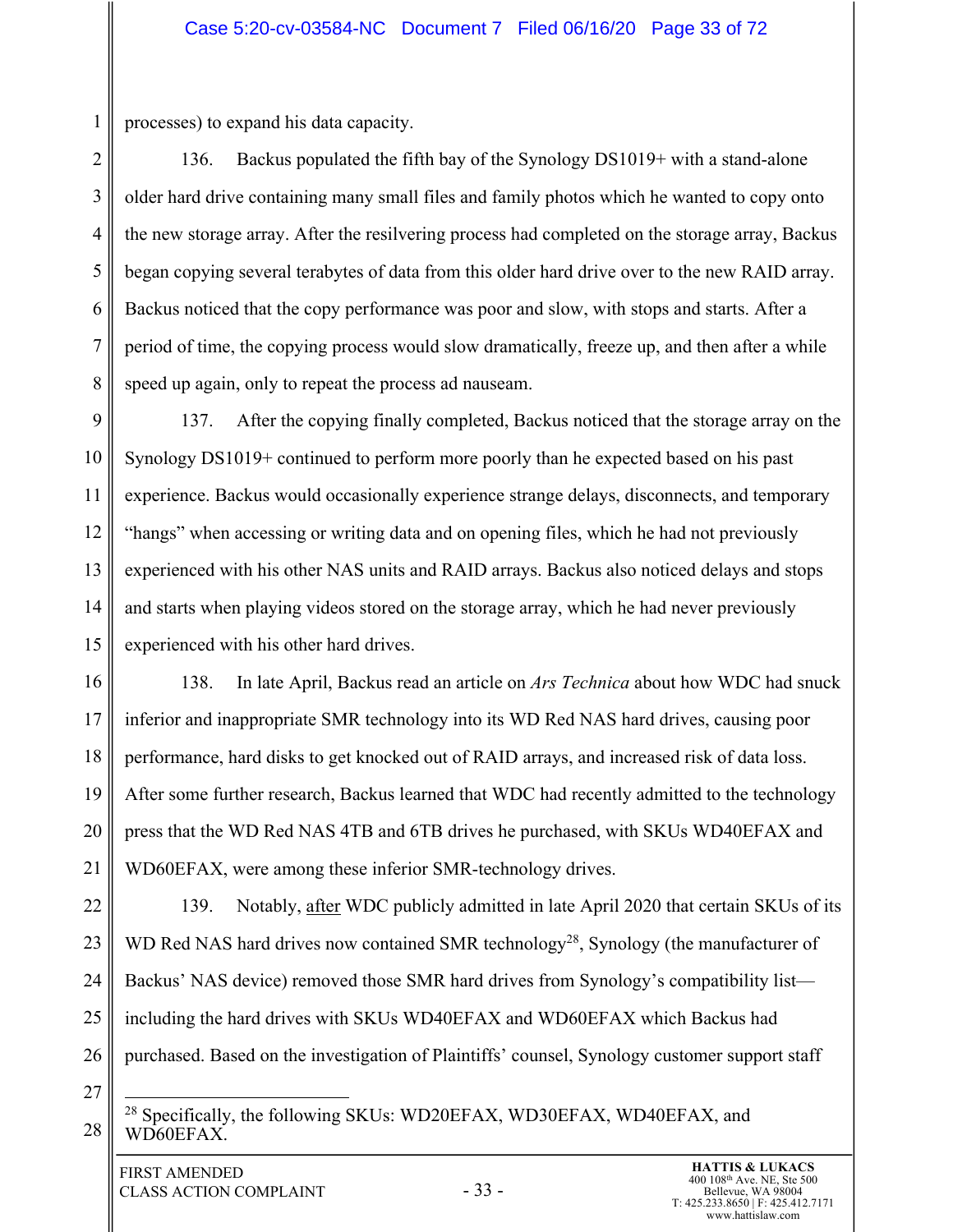#### Case 5:20-cv-03584-NC Document 7 Filed 06/16/20 Page 34 of 72

now tell Synology customers, when asked, that they should not use these SMR-technology WD Red NAS drives in Synology products and that the drives are not supported.

3 4 5 6 7 8 9 10 11 140. Backus had been defrauded. Backus felt betrayed and taken advantage of by WDC. WDC had tricked Backus into relying on the past reputation and performance of WD Red NAS drives. WDC had secretly snuck the inferior SMR-technology into the drives to increase its short-term profits while exploiting customers like Backus whom WDC kept in the dark. WDC had continued to promise and advertise that the WD Red NAS hard drives he purchased were "purpose-built" for NAS devices and RAID and that the drives were compatible with his Synology unit. But the hard drives he purchased, contrary to WDC's express representations, were not appropriate for NAS or RAID, and Synology now states that the drives are inappropriate for and are not supported in its NAS units.

12 13 14 141. Backus' data was now at risk, and he also was experiencing worse performance in his NAS than he had ever experienced before with other drives that (in contrast) had truly been appropriate for NAS and RAID.

15 16 17 18 19 20 21 22 23 24 25 142. Backus was, and continues to be, extremely upset and worried about losing his data, especially in the event he needs to perform a RAID rebuild. The failure of a single drive could result in the loss of data due to the inferior technology and much longer RAID rebuild times (i.e., resilvering) of these SMR drives as compared to CMR drives. Backus had specifically purchased these drives for their appropriateness and reliability in RAID and resilvering, because his entire expansion plan was contingent on performing multiple RAID rebuilds in sequence. Yet now he could no longer do so, because he would be putting his data at increased risk due to the inappropriate SMR technology utilized by these hard drives. In order to secure and protect his data, Backus must now expend hundreds more dollars and many hours of his time to purchase several external hard drives and/or another NAS device, and then copy his data over to the new storage, which he cannot now afford to do.

26 27 28 143. Backus reasonably relied on WDC's misrepresentations and omissions of material facts. If Backus had known that the WD Red NAS hard drives he purchased utilized recording technology which was inappropriate for the drives' intended and advertised use,

1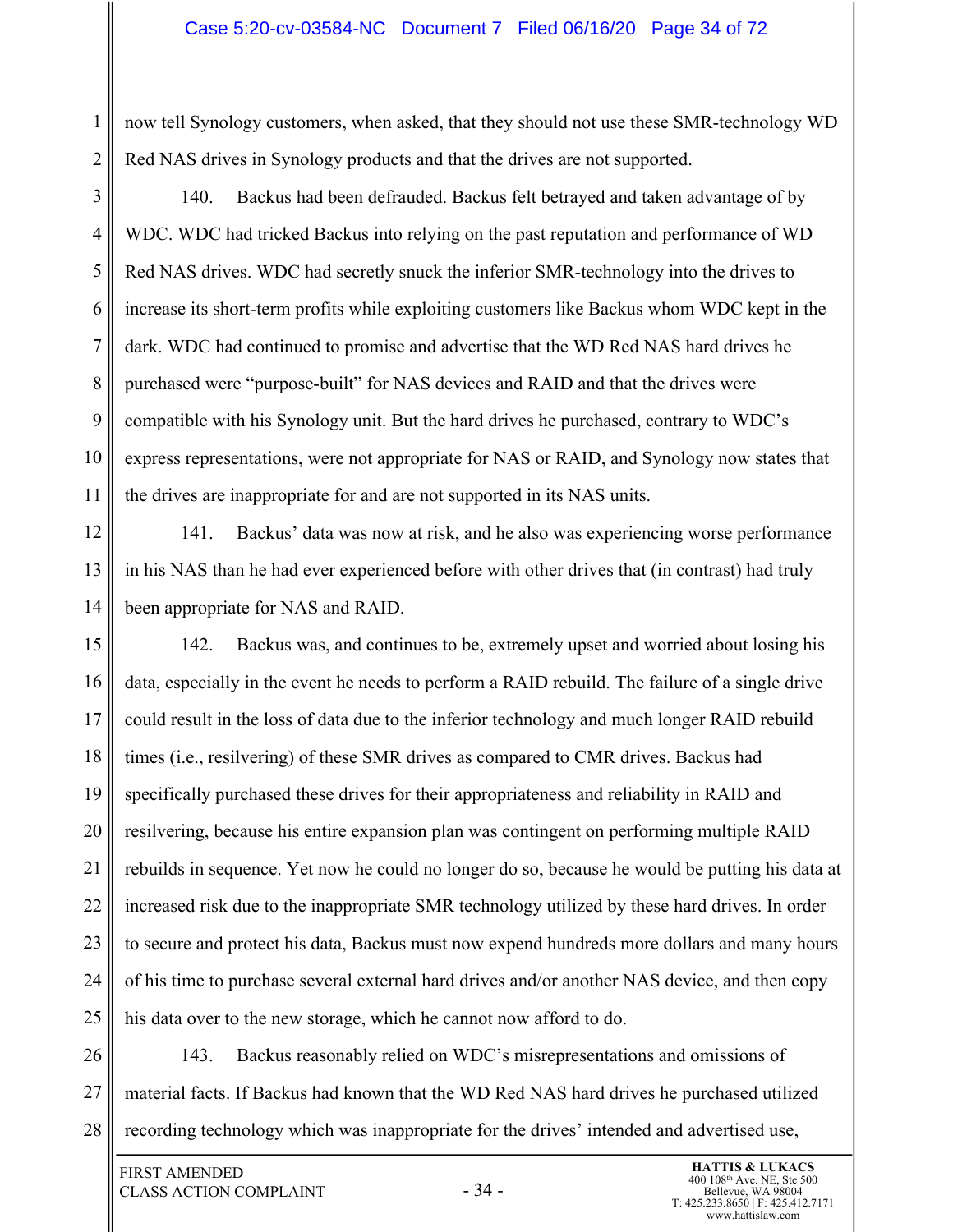Backus would not have purchased the hard drives. Backus would have purchased different CMR-technology hard drives that were truly appropriate for NAS and RAID use instead.

3 4 144. As a direct and proximate result of WDC's acts and omissions, Backus was harmed, suffered an injury-in-fact, and lost money or property.

5 6 7 145. Backus would purchase WD NAS hard drives again if he could have confidence regarding the truth of WDC's representations regarding the drives' appropriateness and fitness for NAS systems and RAID.

8 9 10 146. Backus will be harmed if, in the future, he is left to guess as to whether WDC's representations are accurate and whether there are omissions of material facts regarding the features or specifications of WDC's NAS hard drives.

11

1

2

# **Plaintiff David Eaton**

12 13

14

15

16

17

18

147. Plaintiff David Eaton is, and at all relevant times has been, a Missouri resident. 148. In September 2017, Eaton purchased a 4-bay Synology DS416play NAS unit along with two WD Red NAS 4TB drives. The hard drives utilized traditional CMR technology. The Synology NAS unit utilized a Linux software RAID technology which Synology called Synology Hybrid RAID (or "SHR"), which allowed mixing of different size drives to expand storage while maintaining redundancy such that one hard drive could fail without suffering data loss.

19 20 21 22 23 149. Eaton installed the two WD Red NAS 4TB drives in the NAS, along with a 1TB drive and a 2TB drive that he already had, creating a SHR storage pool. Later, he swapped out the 1TB drive for a 2TB drive which he purchased. The resilvering process to rebuild the RAID array and redistribute the data among the hard drives including the new 2TB drive took approximately 8 hours.

24 25 26 27 28 150. On April 6, 2020, Eaton was shopping at his local Micro Center computer store in Brentwood, Missouri, when he saw WD Red NAS 6TB hard drives on display and for sale. For many years, Eaton had purchased and had been happy with WDC hard drives, and he understood them to have a good reputation for reliability and quality. Eaton understood that WD Red NAS drives were purpose-built for NAS devices with RAID setups like his Synology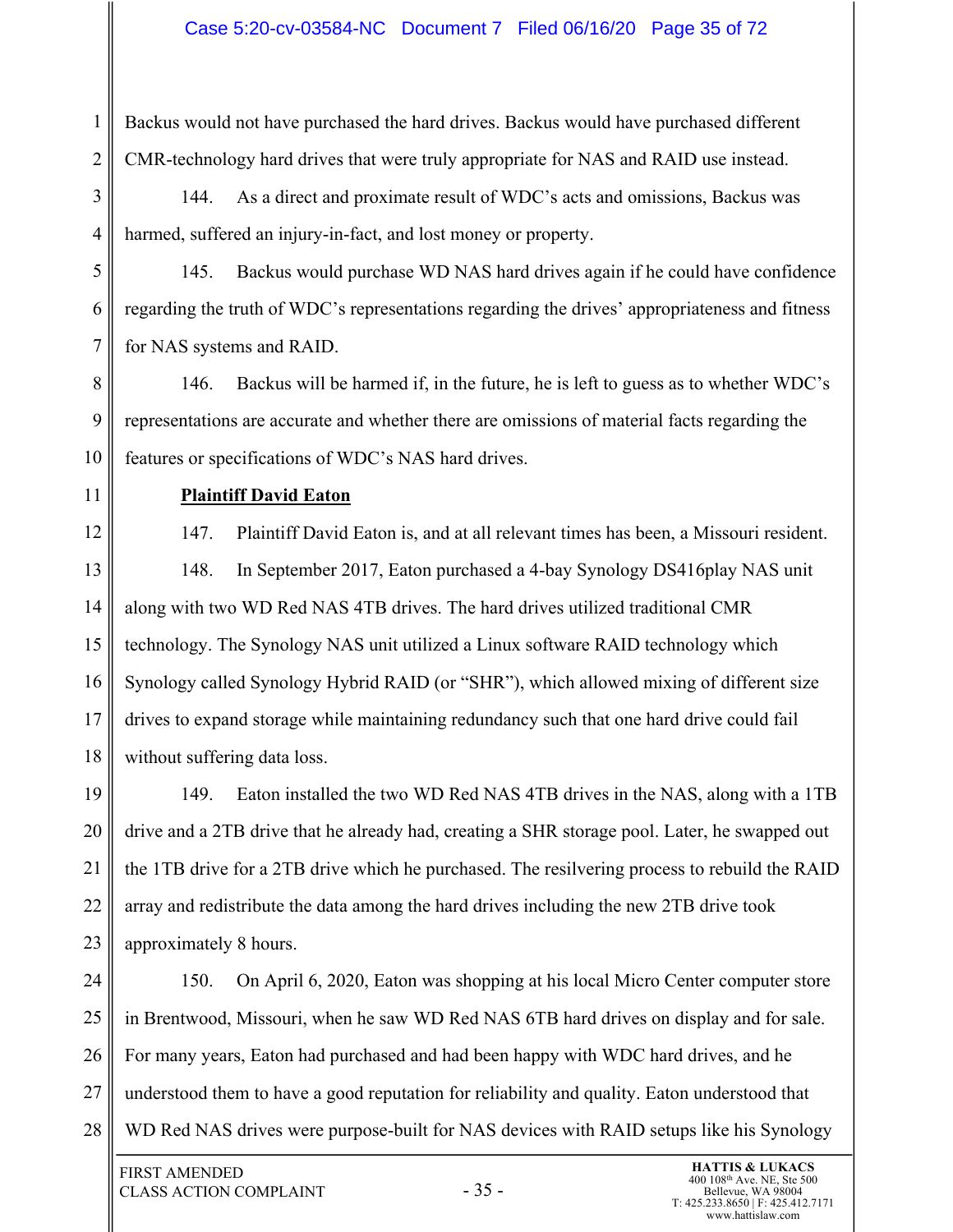1 2 NAS. Eaton had been happy with his existing WD Red NAS 4TB hard drives and their performance.

3 4 5 6 7 151. Eaton saw that the outside box for the WD Red NAS 6TB drives stated "WD RED 3.5" NAS HARD DRIVE" and "RAID OPTIMIZED." Eaton understood that the WD Red NAS hard drives were premium hard drives that were purpose-built for NAS and RAID, unlike cheaper desktop drives. The advertising and statements on the box of the WD Red NAS drives confirmed his understanding.

8 9 10 11 152. Eaton had no idea the WD Red NAS 6TB hard drive in fact utilized inferior and inappropriate SMR technology, which was not disclosed to him. Regardless, even if Eaton had seen the letters "SMR" in the hard drive description, he would not have known what SMR was or what it stood for or what if any impact SMR had on hard drive performance.

12 13 14 15 16 153. Relying on the representations on the box of the WD Red NAS 6TB hard drive, including the "NAS" in the name of the drive, the drive being advertised as "Raid Optimized," and also based on Eaton's prior good experience with the two WD Red NAS 4TB drives which were currently in his Synology NAS, Eaton decided to buy one WD Red NAS 6TB hard drive. Eaton purchased the WD Red NAS 6TB drive for \$149.99 plus tax.

17 18 154. Eaton replaced one of his existing 2TB drives with the WD Red NAS 6TB hard drive, and the Synology NAS began the resilvering process.

19 20 21 155. Eaton decided that he wanted to increase the storage capacity of his storage array even further, by also replacing the last 2TB drive in the Synology with another WD Red NAS 6TB drive.

22 23 156. The next day, on April 7, 2020, Eaton visited the Micro Center computer store again to purchase a second WD Red NAS 6TB hard drive.

24 25 26 27 157. After Eaton returned home with the second hard drive from the Micro Center computer store, he was surprised to see that the resilvering process with the first WD Red NAS 6TB drive had not completed. Previously, with the 2TB hard drive, it had taken less than 10 hours to complete the resilvering process.

28

158. In fact, this time with the WD Red NAS 6TB drive, the resilvering process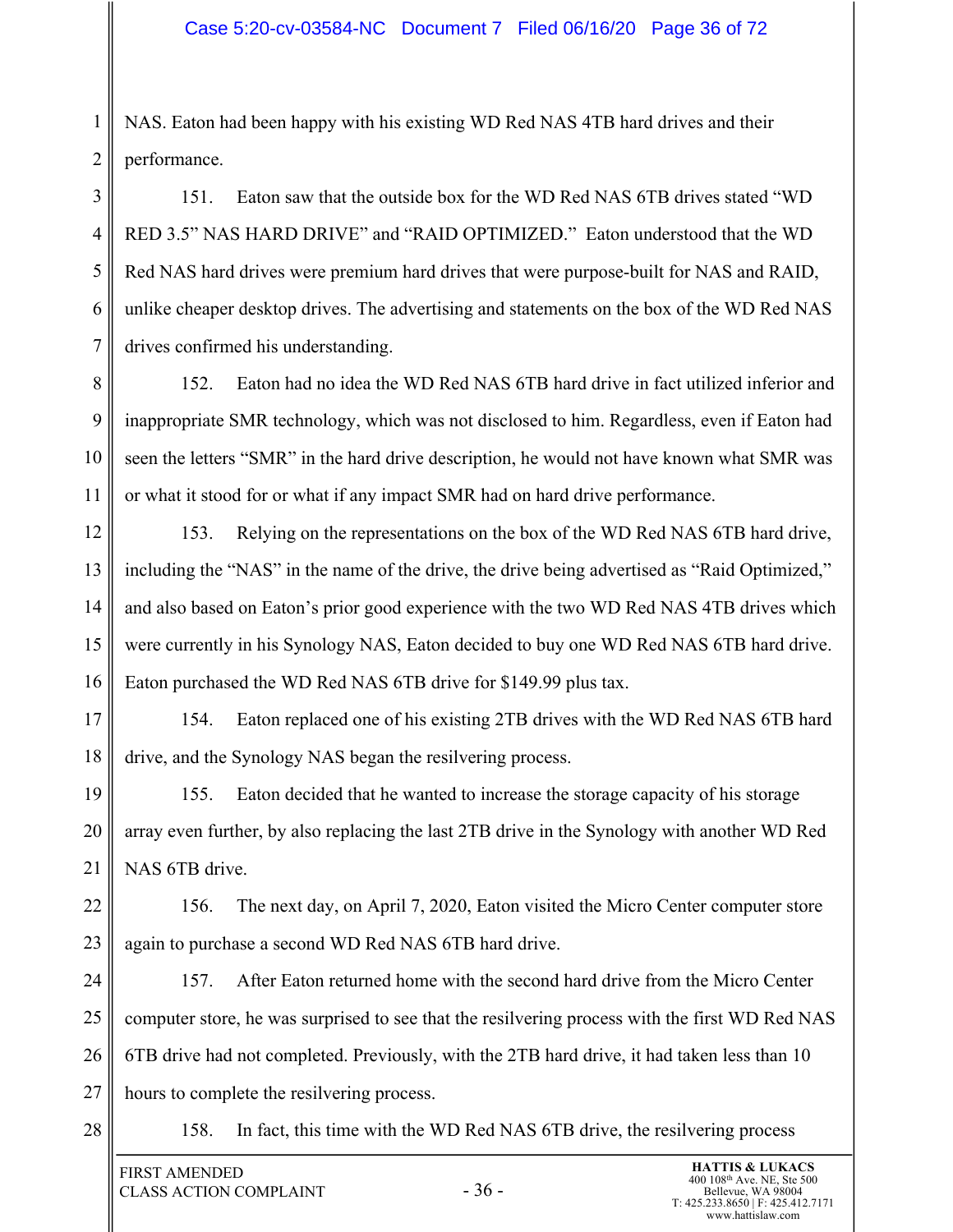#### Case 5:20-cv-03584-NC Document 7 Filed 06/16/20 Page 37 of 72

ultimately took seven days – almost 17 times as long as the prior drive had taken.

2 3 4 159. After the resilvering process had completed, Eaton replaced the last 2TB drive with the second WD Red NAS 6TB drive he had purchased. The resilvering process again took approximately seven days.

5 6 160. Eaton uses the Synology NAS to store personal documents, family photos, and to store and serve videos and movies.

7 8 9 161. Eaton noticed that after the WD Red NAS 6TB hard drives were incorporated into his storage pool, playback of videos was often choppy with stops and starts—which he had not previously experienced prior to adding the WD Red NAS 6TB drives.

10 11 12 162. After experiencing this worse video playback performance and the extremely long resilvering process of seven days per drive, Eaton became concerned about the reliability of the hard drives in his storage array and the possibility of data loss.

13 14 15 16 17 18 19 163. In late April, Eaton read an article on *Ars Technica* about how WDC had snuck inferior and inappropriate SMR technology into its WD Red NAS hard drives, causing poor performance, hard disks to get knocked out of RAID arrays, and increased risk of data loss. Eaton learned that WDC had admitted that it had switched WD Red NAS 6TB hard drives with the SKU WD60EFAX to the SMR technology. Eaton checked the web interface of his Synology NAS and saw that the two WD Red NAS 6TB hard drives were in fact the WD60EFAX drives with the inferior SMR technology.

20 21 22 23 24 25 26 164. Notably, after WDC publicly admitted in late April 2020 that certain SKUs of its WD Red NAS hard drives now contained SMR technology<sup>29</sup>, Synology (the manufacturer of Eaton's NAS device) removed those SMR hard drives from its compatibility list—including the hard drive with SKU WD60EFAX which Eaton had purchased. Based on the investigation of Plaintiffs' counsel, Synology customer support staff now tell Synology customers, when asked, that they should not use these SMR-technology WD Red NAS drives in their Synology products and that the drives are not supported.

27

28

1

<sup>29</sup> Specifically, the following SKUs: WD20EFAX, WD30EFAX, WD40EFAX, and WD60EFAX.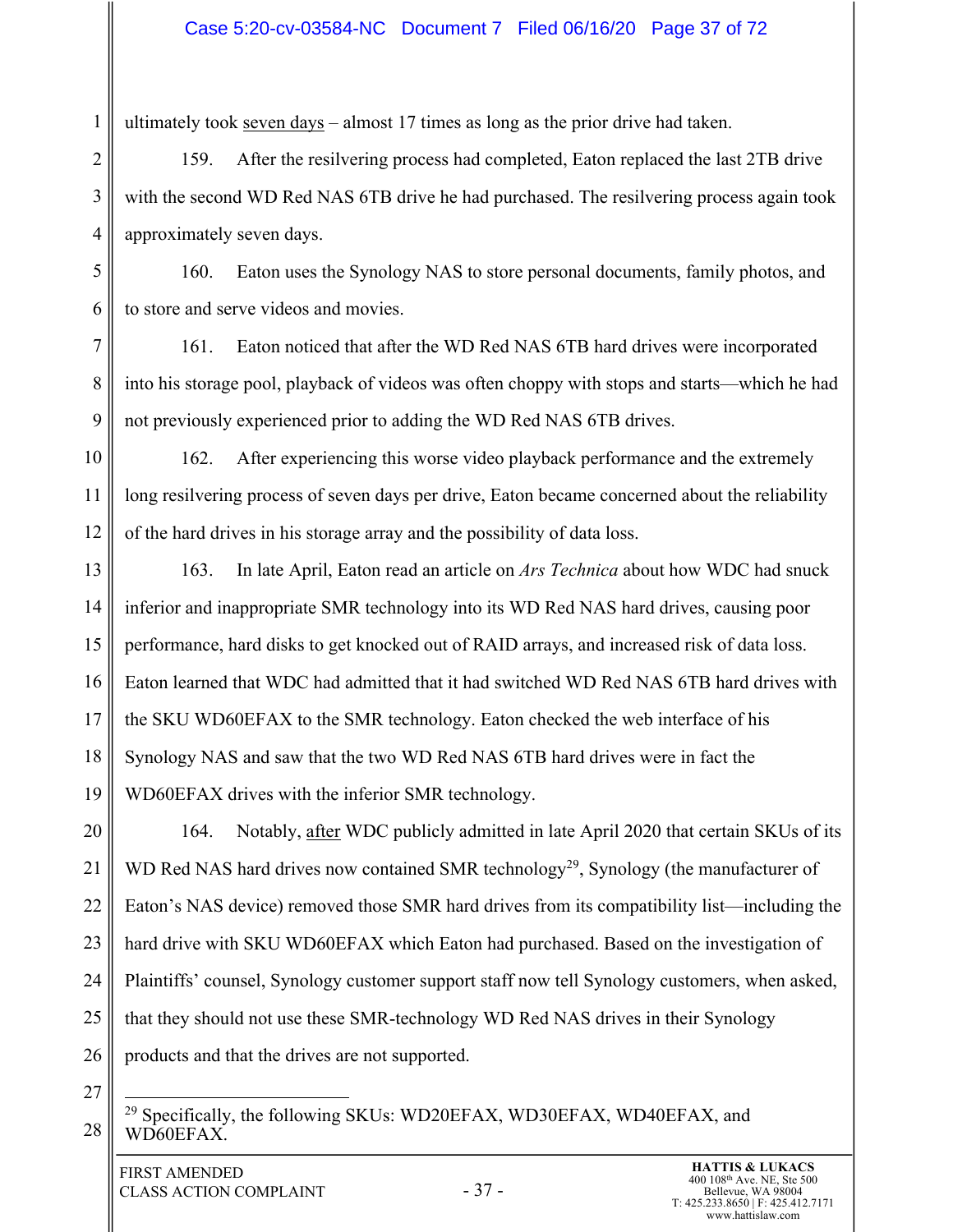#### Case 5:20-cv-03584-NC Document 7 Filed 06/16/20 Page 38 of 72

1 2 3 4 5 6 7 8 165. Eaton had been defrauded. Eaton felt betrayed and taken advantage of by WDC. WDC had tricked Eaton into relying on the past reputation and performance of WD Red NAS drives. WDC had secretly snuck the inferior SMR-technology into the drives to increase its short-term profits while exploiting customers like Eaton whom WDC kept in the dark. WDC had continued to promise and advertise that the WD Red NAS hard drives he purchased were designed for NAS devices like his Synology unit. But the hard drives he purchased were not appropriate for NAS or RAID, and Synology now states that the drives are inappropriate for and are not supported in its NAS units.

9 10 11 12 13 14 15 166. Eaton was, and continues to be, extremely upset and worried about losing his data. The failure of a single drive could result in the loss of data due to the much longer RAID rebuild times—e.g., resilvering now takes seven days, as Eaton experienced when he installed the SMR drives, compared to the less than one day resilvering process which would be typical with a CMR drive. Eaton felt lucky he had not lost data the last time he resilvered with the SMR drives, and he does not want to push his luck further. Meanwhile, Eaton is also unhappy with the slower performance he continues to experience including choppy video playback.

16 17 18 19 20 167. Eaton reasonably relied on WDC's misrepresentations and omissions of material facts. If Eaton had known that the WD Red NAS hard drives he purchased utilized recording technology which was inappropriate for the drives' intended and advertised use, Eaton would not have purchased the hard drives. Eaton would have purchased different CMR-technology hard drives that were truly appropriate for NAS and RAID use instead.

21 22 168. As a direct and proximate result of WDC's acts and omissions, Eaton was harmed, suffered an injury-in-fact, and lost money or property.

23 24 25 169. Eaton would purchase WD NAS hard drives again if he could have confidence regarding the truth of WDC's representations regarding the drives' appropriateness and fitness for NAS systems and RAID.

26 27 28 170. Eaton will be harmed if, in the future, he is left to guess as to whether WDC's representations are accurate and whether there are omissions of material facts regarding the features or specifications of WDC's NAS hard drives.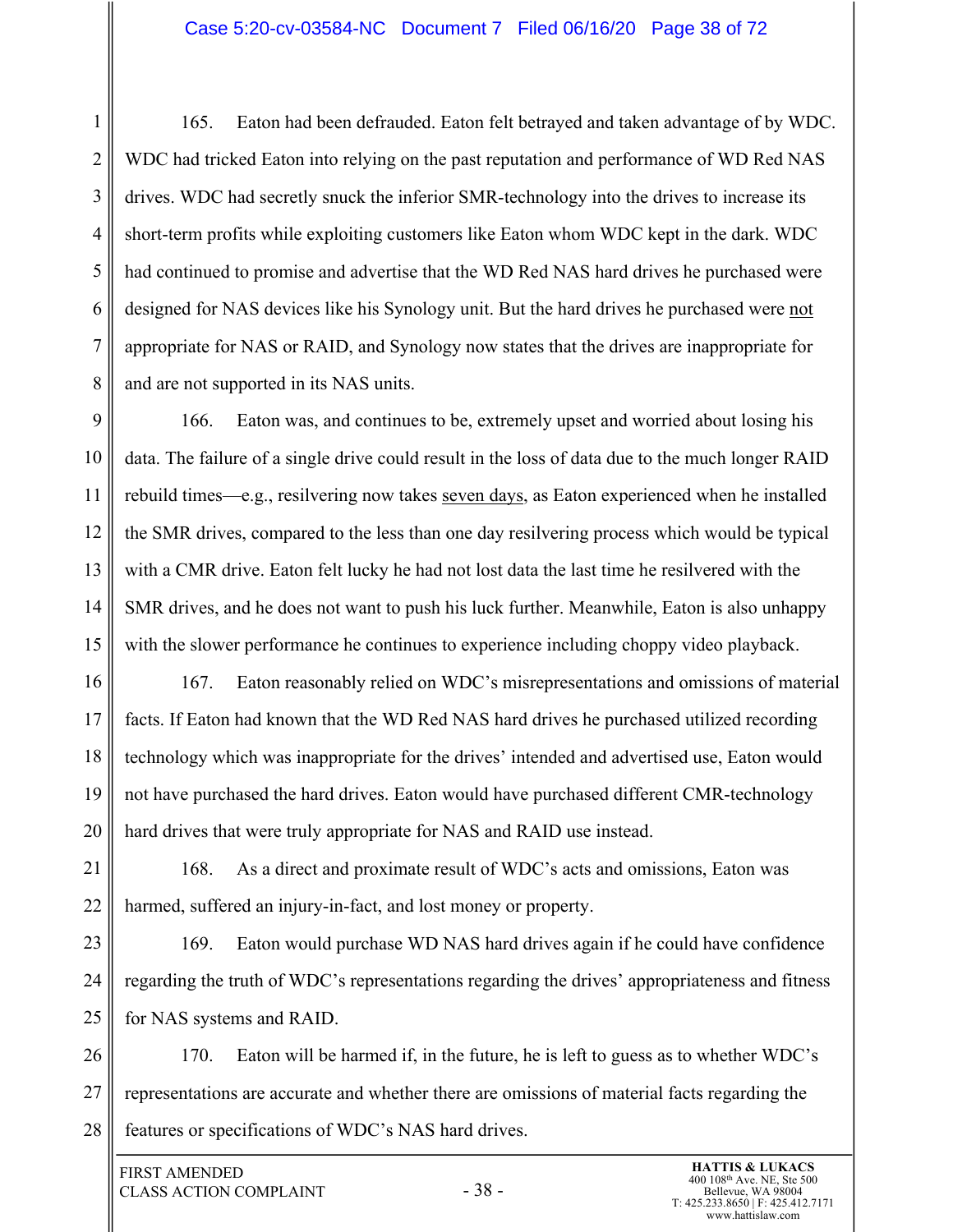#### **Plaintiff Steve Gravel**

1

2 3 171. Plaintiff Steve Gravel is, and at all relevant times has been, a New York resident.

4 5 6 7 8 9 10 172. In August 2019, Gravel purchased four WD Red NAS 4TB drives from Amazon.com for his 4-bay QNAP TS-453Be network attached storage device which he used in his home for personal use. Gravel purchased the 4TB WD Red NAS hard drives because they were advertised as being "purpose-built" for NAS and RAID, and he understood WD Red NAS hard drives to have a good reputation for such usage. The hard drives utilized traditional CMR technology. The SKU for the hard drives was WD40EFRX. Gravel installed the hard drives in the QNAP and set up the storage array with RAID 5 redundancy.

11 12 13 14 15 173. Gravel utilized the QNAP NAS for random-write intensive workloads including iSCSI volumes and mixed content file shares. He also used the QNAP as a media server to store and play movies which he owned. Gravel was happy with the performance of the hard drives in his QNAP. Gravel's only regret was that he had not purchased larger capacity hard drives, because he soon began running out of storage capacity.

16 17 18 19 20 21 22 23 174. A few months later, in December 2019, Gravel decided to expand his storage capacity. Gravel purchased an external 4-bay QNAP expansion unit (the QNAP TR-004) that externally connected directly to the QNAP TS-452Be NAS device via a USB-C cable, so he could move his existing WD40EFRX drives to the expansion unit as a second storage array. He planned to rebuild the first storage array in the main QNAP TS-452Be unit with four new larger capacity NAS hard drives. Both of the arrays would be independently set up with RAID 5, and both would be managed by the computing processor and software interface of the main QNAP TS-452Be NAS device.

24 25 26 27 28 175. On December 14, 2019, Gravel went to Newegg.com to shop for four larger hard drives that were purpose-built for NAS devices like his. Gravel was considering purchasing either Seagate IronWolf NAS hard drives or more WD Red NAS hard drives. Both the Seagate and Western Digital hard drives were advertised as having been designed and built for NAS and RAID for devices with up to 8 drive bays.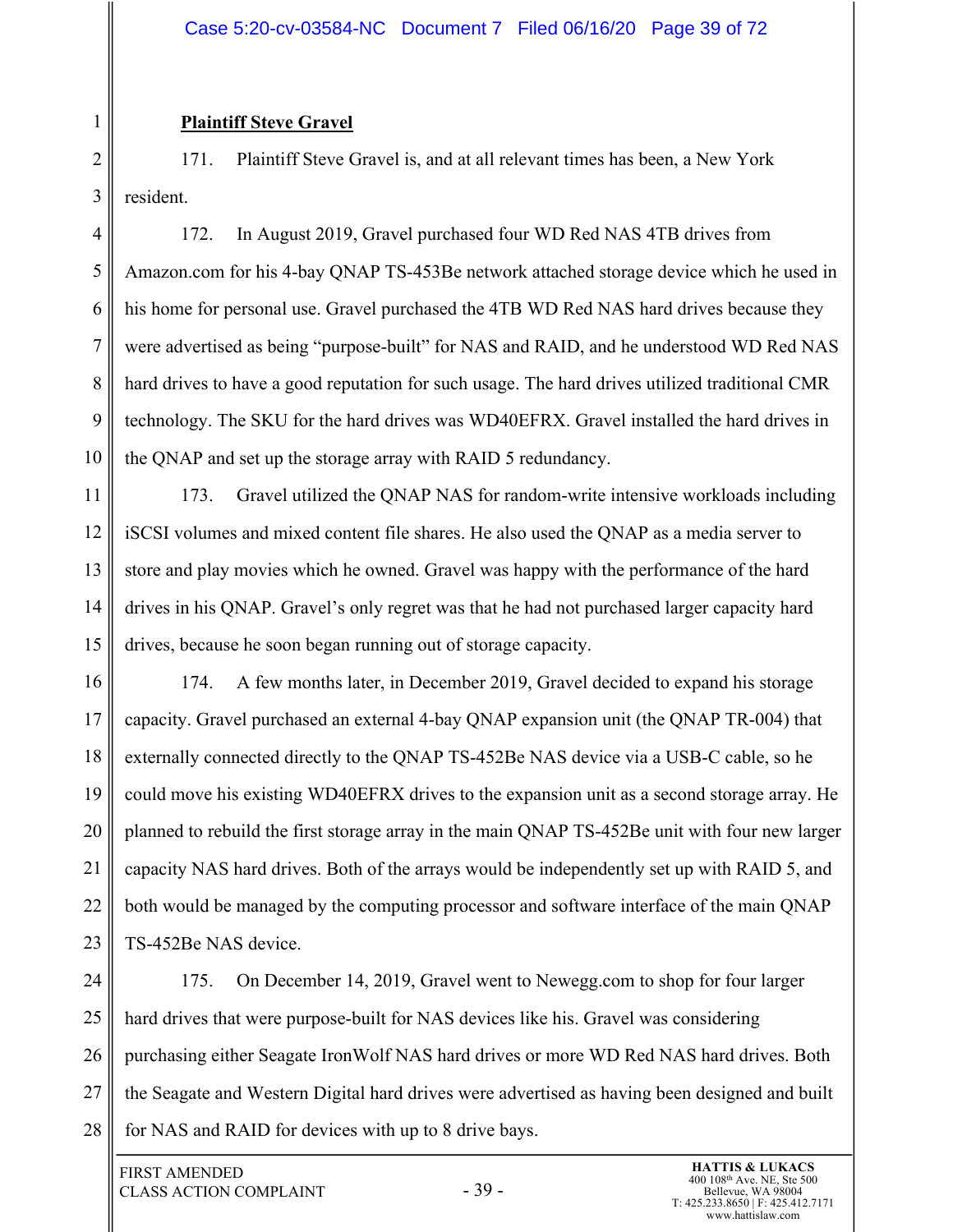1 2 176. Given Gravel's good experience with his current WD Red NAS drives, he gravitated towards purchasing more WD Red NAS drives.

3

5

4 6 7 177. Gravel browsed the Newegg.com product webpage for the WD Red NAS 6TB hard drive. Based on the advertising and representations on the product webpage, Gravel reasonably assumed and understood that the WD Red NAS 6TB drive advertised there was virtually identical in performance to his existing, and excellent performing, WD Red NAS 4TB drives, but with 2TB greater capacity.

8 9 10 11 12 178. Gravel viewed the advertising and product information on the product webpage (which was provided to Newegg by WDC). Gravel viewed the prominent bullet points on the product webpage which stated: "**Specifically designed for use in NAS systems with up to 8 bays**," "**Small and home office NAS systems in a 24/7 environment**," "**NASware firmware for compatibility,**" and "**Supports up to 180TB/yr workload rate**."

13 14 15 16 17 18 19 20 21 22 179. Lower down on the product webpage for the WD Red NAS 6TB hard drive was a colorful product brochure provided and created by WDC. Gravel viewed the representations there, including: "**There's a leading edge WD Red drive for every compatible NAS system to help fulfill your data storage needs… WD Red drives pack the power to store your precious data in one powerhouse unit**"; "**The drive for NAS. Desktop drives aren't typically tested or designed for the rigors of a NAS system. Do right by your NAS and choose the drive with an array of features to help preserve your data and maintain optimum performance**"; and "**Built for NAS Compatibility. WD Red drives with NASware 3.0 technology are purpose-built to balance performance and reliability in NAS and RAID environments**."

23

24

25

26

27

180. Based on these representations, Gravel reasonably believed and understood the WD Red NAS 6TB hard drive was specifically designed and built for NAS device RAID environments like his QNAP system, and that the drive would perform just as well in that environment as the WD Red NAS 4TB drives he had previously purchased only a couple of months earlier and which he was currently using.

28

181. Gravel had no idea that the WD Red NAS 6TB hard drive now being offered by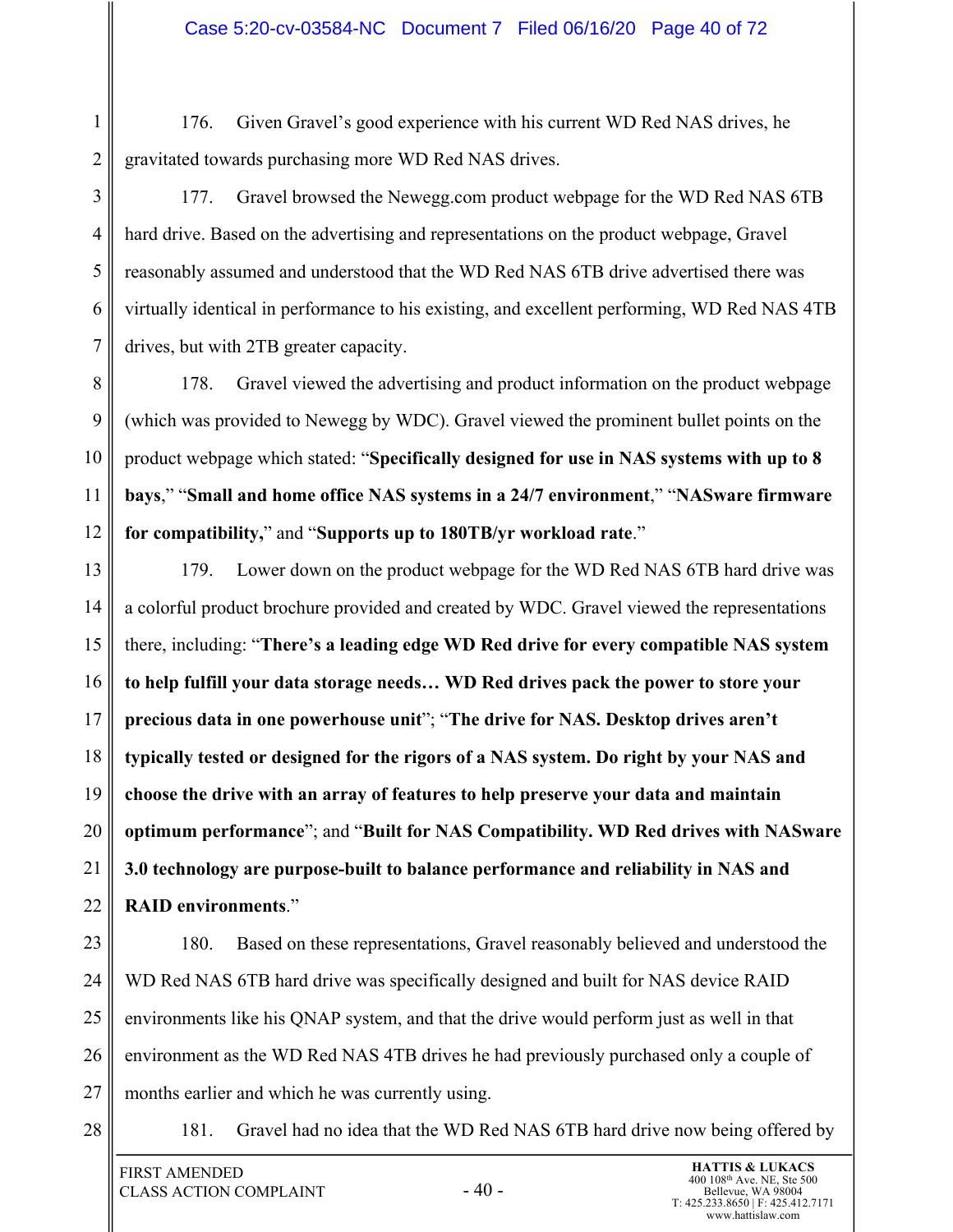#### Case 5:20-cv-03584-NC Document 7 Filed 06/16/20 Page 41 of 72

Newegg in fact utilized inferior and inappropriate SMR technology, which WDC had snuck into the drives and which was not disclosed to him. Regardless, even if the letters "SMR" had appeared in the hard drive description, Gravel would not have known what SMR was or what it stood for or what if any impact SMR had on hard drive performance.

182. Relying on the representations regarding the WD Red NAS 6TB hard drive on the Newegg product webpage, and also based on his prior good experience with WD Red NAS hard drives, Gravel decided to purchase four WD Red NAS 6TB hard drives for \$539.96 plus tax. The SKU for the hard drives was WD60EFAX.

9 10 11 12 13 183. Gravel installed the hard drives into the QNAP main unit, replacing and removing the older 4TB WD40EFRX drives that had previously been installed there. Gravel continued to store the iSCSI volumes and mixed content file shares in the main unit on this RAID 5 storage array with the new 6TB WD60EFAX drives. Like before, this meant that he regularly and necessarily performed intensive random writes and reads on the drives.

14 15 16 17 18 19 20 21 184. Gravel noticed that the write and read performance on this new storage array was sluggish and very poor, in particular when being utilized for iSCSI and mixed content file shares. Workloads in general would perform more slowly than with the prior WD40EFRX storage array, and he also noticed that large file transfers would start fast but then after a few minutes would bog down with poor and slow write performance. In short, Gravel found that the new WD Red NAS 6TB hard drive array (SKU WD60EFAX) was unable to adequately perform the same tasks and jobs that his older WD Red NAS 4TB hard drive array (SKU WD40EFRX) had readily and easily performed.

22 23 185. Gravel was puzzled and disappointed by this very poor performance. Gravel was unable to use the new hard drives for their intended and advertised purpose.

24 25 26 27 28 186. After Gravel had installed these poor-performing WD Red NAS 6TB hard drives in the QNAP, Gravel had moved his four older WD Red NAS 4TB drives (SKU WD40EFRX) to the QNAP TR-004 external 4-bay expansion unit. The expansion unit was connected externally to the main QNAP TS-452Be unit via a USB-C cable. Gravel set up a second RAID 5 array on these old WD Red NAS 4TB drives in the expansion unit.

1

2

3

4

5

6

7

8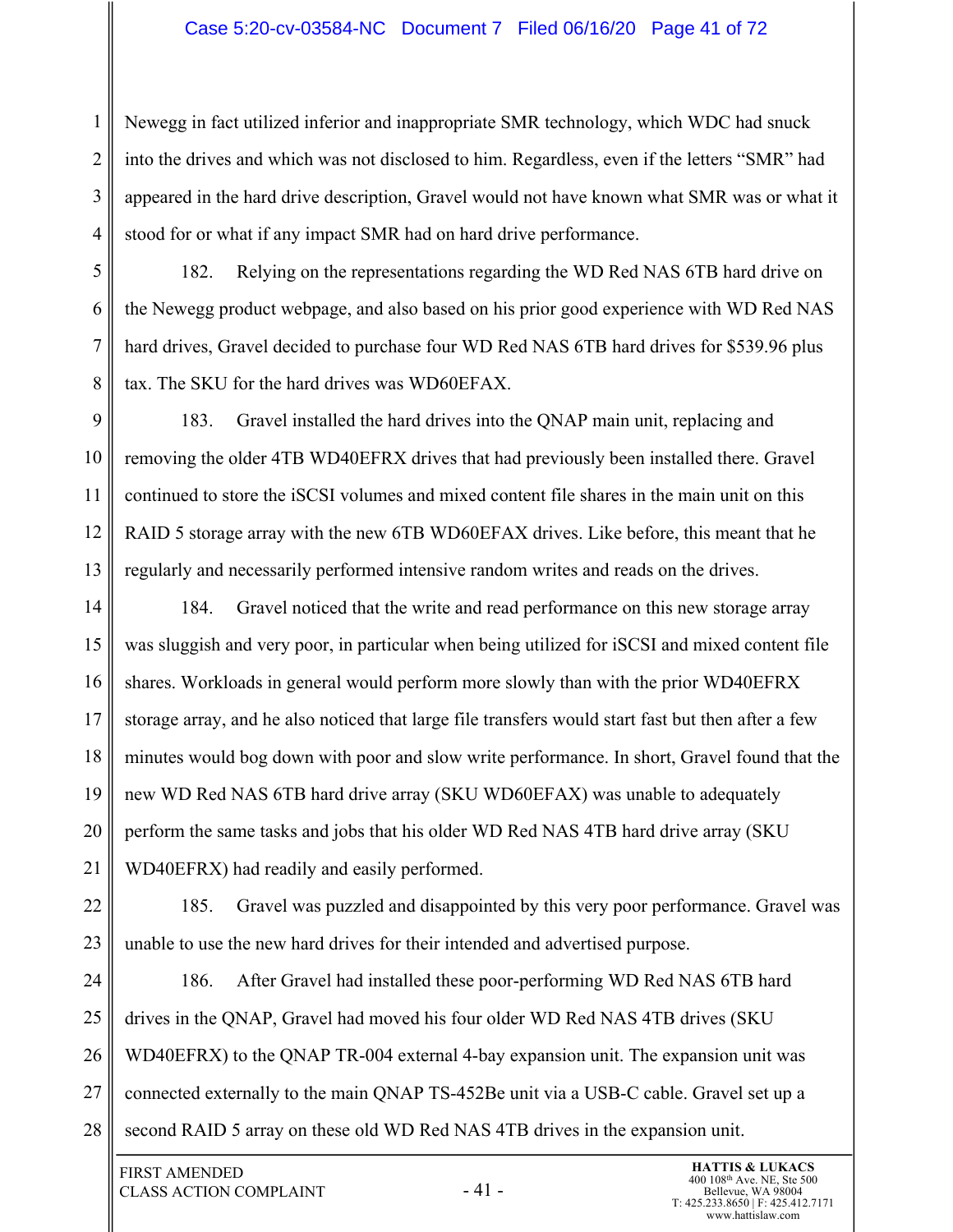#### Case 5:20-cv-03584-NC Document 7 Filed 06/16/20 Page 42 of 72

1 2 3 4 5 187. Given the consistently poor, and puzzling, performance of the first RAID 5 array in the main QNAP unit with the new WD Red NAS 6TB hard drives, Gravel decided to move his iSCSI data and mixed content file share onto the second datastore on the external expansion unit containing his older WD40EFRX drives, given those older drives previously performed well with that workload.

6 7 8 9 10 11 188. Sure enough, once Gravel moved the iSCSI data and mixed content file share over to the expansion unit datastore with the older WD Red NAS 4TB drives, the performance improved dramatically to the same excellent level it had been before on those same WD40EFRX hard drives back when they had been installed in the main QNAP TS-452Be unit. Writes and reads and file transfers were no longer sluggish or choppy, and the performance was now consistent and excellent.

12 13 14 15 189. Gravel decided to repurpose the newer (and poor performing) WD Red NAS 6TB datastore in the main QNAP unit for the lightweight and undemanding job of being a media server for playing movies that he owned. The drives were simply too poor performing for anything else.

16 17 18 19 20 21 22 23 24 25 26 190. In late April 2020, Gravel read an article on *Ars Technica* which discussed how WDC had snuck inferior and inappropriate SMR technology into its new WD Red NAS hard drives, causing poor performance, hard disks to get knocked out of RAID arrays, and increased risk of data loss. After some further research, Gravel learned that WDC had recently admitted to the technology press that the WD Red NAS 6TB drives he purchased, with SKU WD60EFAX, were among these inferior SMR-technology drives. When Gravel read this, he thought to himself that this suddenly made a whole lot of sense. Now there was an explanation for the strangely terrible performance he had experienced with the WD60EFAX drives he purchased. The problems and poor performance he had observed were consistent with the problems and complaints about these SMR drives now being reported by the online press and by consumers in online comments.

27 28 191. Gravel had been defrauded. Gravel had bought the hard drives based on WDC's representations that the drives were purpose-built for NAS and RAID. But the hard drives he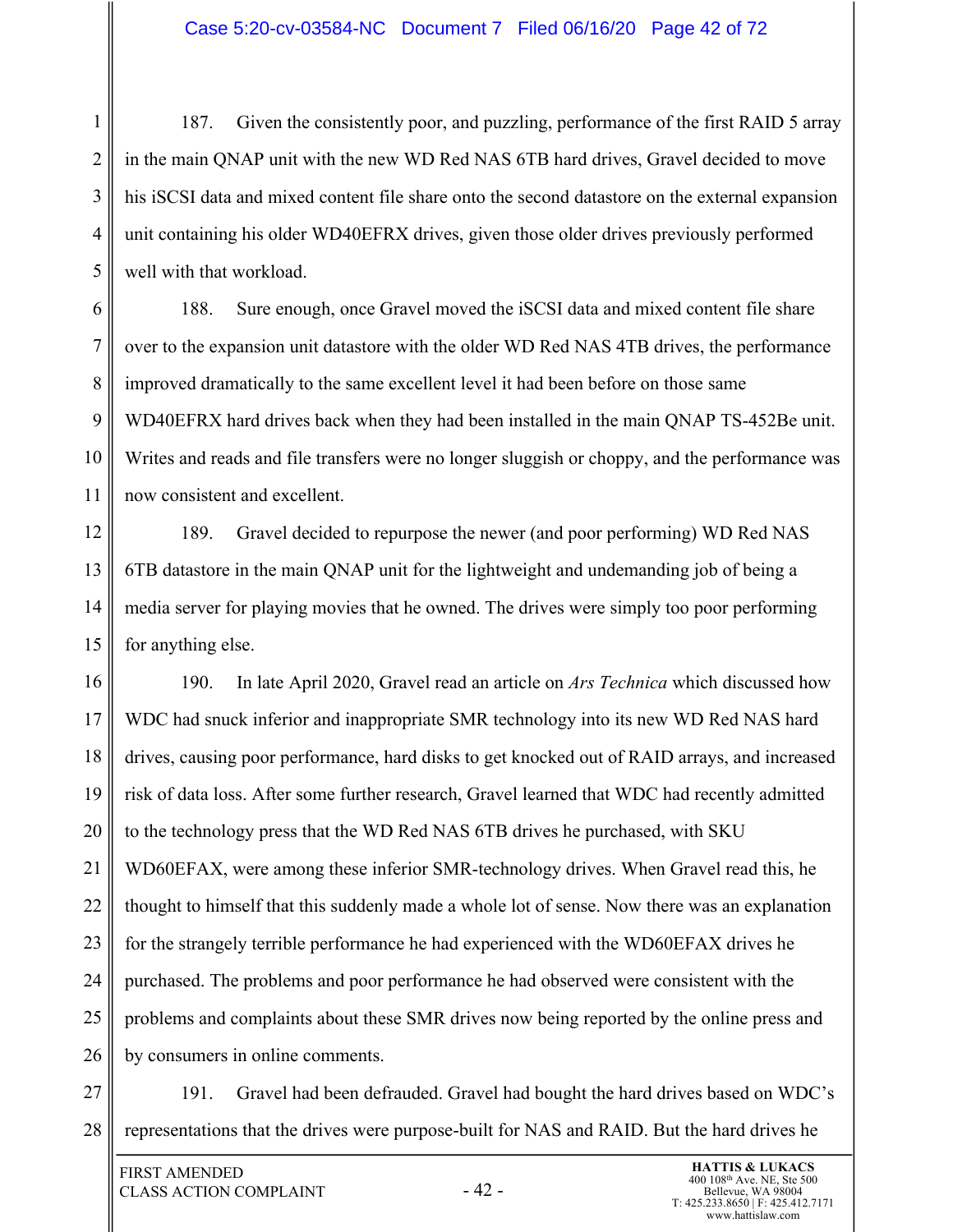#### Case 5:20-cv-03584-NC Document 7 Filed 06/16/20 Page 43 of 72

2 3 purchased, contrary to WDC's express representations, were not appropriate for NAS or RAID, and were not appropriate for sustained random writes or usage in iSCSI datastores. Gravel was unable to use the new hard drives for their intended and advertised purpose.

4 5 6 7 192. Gravel was also upset about the increased risk of losing his video and movie files stored on the SMR WD Red NAS 6TB drives. The failure of a single drive could result in the loss of data due to poorer performance in RAID rebuilds, where a second drive could fail or drop out of the array like other purchasers had reported happened to them.

8 9 10 11 12 193. Gravel reasonably relied on WDC's misrepresentations and omissions of material facts. If Gravel had known that the WD Red NAS hard drives he purchased utilized recording technology which was inappropriate for their intended and advertised use, Gravel would not have purchased the hard drives. Gravel would have purchased different CMRtechnology hard drives that were truly appropriate for NAS and RAID use instead.

13 14 194. As a direct and proximate result of WDC's acts and omissions, Gravel was harmed, suffered an injury-in-fact, and lost money or property.

15 16 17 195. Gravel would purchase WD NAS hard drives again if he could have confidence regarding the truth of WDC's representations regarding the drives' appropriateness and fitness for NAS systems and RAID.

18 19 20 196. Gravel will be harmed if, in the future, he is left to guess as to whether WDC's representations are accurate and whether there are omissions of material facts regarding the features or specifications of WDC's NAS hard drives.

21

22

23

24

25

1

## **Plaintiff Tod Weitzel**

197. Plaintiff Tod Weitzel is, and at all relevant times has been, a California resident. 198. In June 2018, Weitzel purchased a Dell PC with a hardware RAID card. Weitzel set up the PC as a FreeNAS network attached storage server for his home use, with six hard drives set up in a ZFS storage pool.

26 27 199. Weitzel used the FreeNAS server to store and access personal files and media, and also to run virtual machines (software emulations of physical computers).

28

200. By April 2020, Weitzel had populated the FreeNAS server ZFS storage pool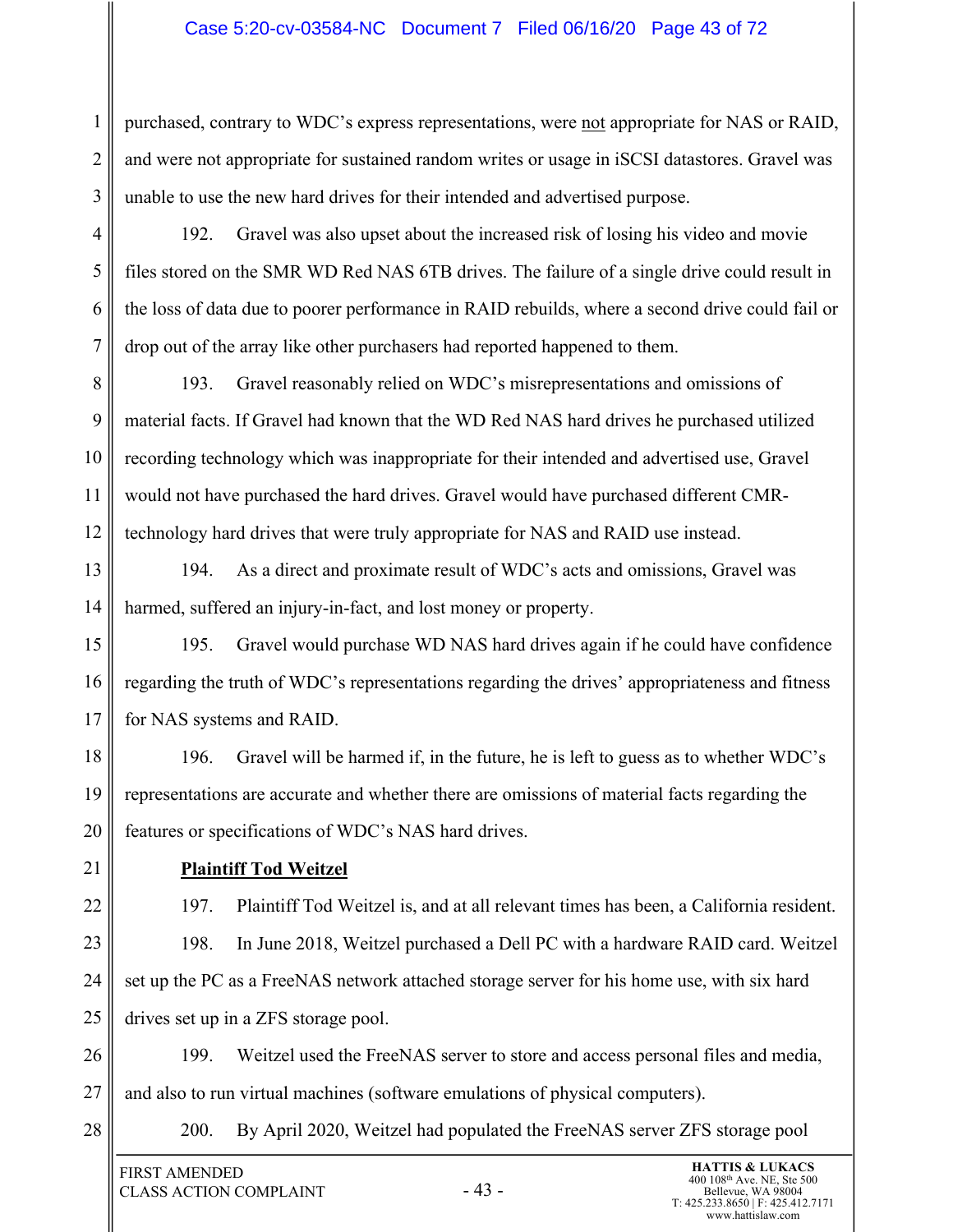1 2 3 with five WD Red NAS 4TB hard drives (SKU WD40EFRX), and one WD Red NAS 3TB hard drive (SKU WD30EFRX). All of these WD Red NAS hard drives utilized traditional CMR technology.

4 5 6 201. However, the storage pool of the FreeNAS server was almost full, and Weitzel decided to replace the sole 3TB hard drive with another WD Red NAS 4TB hard drive to add more capacity.

7 8 9 10 11 12 13 14 15 202. Weitzel had previously purchased WD Red NAS hard drives because they were advertised as being "purpose-built" for NAS devices and FreeNAS ZFS pools, and he understood WD Red NAS hard drives to have a good reputation for such usage. Weitzel also knew and relied on the fact that the creator of the FreeNAS storage software, iXsystems, was a vendor partner of WDC and that iXsystems explicitly recommended WD Red NAS hard drives for use in FreeNAS systems. In fact, many of the FreeNAS hardware systems which iXsystems itself manufactured and offered for sale on its website came pre-populated with WD Red NAS hard drives. Meanwhile, Weitzel had been happy with his WD Red NAS hard drives and their performance in his existing FreeNAS ZFS storage pool.

16 17 18 203. Based on his prior good experience with WD Red NAS hard drives and WDC's promotion and advertising of the hard drives for NAS systems like his, Weitzel desired to purchase another WD Red NAS 4TB drive.

19 20 21 22 23 24 25 26 27 204. On April 14, 2020, Weitzel visited eBay.com to purchase another WD Red NAS 4TB hard drive. Weitzel navigated to an eBay product webpage for the drive. The description contained a manufacturer-provided image of the hard drive titled "WD RED 3.5" NAS HARD DRIVE," and stated the hard drive was "new" and was a "Western Digital NAS WD40EFAX 4TB SATA 256M Cache 3.5" WD Red." Weitzel reasonably assumed and understood that this WD Red NAS 4TB drive was virtually identical in performance to his existing, and excellent performing, five other WD Red NAS 4TB drives, and that as WDC advertised for all its WD Red NAS hard drives, the hard drive was "purpose-built" for NAS and FreeNAS systems like his.

28

205. Weitzel had no idea the WD Red NAS 4TB hard drive in fact utilized inferior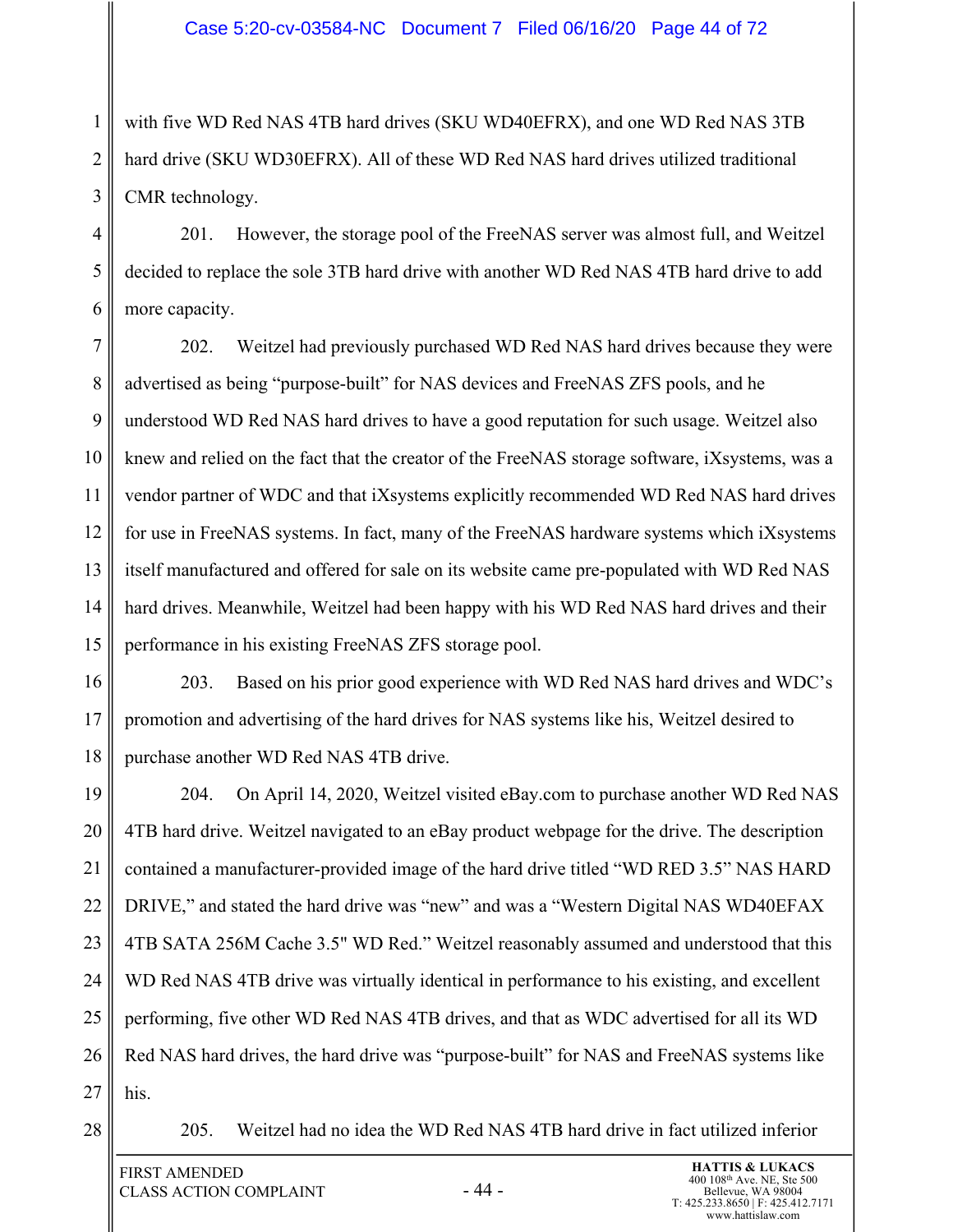and inappropriate SMR technology, which was not disclosed to him.

2 3 4 5 206. Relying on the representations regarding the WD Red NAS 4TB hard drive, and based on his prior good experience with WD Red NAS hard drives and WDC's promotion and advertising of the hard drives for NAS systems like his, Weitzel purchased the hard drive for \$115.00 plus tax.

6 7 8 9 10 11 12 13 14 207. Weitzel received the hard drive on April 16, 2020. He then replaced the WD Red NAS 3TB drive in his storage pool with this new hard drive and began the resilvering process. While the ZFS pool was still in the resilvering process, Weitzel saw and read the *Ars Technica* article which discussed how WDC had recently snuck inferior and inappropriate SMR technology into its WD Red NAS hard drives, causing poor performance, hard disks to get knocked out of RAID arrays, and increased risk of data loss particularly during the resilvering process. Weitzel then learned that the WD Red NAS 4TB drive he purchased (SKU WD40EFAX), which was currently in the middle of the resilvering process, was among these inferior SMR-technology drives.

15 16 208. In addition to being upset after learning of the poor drive performance, Weitzel became very concerned that the resilvering process may fail and that he could suffer data loss.

17

1

209. Thankfully, the resilvering process finally completed.

18 19 210. However, after the drive was integrated and the ZFS array resilvering process had completed, Weitzel now experienced terrible read and write performance in his ZFS pool.

20 21 22 23 24 25 26 27 28 211. For example, reading and opening files became much slower than it used to be prior to adding the WD40EFAX drive, especially for folders with large amounts of files. A shared folder that used to take about 12 seconds to display all the file contents, now took up to 45 seconds. Weitzel also operated a Nextcloud virtual machine instance (a local file sharing software platform) on the FreeNAS system. The Nextcloud operations likewise were now significantly slower and often sputtered. Weitzel also used a Plex media server stored on the FreeNAS system for recording and playing back over-the-air TV. The performance became abysmal, such that the data would stall when recording and then stop altogether such that recording video became impossible. Video and media playback was also plagued with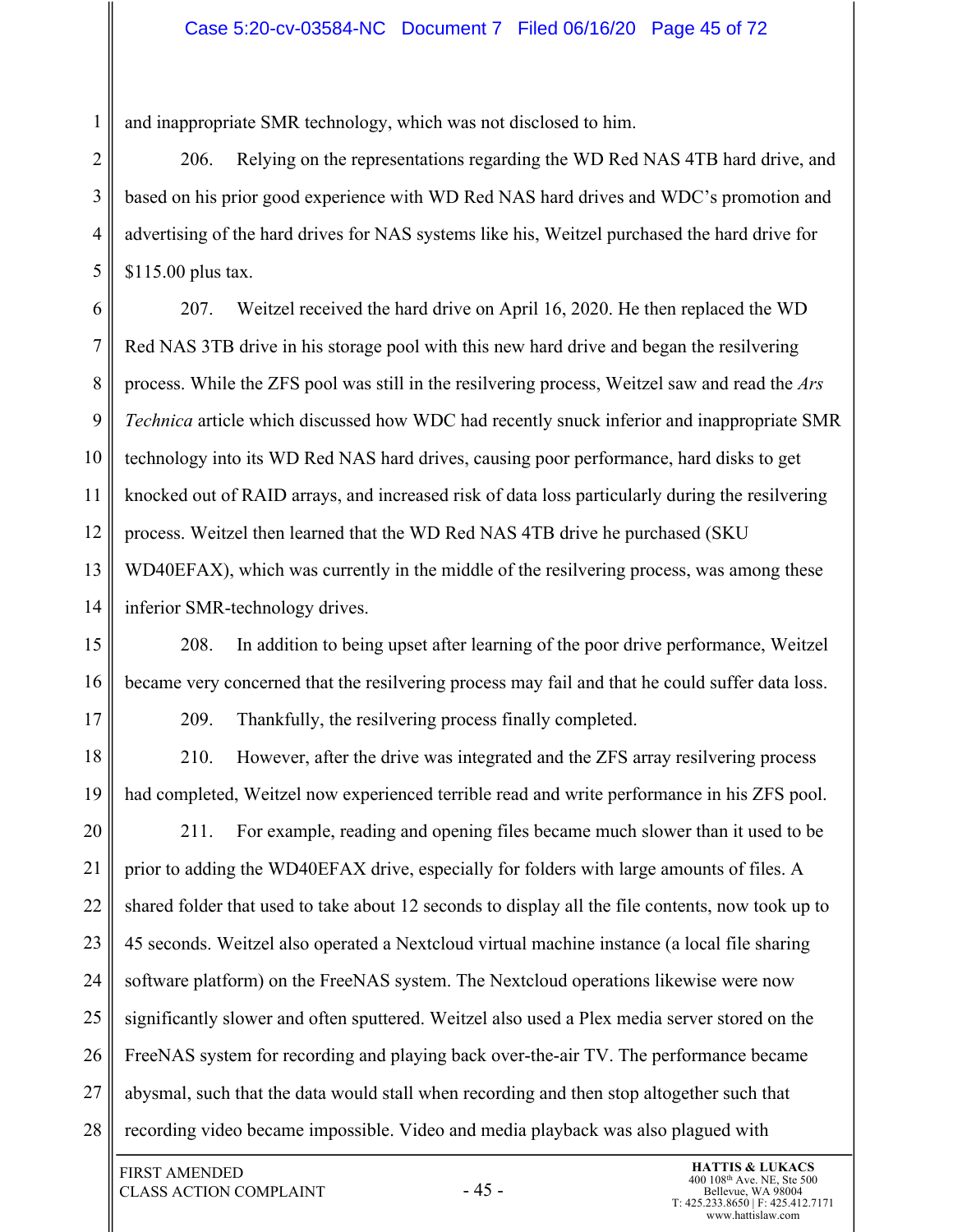intermittent buffering and stops and starts.

1

2 3 4 5 6 7 8 9 212. Over the next few weeks, Weitzel became increasing frustrated with the nowterrible performance of the ZFS pool. Weitzel purchased a Seagate IronWolf NAS 4TB drive to replace the poor-performing (and virtually unusable) WD Red NAS SMR-technology drive. Weitzel knew that all Seagate NAS-labeled drives exclusively used CMR technology like his older WD Red NAS drives had. Weitzel had read in another *Ars Technica* article that Seagate had publicly affirmed that "Seagate only produces NAS drives that are CMR. We do not have any SMR drives in our IronWolf and IronWolf Pro drives, which are NAS solutions…[W]e don't recommend SMR for NAS."30

10 11 12 213. On May 31, 2020, Weitzel replaced the SMR-technology WD Red NAS 4TB (SKU WD40EFAX) drive with the IronWolf NAS 4TB drive. With the WD40EFAX removed, the resilvering process completed within a few hours without issue.

13 14 15 16 214. After the resilvering process for the FreeNAS ZFS disk array had completed, Weitzel immediately noticed that the disk performance had dramatically improved. The performance had returned back to the excellent level it had been prior to having added the (now removed) SMR-technology WD40EFAX hard drive.

17 18 19 20 21 215. Notably, since WDC publicly admitted in late April 2020 that certain SKUs of its WD Red NAS hard drives now contained SMR technology<sup>31</sup>, iXsystems (the developer of the FreeNAS software that Weitzel utilizes on his server) now states that SMR WD Red NAS drives are not compatible with FreeNAS and ZFS, and iXsystems recommends that FreeNAS users not install SMR WD Red NAS drives in their FreeNAS systems.

22 23 24 25 216. Weitzel had been defrauded. Weitzel felt betrayed and taken advantage of by WDC. WDC had tricked Weitzel into relying on the past reputation and performance of WD Red NAS drives. WDC had secretly snuck the inferior SMR-technology into the drives to increase its short-term profits while exploiting customers like Weitzel whom WDC kept in the

26 27 <sup>30</sup> *See* https://arstechnica.com/information-technology/2020/04/seagate-says-network-attachedstorage-and-smr-dont-mix/.

<sup>28</sup> <sup>31</sup> Specifically, the following SKUs: WD20EFAX, WD30EFAX, WD40EFAX and WD60EFAX.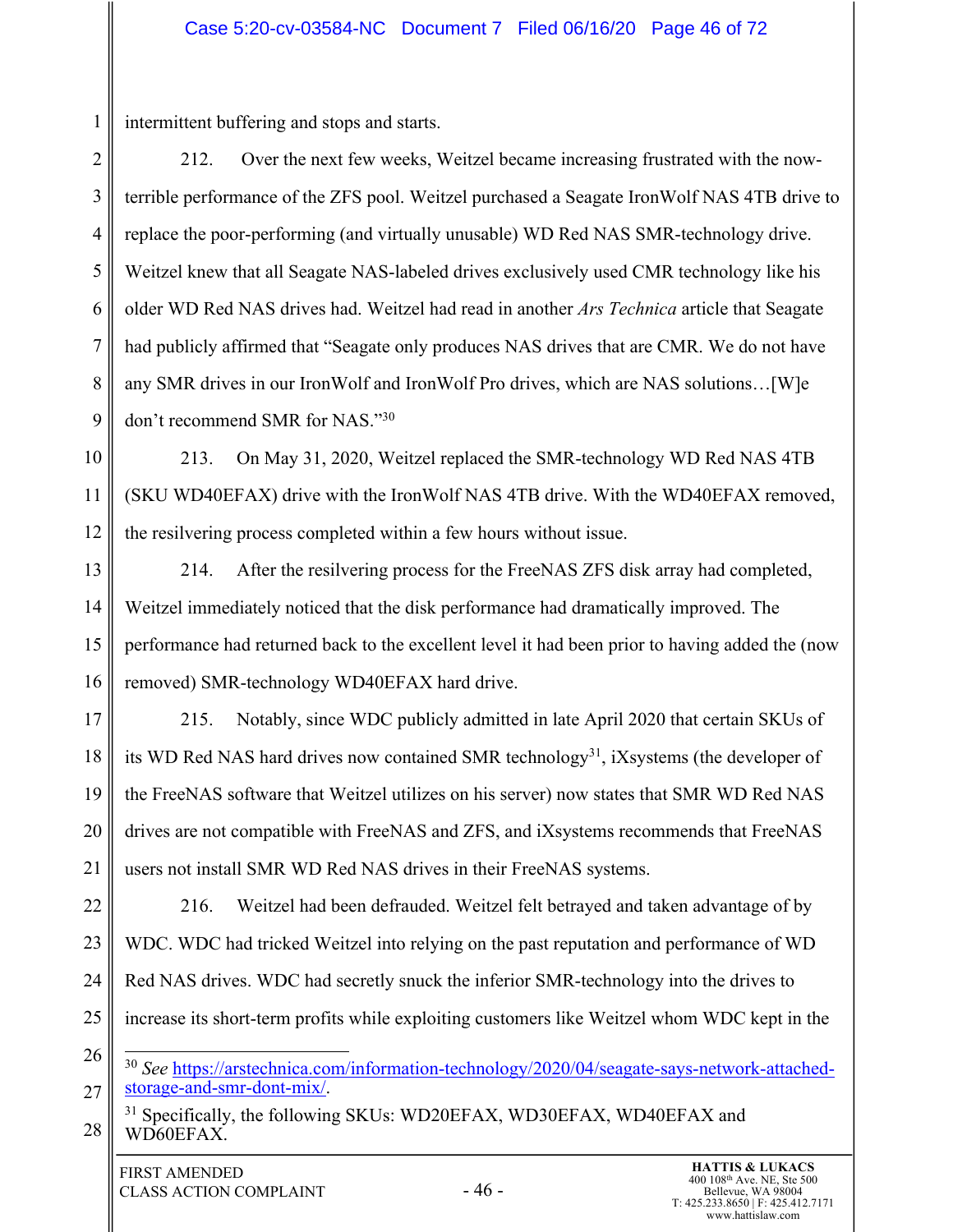#### Case 5:20-cv-03584-NC Document 7 Filed 06/16/20 Page 47 of 72

3 4 dark. WDC had continued to promise and advertise that the WD Red NAS hard drives he purchased were designed for NAS and storage devices like his FreeNAS server. But the SMR hard drives he purchased were not appropriate for NAS devices or storage servers, and in fact WDC's vendor-partner iXsystems now states that the SMR drives are inappropriate for use in FreeNAS systems like Weitzel's.

6 7 8 217. In fact, the SMR-technology WD Red NAS 4TB hard drive that Weitzel purchased was useless and completely worthless for its intended purpose. This drive now sits in a box on the floor next to Weitzel's FreeNAS server.

9 10 11 12 13 14 218. Weitzel reasonably relied on WDC's misrepresentations and omissions of material facts. If Weitzel had known that the WD Red NAS hard drive he purchased utilized recording technology which was inappropriate for its intended and advertised use, Weitzel would not have purchased the hard drive. Weitzel would have purchased a different CMRtechnology hard drive (such as the IronWolf NAS 4TB drive he later purchased to replace it), which was truly appropriate for use in a FreeNAS server.

15 16 219. As a direct and proximate result of WDC's acts and omissions, Weitzel was harmed, suffered an injury-in-fact, and lost money or property.

17 18 19 220. Weitzel would purchase WD NAS hard drives again if he could have confidence regarding the truth of WDC's representations regarding the drives' appropriateness and fitness for NAS systems, RAID, and FreeNAS drive arrays.

20 21 22 221. Weitzel will be harmed if, in the future, he is left to guess as to whether WDC's representations are accurate and whether there are omissions of material facts regarding the features or specifications of WDC's NAS hard drives.

23

1

2

5

## **CLASS ACTION ALLEGATIONS**

24 25 26 27 222. Plaintiffs Nicholas Malone, Chris Ayers, James Backus, David Eaton, Steven Gravel and Tod Weitzel (collectively, "Plaintiffs") hereby each brings this lawsuit on behalf of himself and all others similarly situated pursuant to Federal Rules of Civil Procedure 23(a),  $(b)(2)$ , and  $(b)(3)$ .

28

223. **The Class.** All Plaintiffs and/or Plaintiff Tod Weitzel seek to represent the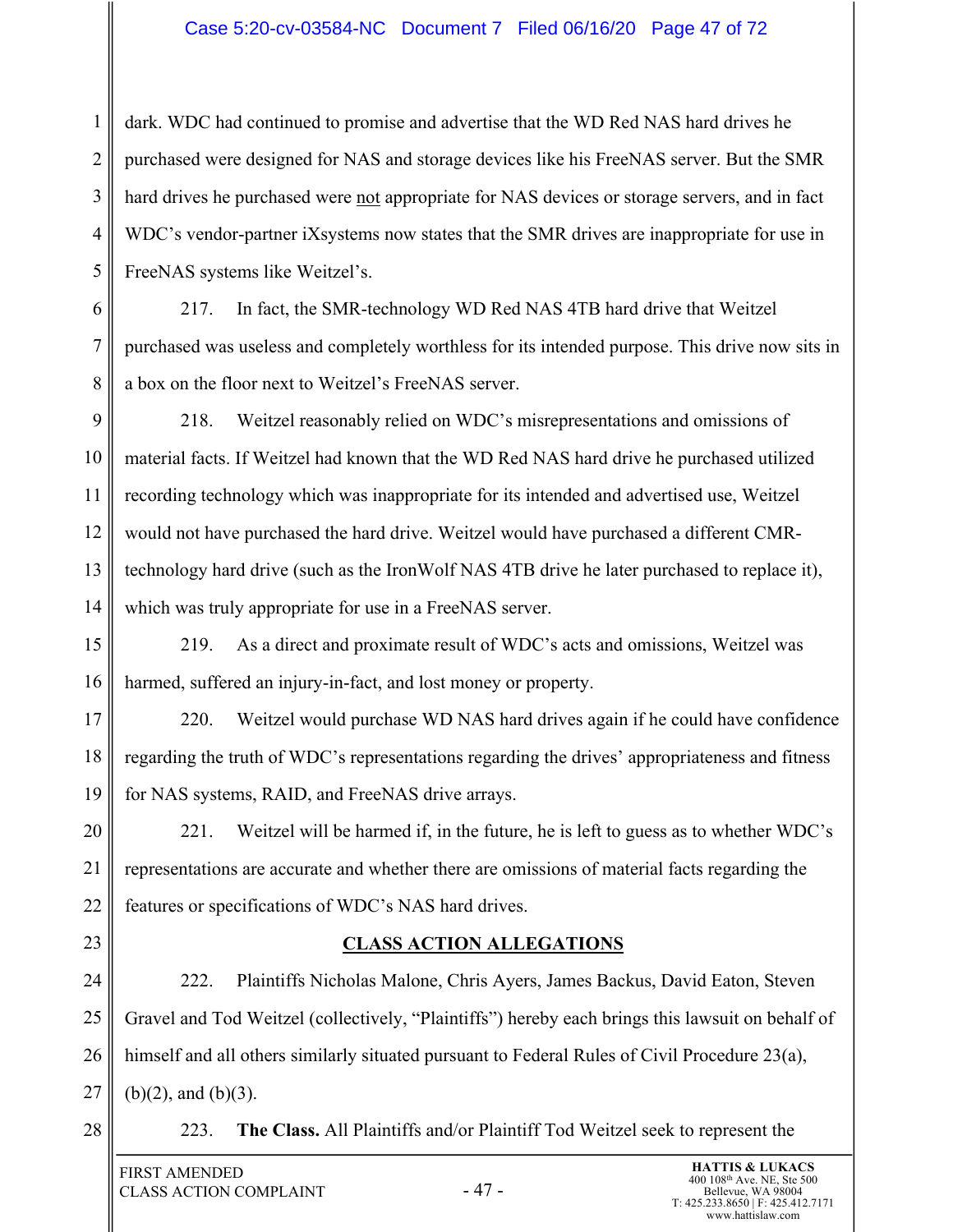following nationwide Class under California law:

1 2 3

#### **All United States residents who, during the applicable limitations period, purchased any Western Digital WD Red NAS hard drive with SMR technology.**

4 5 6 7 8 9 10 11 12 13 14 15 16 17 18 19 20 21 22 23 24 25 26 27 28 **HATTIS & LUKACS** 224. Plaintiffs' and Mr. Weitzel's nationwide class presumes that California law can and will be applied to all of Defendant's acts and omissions alleged herein. Defendant is headquartered in California and is regulated by the UCL, FAL and CLRA. The acts and omissions of Defendant alleged herein were conceived in California, were approved in California, were executed in whole or in substantial part in California, and/or were, in the case of false or misleading communications or advertisements, communicated from California. The nationwide Class was harmed from California. 225. That being said, Plaintiffs acknowledge that a Court may disagree as to the application of California law to the entire nationwide Class and may limit each Plaintiff to representing a subclass of persons within his home state bringing claims under that state's consumer protection statute. While Plaintiffs intend to argue at all court levels that California law applies to the nationwide Class, Plaintiffs herein allege alternative state subclasses as per Plaintiffs' fiduciary duty to allege, protect and preserve as many viable claims as possible. 226. **California Subclass.** In the alternative, Plaintiff Tod Weitzel seeks to represent the following California subclass under California law: **All California residents who, during the applicable limitations period, purchased any Western Digital WD Red NAS hard drive with SMR technology.**  227. **Florida Subclass.** In the alternative, Plaintiff Chris Ayers seeks to represent the following Florida subclass under Florida law: **All Florida residents who, during the applicable limitations period, purchased any Western Digital WD Red NAS hard drive with SMR technology.**  228. **Missouri Subclass.** In the alternative, Plaintiff David Eaton seeks to represent the following Missouri subclass under Missouri law: **All Missouri residents who, during the applicable limitations period, purchased any Western Digital WD Red NAS hard drive with SMR technology.**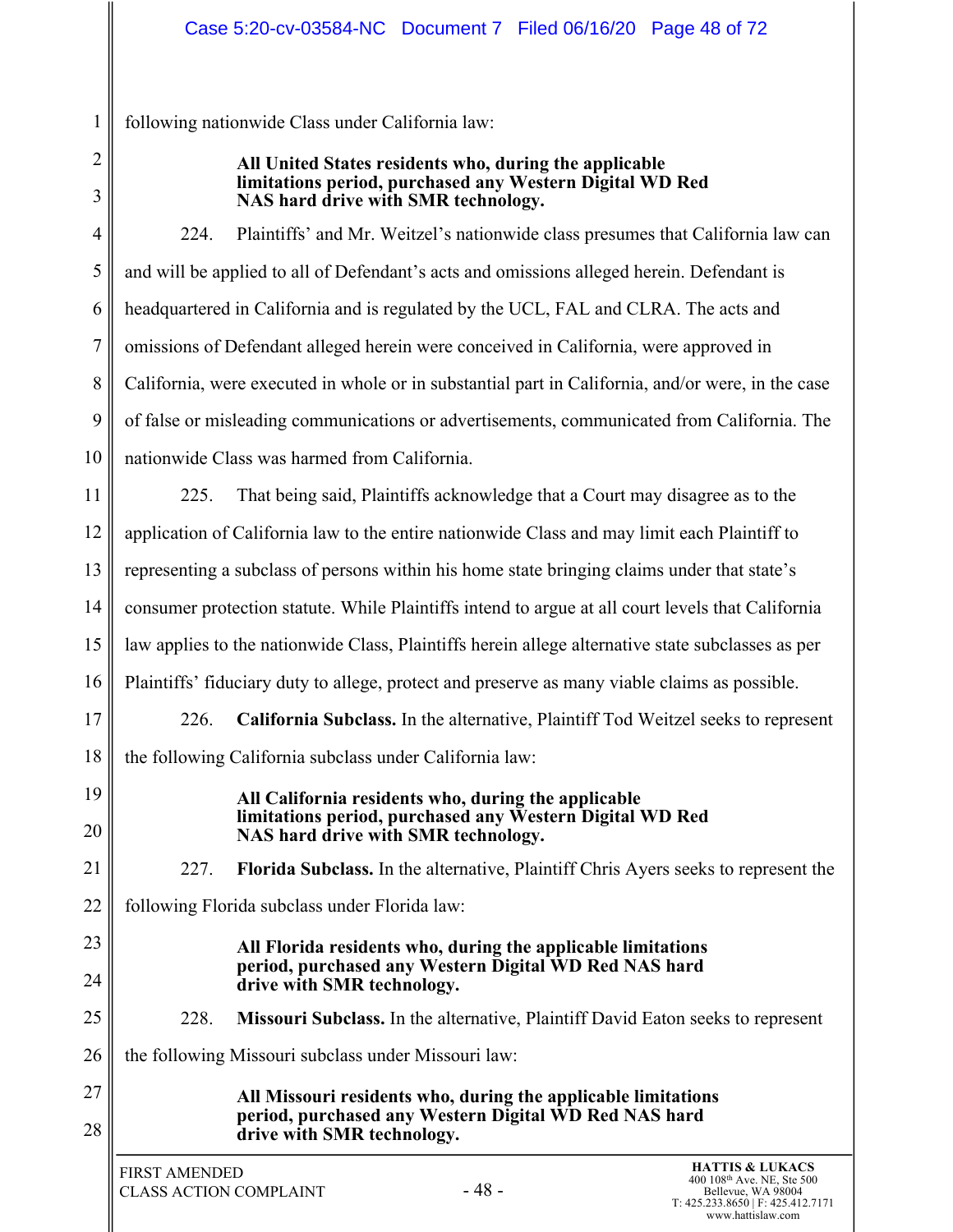|                     | Case 5:20-cv-03584-NC Document 7 Filed 06/16/20 Page 49 of 72                                                                                        |  |  |  |  |  |
|---------------------|------------------------------------------------------------------------------------------------------------------------------------------------------|--|--|--|--|--|
| $\mathbf{1}$        | 229.<br>New York State Subclass. In the alternative, Plaintiff Steven Gravel seeks to                                                                |  |  |  |  |  |
| $\overline{2}$      | represent the following New York State subclass under New York State law:                                                                            |  |  |  |  |  |
| 3                   | All New York State residents who, during the applicable                                                                                              |  |  |  |  |  |
| 4                   | limitations period, purchased any Western Digital WD Red<br>NAS hard drive with SMR technology.                                                      |  |  |  |  |  |
| 5                   | 230.<br>Virginia Subclass. In the alternative, Plaintiff James Backus seeks to represent                                                             |  |  |  |  |  |
| 6                   | the following Virginia subclass under Virginia law:                                                                                                  |  |  |  |  |  |
| $\overline{7}$<br>8 | All Virginia residents who, during the applicable limitations<br>period, purchased any Western Digital WD Red NAS hard<br>drive with SMR technology. |  |  |  |  |  |
| 9                   | 231.<br>Wisconsin Subclass. In the alternative, Plaintiff Nicholas Malone seeks to                                                                   |  |  |  |  |  |
| 10                  | represent the following Wisconsin subclass under Wisconsin law:                                                                                      |  |  |  |  |  |
| 11                  | All Wisconsin residents who, during the applicable                                                                                                   |  |  |  |  |  |
| 12                  | limitations period, purchased any Western Digital WD Red<br>NAS hard drive with SMR technology.                                                      |  |  |  |  |  |
| 13                  | 232.<br>Specifically excluded from the Class and each and every subclass are Defendant,                                                              |  |  |  |  |  |
| 14                  | any entity in which a Defendant has a controlling interest or which has a controlling interest in                                                    |  |  |  |  |  |
| 15                  | Defendant, Defendant's agents and employees and attorneys, the bench officers to whom this                                                           |  |  |  |  |  |
| 16                  | civil action is assigned, and the members of each bench officer's staff and immediate family.                                                        |  |  |  |  |  |
| $17\,$              | <b>Numerosity.</b> The Plaintiffs do not know the exact number of members of the<br>233.                                                             |  |  |  |  |  |
| 18                  | Class and each subclass. That being said, Plaintiffs are informed and believe that the Class                                                         |  |  |  |  |  |
| 19                  | easily comprises tens of thousands of persons, while each subclass comprises one thousand or                                                         |  |  |  |  |  |
| 20                  | more individuals. In any event, the members of the Class and each subclass are so numerous                                                           |  |  |  |  |  |
| 21                  | that joinder of all members is impracticable.                                                                                                        |  |  |  |  |  |
| 22                  | <b>Commonality and Predominance.</b> Well-defined, identical legal or factual<br>234.                                                                |  |  |  |  |  |
| 23                  | questions affect the members of the Class and each subclass. All claims in this matter arise                                                         |  |  |  |  |  |
| 24                  | from the identical written advertising and omissions of material facts regarding the WD Red                                                          |  |  |  |  |  |
| 25                  | NAS hard drives purchased by the members of the Class and each subclass. These questions                                                             |  |  |  |  |  |
| 26                  | predominate over questions that might affect individual class members. These common                                                                  |  |  |  |  |  |
| 27                  | questions include, but are not limited to, the following:                                                                                            |  |  |  |  |  |
| 28                  |                                                                                                                                                      |  |  |  |  |  |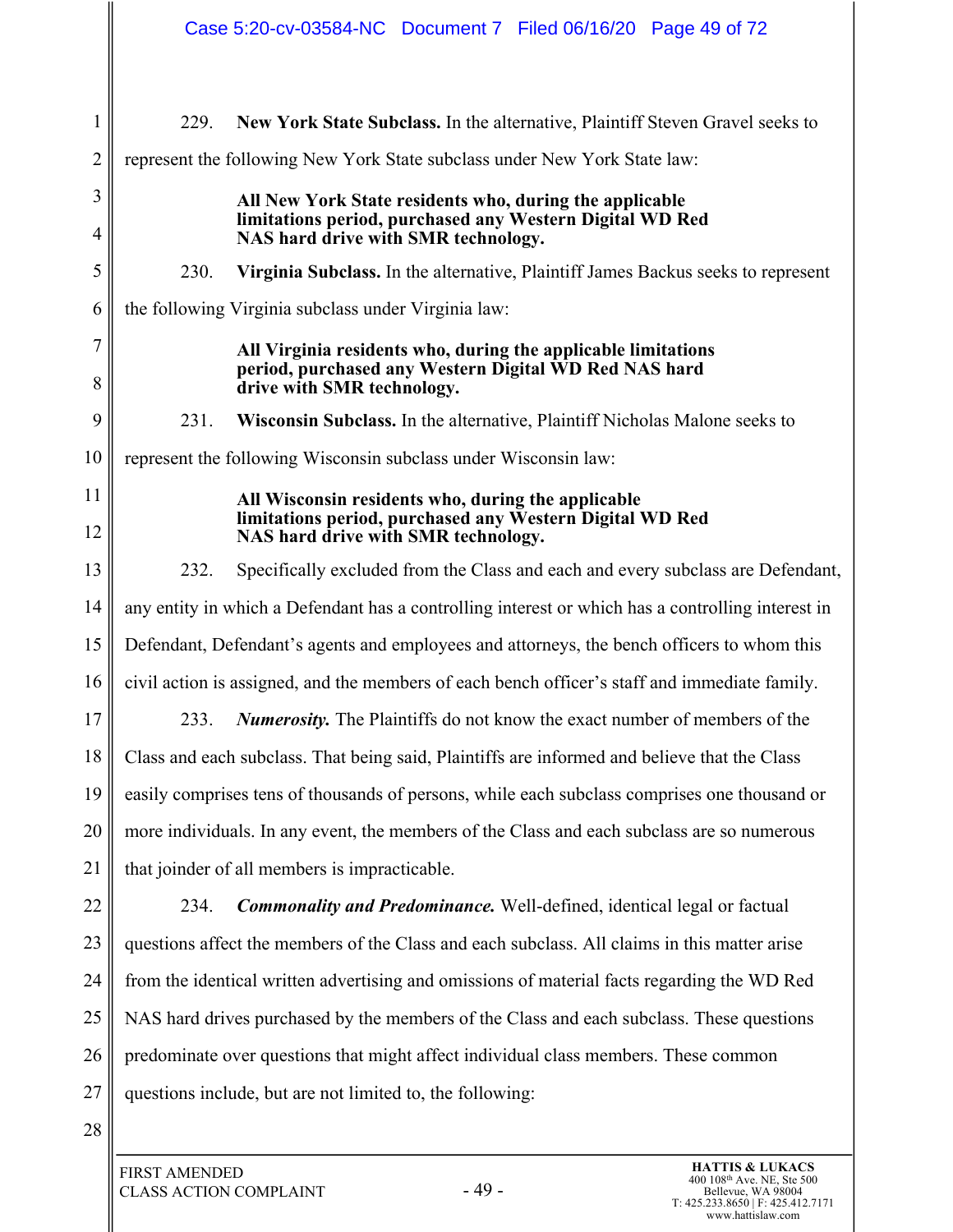# Case 5:20-cv-03584-NC Document 7 Filed 06/16/20 Page 50 of 72

| 1              | Whether Defendant's pattern, practice, course of dealing and/or course<br>a.                                                                                  |  |  |  |  |
|----------------|---------------------------------------------------------------------------------------------------------------------------------------------------------------|--|--|--|--|
| 2              | of trade was, prior to a date yet to be ascertained, to include CMR technology but not SMR                                                                    |  |  |  |  |
| 3              | technology in its WD Red NAS drives;                                                                                                                          |  |  |  |  |
| $\overline{4}$ | $\mathbf b$ .<br>Whether Defendant omitted or failed to adequately disclose to the public                                                                     |  |  |  |  |
| 5              | that, after a date yet to be ascertained, Defendant's WD Red NAS drives contained SMR                                                                         |  |  |  |  |
| 6              | technology and did not contain CMR technology;                                                                                                                |  |  |  |  |
| $\overline{7}$ | Whether the ordinary consumer of Defendant's WD Red NAS drives<br>c.                                                                                          |  |  |  |  |
| 8              | would consider the substitution of CMR technology for SMR technology to be material;                                                                          |  |  |  |  |
| 9              | d.<br>The date on which Defendant decided to substitute SMR technology for                                                                                    |  |  |  |  |
| 10             | CMR technology in Defendant's WD Red NAS drives;                                                                                                              |  |  |  |  |
| 11             | The content of the emails, memoranda and other communications<br>e.                                                                                           |  |  |  |  |
| 12             | evidencing the decision to substitute SMR technology for CMR technology in Defendant's WD                                                                     |  |  |  |  |
| 13             | Red NAS drives;                                                                                                                                               |  |  |  |  |
| 14             | f.<br>The content of the emails, memoranda and other communications                                                                                           |  |  |  |  |
| 15             | evidencing the decision to omit or to fail to adequately disclose to the public the substitution of                                                           |  |  |  |  |
| 16             | SMR technology for CMR technology in Defendant's WD Red NAS drives;                                                                                           |  |  |  |  |
| 17             | The intent of Defendant and Defendant's employees and agents in<br>g.                                                                                         |  |  |  |  |
| 18             | deciding to omit or to fail to adequately disclose to the public the substitution of SMR                                                                      |  |  |  |  |
| 19             | technology for CMR technology in Defendant's WD Red NAS drives; and whether said intent                                                                       |  |  |  |  |
| 20             | was of malice, fraud or oppression;                                                                                                                           |  |  |  |  |
| 21             | h.<br>Whether Defendant's acts and omissions alleged herein violate                                                                                           |  |  |  |  |
| 22             | California's Consumers Legal Remedies Act, False Advertising Law and/or Unfair                                                                                |  |  |  |  |
| 23             | Competition Law;                                                                                                                                              |  |  |  |  |
| 24             | $\mathbf{i}$ .<br>Whether the Plaintiffs and the members of the Class or each subclass                                                                        |  |  |  |  |
| 25             | have suffered injury and have lost money or property as a result of Defendant's acts and                                                                      |  |  |  |  |
| 26             | omissions alleged herein;                                                                                                                                     |  |  |  |  |
| 27             | j.<br>Whether Defendant should be ordered to disgorge its unjust enrichment;                                                                                  |  |  |  |  |
| 28             |                                                                                                                                                               |  |  |  |  |
|                | <b>HATTIS &amp; LUKACS</b><br><b>FIRST AMENDED</b><br>400 108 <sup>th</sup> Ave. NE, Ste 500<br>$-50-$<br><b>CLASS ACTION COMPLAINT</b><br>Bellevue, WA 98004 |  |  |  |  |

I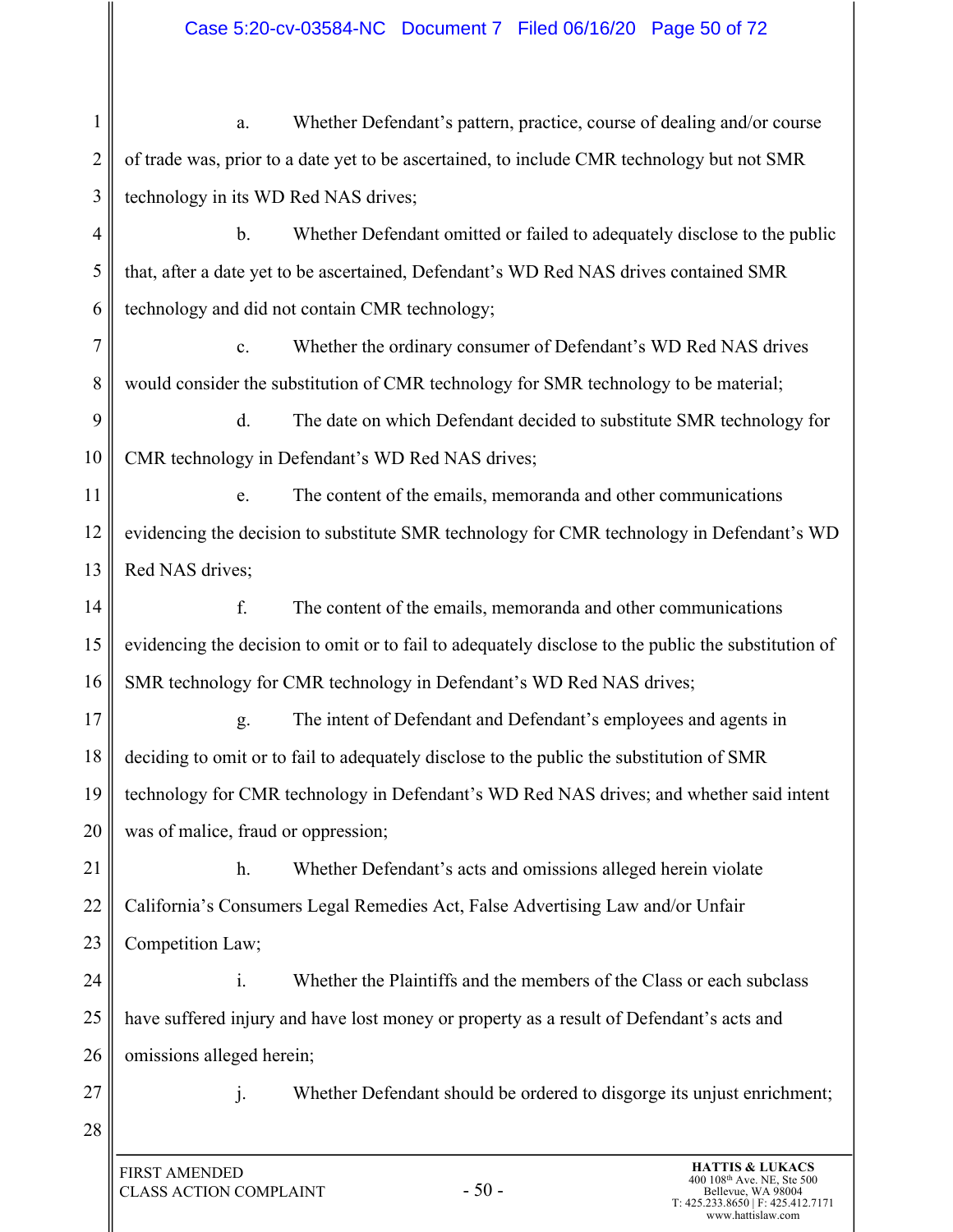1 2 k. Whether Defendant should be enjoined from further engaging in the misconduct alleged herein; and/or

3 4 5 6 7 8 9 l. Whether Plaintiff and the Class are entitled to an order for class-wide injunctive relief, imposing equitable remedies such as restitution and/or requiring WDC to: (1) provide notice to every class member that the WD Red NAS hard drive they purchased is not suited for its intended purpose; and (2) either provide a full refund to Plaintiff and the Class for their WD Red NAS hard drives, or provide Plaintiff and the Class with replacement CMRtechnology hard drives that are truly suited for use with NAS devices and RAID, at no additional cost.

10 11 12 13 235. The prosecution of separate civil actions by individual members of the Class and each or any subclass would create a risk of inconsistent or varying adjudications with respect to individual members of the Class or subclass which would establish incompatible standards of conduct for the party opposing the Class or subclass.

14 15 16 236. *Typicality.* Each Plaintiff is a member of the Class which that Plaintiff seeks to represent. Each Plaintiff representing a subclass is a member of that subclass. The claims of each Plaintiff are typical of all members of the Class and/or of the Plaintiff's subclass.

17 18 19 20 237. All of the claims alleged by each Plaintiff, on behalf of himself individually and on behalf of the Class, arise from the same misrepresentations and omissions of material fact. All of the claims alleged by each Plaintiff, on behalf of himself individually and on behalf of a subclass, arise from the same misrepresentations and omissions of material fact.

21 22 23 24 238. All of the claims alleged by each Plaintiff, on behalf of himself individually and on behalf of the Class, are based on the same legal theories. All of the claims alleged by each Plaintiff, on behalf of himself individually and on behalf of a subclass, are based on the same legal theories.

25 26 27 28 239. *Adequacy.* None of the Plaintiffs has an interest antagonistic to or in conflict with the Class. No Plaintiff has an interest antagonistic to or in conflict with that Plaintiff's respective subclass. Each Plaintiff will thoroughly and adequately protect the interests of the Class, having retained qualified and competent legal counsel to represent himself and the Class.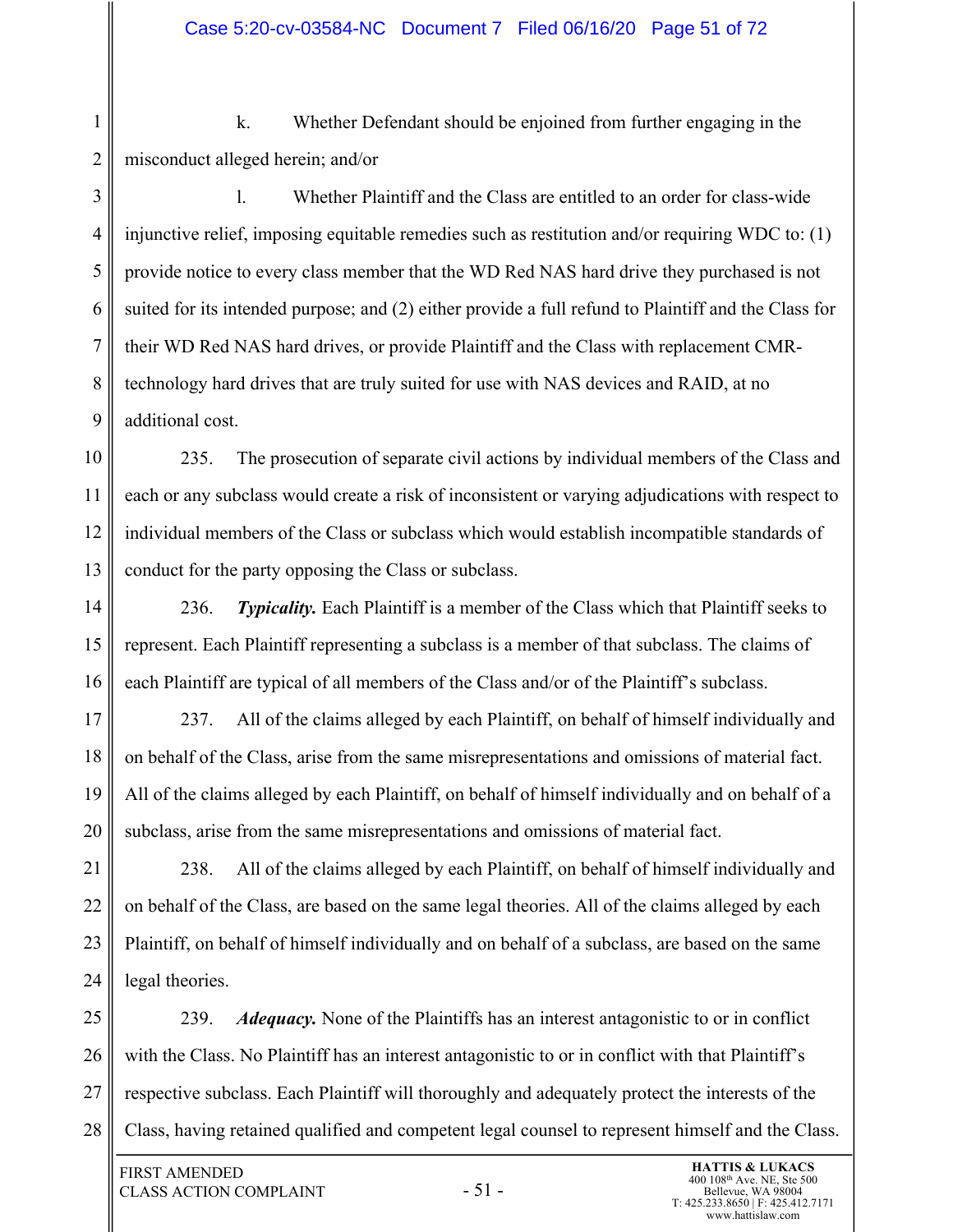#### Case 5:20-cv-03584-NC Document 7 Filed 06/16/20 Page 52 of 72

1 2 3 Each Plaintiff will thoroughly and adequately protect the interests of that Plaintiff's respective subclass, having retained qualified and competent legal counsel to represent himself and the subclass.

4 5 6 7 8 9 10 11 12 13 240. Further, a class action is superior to all other available methods for fairly and efficiently adjudicating this controversy. Each class and subclass member's interests are small compared to the burden and expense required to litigate each of their claims individually, so it would be impractical and would not make economic sense for class members to seek individual redress for Defendant's conduct. Individual litigation would add administrative burden on the courts, increasing the delay and expense to all parties and to the court system. Individual litigation would also create the potential for inconsistent or contradictory judgments regarding the same uniform conduct. A single adjudication would create economies of scale and comprehensive supervision by a single judge. Moreover, Plaintiffs do not anticipate any difficulties in managing a class action trial.

14 15 16 241. By its conduct and omissions alleged herein, Defendant has acted and refused to act on grounds that apply generally to the Class and each subclass, such that final injunctive relief and/or declaratory relief is appropriate with respect to the Class or subclasses as a whole.

17 18 242. The prosecution of separate actions by individual members of the Class or a subclass would create a risk of inconsistent or varying adjudications.

19 20 21 243. A class action is the only practical, available method for the fair and efficient adjudication of the controversy since, *inter alia*, the damages suffered by each class member are too small to make individual actions economically feasible.

22 23 244. Common questions will predominate, and there will be no unusual manageability issues.

24 25

26

27

28

- 52 - FIRST AMENDED CLASS ACTION COMPLAINT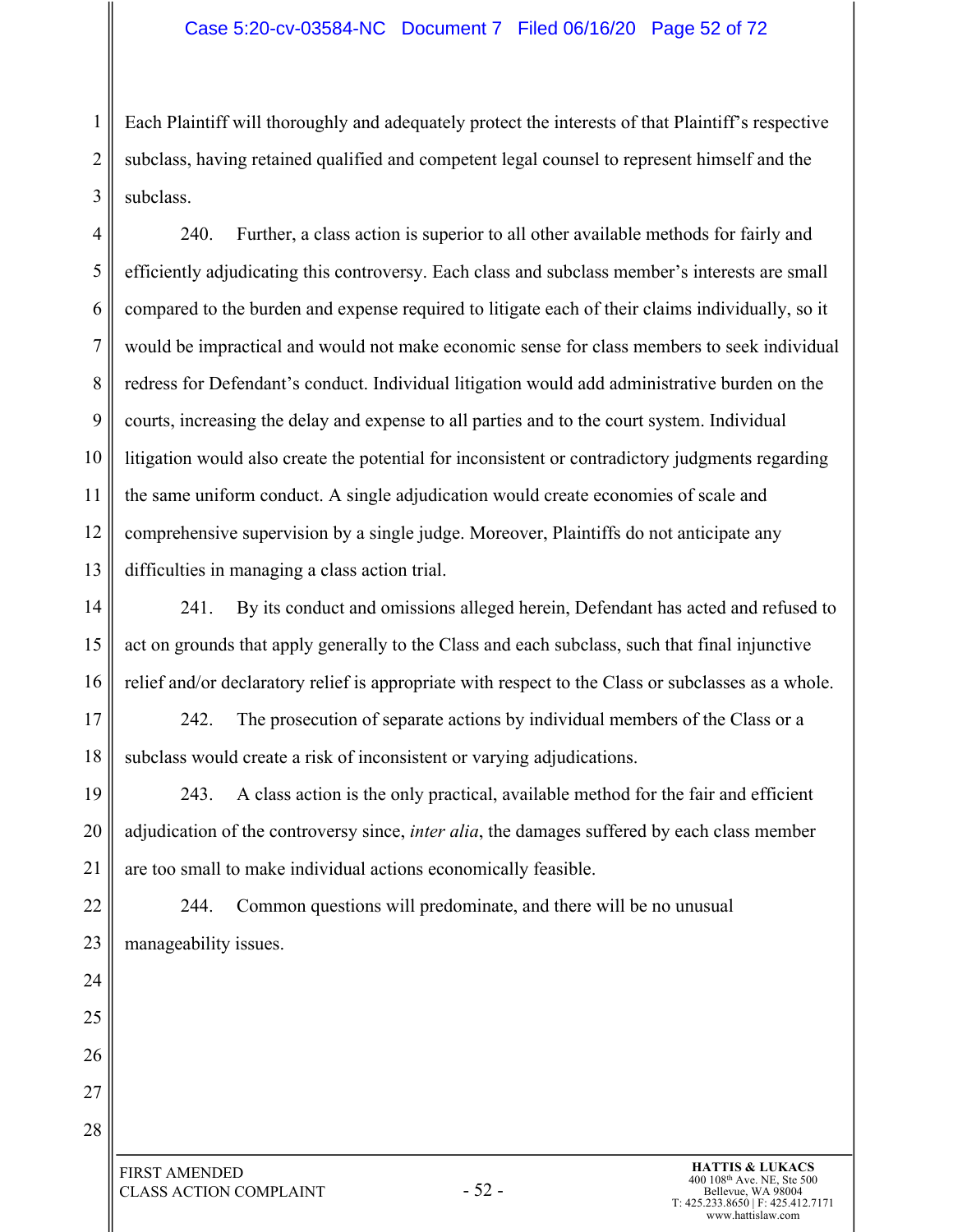|                | Case 5:20-cv-03584-NC Document 7 Filed 06/16/20 Page 53 of 72                                    |  |  |  |  |  |
|----------------|--------------------------------------------------------------------------------------------------|--|--|--|--|--|
| 1              | <b>CAUSES OF ACTION</b>                                                                          |  |  |  |  |  |
| 2              |                                                                                                  |  |  |  |  |  |
| 3              | COUNT 1<br>Violation of the Consumers Legal Remedies Act<br>California Civil Code § 1750 et seq. |  |  |  |  |  |
| $\overline{4}$ | (Individually and On Behalf Of The Class)                                                        |  |  |  |  |  |
| 5              | 245.<br>Plaintiffs reallege and incorporate by reference all paragraphs previously alleged       |  |  |  |  |  |
| 6              | herein.                                                                                          |  |  |  |  |  |
| 7              | 246.<br>Each Plaintiff brings this claim in his individual capacity, in his capacity as a        |  |  |  |  |  |
| 8              | private attorney general seeking the imposition of public injunctive relief, and/or as a         |  |  |  |  |  |
| 9              | representative of the Class.                                                                     |  |  |  |  |  |
| 10             | 247.<br>Defendant is a "person," as defined by California Civil Code $\S 1761(c)$ .              |  |  |  |  |  |
| 11             | 248.<br>The Plaintiffs and class members are "consumers," as defined by California               |  |  |  |  |  |
| 12             | Civil Code $\S$ 1761(d).                                                                         |  |  |  |  |  |
| 13             | 249.<br>The WD Red NAS hard drives purchased by the Plaintiffs and the Class                     |  |  |  |  |  |
| 14             | members are "goods" as defined by California Civil Code $\S 1761(a)$ .                           |  |  |  |  |  |
| 15             | The purchases by the Plaintiffs and the class members constitute "transactions,"<br>250.         |  |  |  |  |  |
| 16             | as defined by California Civil Code $\S 1761(e)$ .                                               |  |  |  |  |  |
| 17             | 251.<br>The unlawful methods, acts or practices alleged herein to have been undertaken           |  |  |  |  |  |
| 18             | by Defendant were all committed intentionally and knowingly. The unlawful methods, acts or       |  |  |  |  |  |
| 19             | practices alleged herein to have been undertaken by Defendant did not result from a bona fide    |  |  |  |  |  |
| 20             | error notwithstanding the use of reasonable procedures adopted to avoid such error.              |  |  |  |  |  |
| 21             | With regard to this count of the pleading which alleges one or more violations of<br>252.        |  |  |  |  |  |
| 22             | the CLRA, venue is proper in the state or federal court having jurisdiction over Santa Clara     |  |  |  |  |  |
| 23             | County, California (the county in which this action has been commenced) pursuant to Section      |  |  |  |  |  |
| 24             | 1780(d) of the California Civil Code because, without limitation, Santa Clara County is a        |  |  |  |  |  |
| 25             | county in which Defendant is doing business and is the county in which Defendant is              |  |  |  |  |  |
| 26             | headquartered. A declaration establishing that this Court has proper venue for this count is     |  |  |  |  |  |
| 27             | attached hereto as Exhibit A.                                                                    |  |  |  |  |  |
| 28             |                                                                                                  |  |  |  |  |  |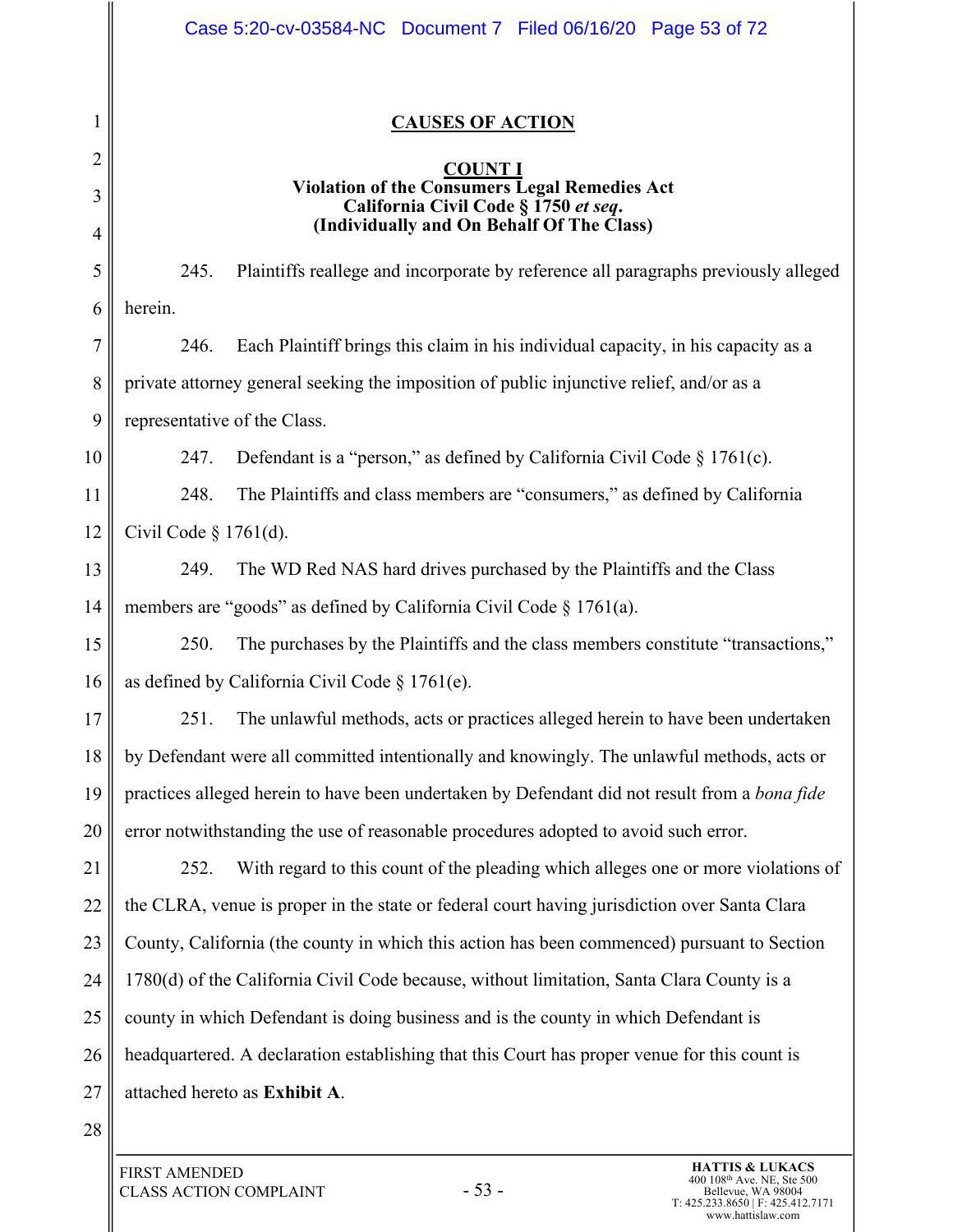# Case 5:20-cv-03584-NC Document 7 Filed 06/16/20 Page 54 of 72

| $\mathbf{1}$   | Defendant's methods, acts and/or practices, including Defendant's<br>253.                      |  |  |  |  |  |
|----------------|------------------------------------------------------------------------------------------------|--|--|--|--|--|
| 2              | misrepresentations, omissions, active concealment, and/or failures to disclose, violated and   |  |  |  |  |  |
| 3              | continue to violate the CLRA in ways including, but not limited to, the following:             |  |  |  |  |  |
| $\overline{4}$ | Defendant misrepresented that its products had characteristics, benefits,<br>a.                |  |  |  |  |  |
| 5              | or uses that they did not have (Cal. Civ. Code $\S 1770(a)(5)$ );                              |  |  |  |  |  |
| 6              | $\mathbf b$ .<br>Defendant misrepresented that its products were of a particular standard,     |  |  |  |  |  |
| 7              | quality, grade, or of a particular style or model when the products were of another (Cal. Civ. |  |  |  |  |  |
| 8              | Code § $1770(a)(7)$ ;                                                                          |  |  |  |  |  |
| 9              | Defendant advertised its products with an intent not to sell them as<br>c.                     |  |  |  |  |  |
| 10             | advertised (Cal. Civ. Code $\S 1770(a)(9)$ ); and                                              |  |  |  |  |  |
| 11             | d.<br>Defendant represented that its products were supplied in accordance with                 |  |  |  |  |  |
| 12             | previous representations when they were not (Cal. Civ. Code $\S 1770(a)(16)$ ).                |  |  |  |  |  |
| 13             | Specifically, Defendant advertised and represented that these WD Red NAS<br>254.               |  |  |  |  |  |
| 14             | hard drives were suitable for the particular purpose of NAS and RAID, when in fact the hard    |  |  |  |  |  |
| 15             | drives were not suitable for that purpose and were actually outright dangerous when used for   |  |  |  |  |  |
| 16             | that purpose.                                                                                  |  |  |  |  |  |
| 17             | With respect to omissions, Defendant at all relevant times had a duty to disclose<br>255.      |  |  |  |  |  |
| 18             | the information in question because, inter alia: (a) Defendant had exclusive knowledge of      |  |  |  |  |  |
| 19             | material information that was not known to Plaintiffs and the Class; (b) Defendant concealed   |  |  |  |  |  |
| 20             | material information from Plaintiffs and the Class; and/or (c) Defendant made partial          |  |  |  |  |  |
| 21             | representations which were false and misleading absent the omitted information.                |  |  |  |  |  |
| 22             | 256.<br>Defendant's misrepresentations and nondisclosures deceive and have a tendency          |  |  |  |  |  |
| 23             | and ability to deceive the general public.                                                     |  |  |  |  |  |
| 24             | Defendant's misrepresentations and nondisclosures are material, in that a<br>257.              |  |  |  |  |  |
| 25             | reasonable person would attach importance to the information and would be induced to act on    |  |  |  |  |  |
| 26             | the information in making purchase decisions. Indeed, the utility and value of Defendant's WD  |  |  |  |  |  |
| 27             | Red NAS hard drives with SMR technology are significantly reduced, to the point of             |  |  |  |  |  |
| 28             |                                                                                                |  |  |  |  |  |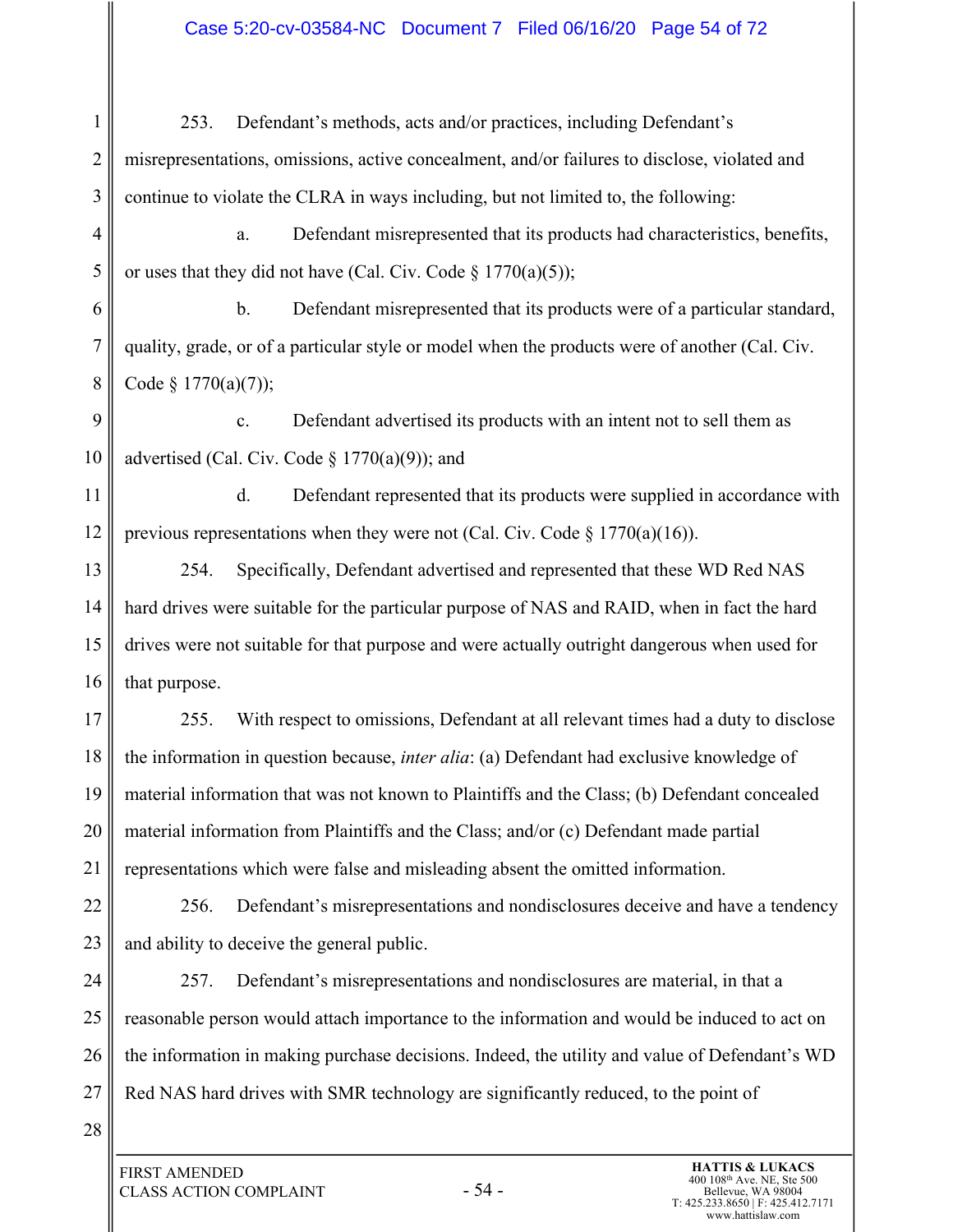#### Case 5:20-cv-03584-NC Document 7 Filed 06/16/20 Page 55 of 72

worthlessness, because these drives should not and cannot be used for their intended and advertised purpose of NAS or RAID.

3 4 258. As a direct and proximate result of Defendant's unfair, unlawful, and fraudulent conduct, Plaintiffs and the Class suffered injury-in-fact and lost money.

5 6 7 8 9 10 11 259. But for Defendant's deceptive conduct and omissions of material facts, Plaintiffs and the Class would not have purchased the subject hard drives and/or would have purchased an appropriate CMR-technology hard drive from one of Defendant's competitors instead. Defendant's conduct as alleged herein caused substantial injury to Plaintiffs, class members, and the public. Defendant's conduct is ongoing and will continue and recur absent a permanent injunction. Accordingly, Plaintiffs and the Class seek an order enjoining Defendant from committing such practices.

12 13 14 260. If not enjoined by order of this Court, Defendant is free to resume its unlawful behavior and injure Plaintiffs and consumers through the misconduct alleged herein once more. Defendant has a duty to speak truthfully or in a non-misleading manner.

15 16 17 261. Plaintiffs would purchase WD NAS hard drives again if they could have confidence regarding the truth of WDC's representations regarding their appropriateness and fitness for NAS systems and RAID.

18 19 20 262. Plaintiffs will be harmed if, in the future, they are left to guess as to whether WDC's representations are accurate and whether there are omissions of material facts regarding the features or specifications of WDC's NAS hard drives.

21 22 23 263. If Plaintiffs were to purchase a WD Red NAS hard drive again without WDC having changed its unlawful and deceptive conduct alleged herein, Plaintiffs would be harmed on an ongoing basis and/or would be harmed once or more in the future.

24 25 26 27 264. In order to prevent injury to the general public, Plaintiffs, in their individual capacities, seek a public injunction requiring WDC to stop advertising, and to instruct its resellers to stop advertising, any hard drives with SMR technology as being appropriate for NAS devices or RAID (including by removing "NAS" from such products' names).

28

1

2

265. The balance of the equities favors the entry of permanent injunctive relief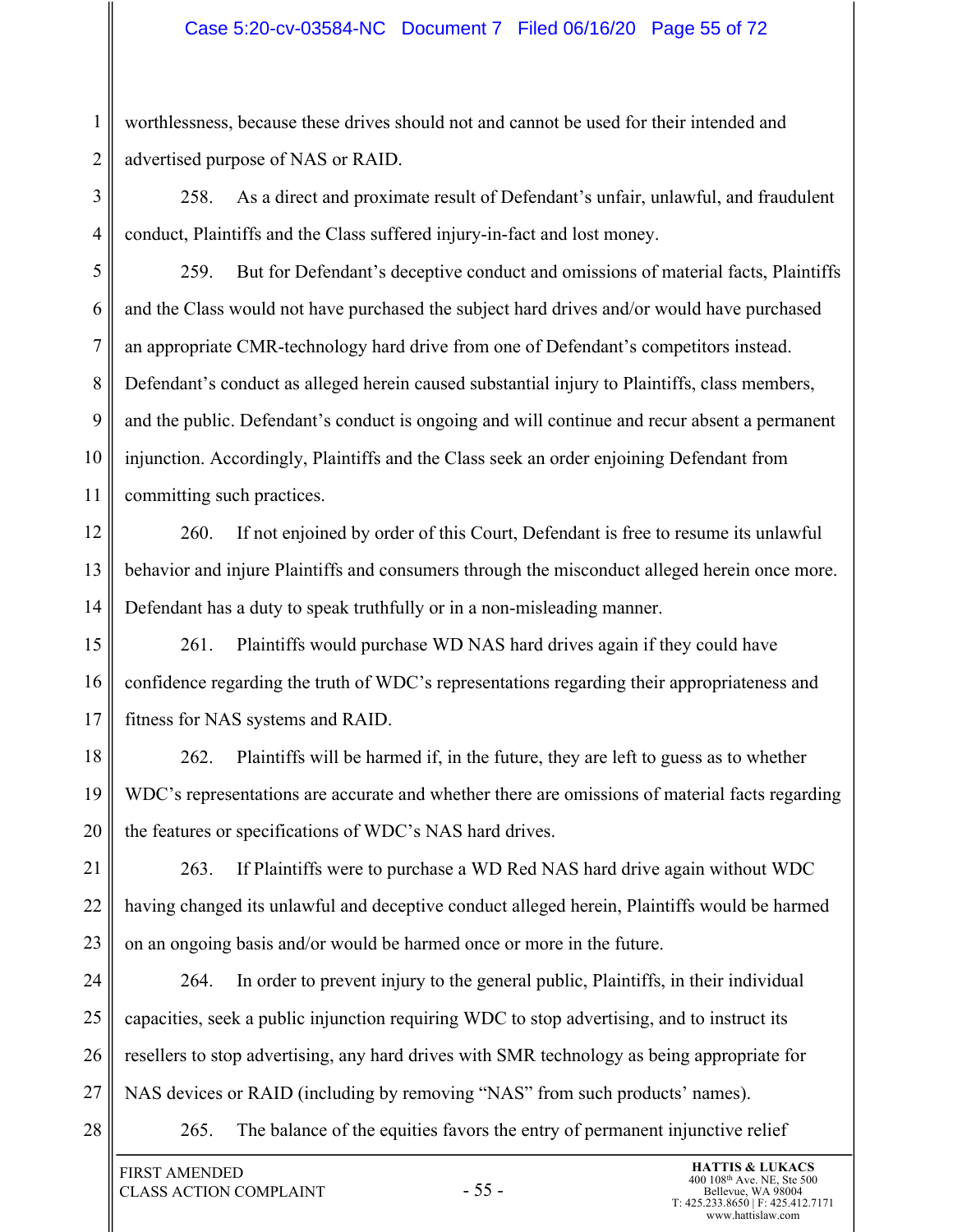# Case 5:20-cv-03584-NC Document 7 Filed 06/16/20 Page 56 of 72

| 1              | against Defendant. Plaintiffs and the general public will be irreparably harmed absent the entry                                                                                                                        |  |  |  |  |  |
|----------------|-------------------------------------------------------------------------------------------------------------------------------------------------------------------------------------------------------------------------|--|--|--|--|--|
| $\overline{2}$ | of permanent injunctive relief against Defendant. Plaintiffs and the general public lack an                                                                                                                             |  |  |  |  |  |
| 3              | adequate remedy at law. A permanent injunction against Defendant is in the public interest.                                                                                                                             |  |  |  |  |  |
| $\overline{4}$ | Defendant's unlawful behavior is capable of repetition or re-occurrence absent the entry of a                                                                                                                           |  |  |  |  |  |
| 5              | permanent injunction.                                                                                                                                                                                                   |  |  |  |  |  |
| 6              | 266.<br>Plaintiffs do not currently seek damages in this First Amended Complaint under                                                                                                                                  |  |  |  |  |  |
| $\overline{7}$ | the CLRA.                                                                                                                                                                                                               |  |  |  |  |  |
| 8              | In accordance with California Civil Code $\S 1782(a)$ , Plaintiffs, through counsel,<br>267.                                                                                                                            |  |  |  |  |  |
| 9              | intend to promptly serve Defendant with notice of its CLRA violations by USPS certified mail,                                                                                                                           |  |  |  |  |  |
| 10             | return receipt requested.                                                                                                                                                                                               |  |  |  |  |  |
| 11             | If Defendant fails to provide appropriate relief for its CLRA violations within 30<br>268.                                                                                                                              |  |  |  |  |  |
| 12             | days of its receipt of Plaintiffs' notification letter, Plaintiffs will seek leave to amend this                                                                                                                        |  |  |  |  |  |
| 13             | complaint to pray for actual and/or punitive damages as permitted by Cal. Civ. Code §§ 1780                                                                                                                             |  |  |  |  |  |
| 14             | and 1782(b), along with attorneys' fees and costs.                                                                                                                                                                      |  |  |  |  |  |
| 15             | <b>COUNT II</b>                                                                                                                                                                                                         |  |  |  |  |  |
| 16             | Violation of California's False Advertising Law<br>California Business and Professions Code § 17500 et seq.                                                                                                             |  |  |  |  |  |
| 17             | (Individually and On Behalf Of The Class)                                                                                                                                                                               |  |  |  |  |  |
| 18             | 269.<br>Plaintiffs reallege and incorporate by reference all paragraphs previously alleged                                                                                                                              |  |  |  |  |  |
| 19             | herein.                                                                                                                                                                                                                 |  |  |  |  |  |
| 20             | Each Plaintiff brings this claim in his individual capacity, in his capacity as a<br>270.                                                                                                                               |  |  |  |  |  |
| 21             | private attorney general seeking the imposition of public injunctive relief, and/or as a                                                                                                                                |  |  |  |  |  |
| 22             | representative of the putative Class.                                                                                                                                                                                   |  |  |  |  |  |
| 23             | Defendant has engaged in false or misleading advertising in violation of<br>271.                                                                                                                                        |  |  |  |  |  |
| 24             | California's statutory False Advertising Law ("FAL").                                                                                                                                                                   |  |  |  |  |  |
| 25             | Defendant's conduct as described herein is misleading, and/or has a capacity,<br>272.                                                                                                                                   |  |  |  |  |  |
| 26             | likelihood or tendency to deceive reasonable consumers.                                                                                                                                                                 |  |  |  |  |  |
| 27             | Defendant, with intent directly or indirectly to dispose of personal property or to<br>273.                                                                                                                             |  |  |  |  |  |
| 28             | perform services, or to induce the public to enter into any obligation relating thereto, makes,                                                                                                                         |  |  |  |  |  |
|                | <b>HATTIS &amp; LUKACS</b><br><b>FIRST AMENDED</b><br>400 108 <sup>th</sup> Ave. NE, Ste 500<br>$-56-$<br><b>CLASS ACTION COMPLAINT</b><br>Bellevue, WA 98004<br>T: 425.233.8650   F: 425.412.7171<br>www.hattislaw.com |  |  |  |  |  |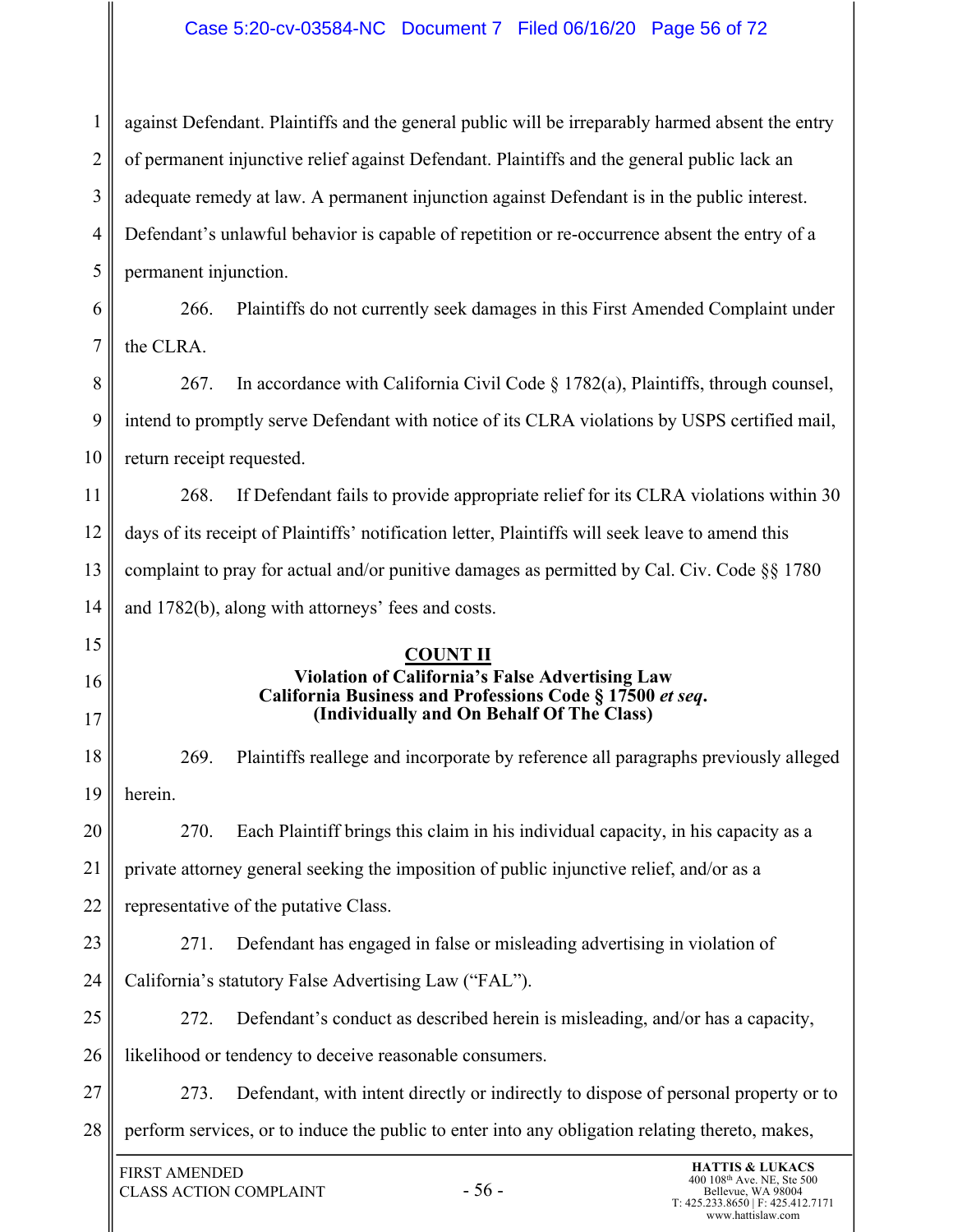#### Case 5:20-cv-03584-NC Document 7 Filed 06/16/20 Page 57 of 72

2 3 4 5 6 7 disseminates, has made or disseminated, causes to be made or disseminated, and/or has caused to be made or disseminated, before the public in California, in newspaper or other publication, or other advertising device, or by public outcry or by proclamation, or in any other manner or means, including over the internet, statements concerning that personal property or those services, and/or concerning any circumstance or matter of fact connected with the proposed performance or disposition thereof, which are untrue or misleading and which are known (or which by the exercise of reasonable care should be known) to be untrue or misleading.

8 9 10 11 12 13 274. Defendant made, disseminated, makes, disseminates, caused to be made or disseminated and/or causes to be made or disseminated any statements concerning the disposition of personal property or the performance of services, and/or concerning any circumstance or matter of fact connected with such statement as part of a plan or scheme with the intent not to sell that personal property or those services, professional or otherwise, as advertised.

14 15 16 17 18 275. With respect to omissions, Defendant at all relevant times had a duty to disclose the information in question because, *inter alia*: (a) Defendant had exclusive knowledge of material information that was not known to Plaintiffs and the Class; (b) Defendant concealed material information from Plaintiffs and the Class; and/or (c) Defendant made partial representations which were false and misleading absent the omitted information.

19 20 21 276. Defendant committed such violations of the False Advertising Law with actual knowledge that its advertising was misleading, or Defendant, in the exercise of reasonable care, should have known that its advertising was misleading.

22 23 277. Plaintiffs and the Class reasonably relied on Defendant's representations and/or omissions made in violation of the False Advertising Law.

24 25 278. As a direct and proximate result of Defendant's unfair, unlawful, and fraudulent conduct, Plaintiffs and each member of the Class suffered injury-in-fact and lost money.

26 27 28 279. But for Defendant's deceptive conduct and omissions of material facts, Plaintiffs and the Class would not have purchased the subject hard drives and/or would have purchased an appropriate hard drive from one of Defendant's competitors instead.

1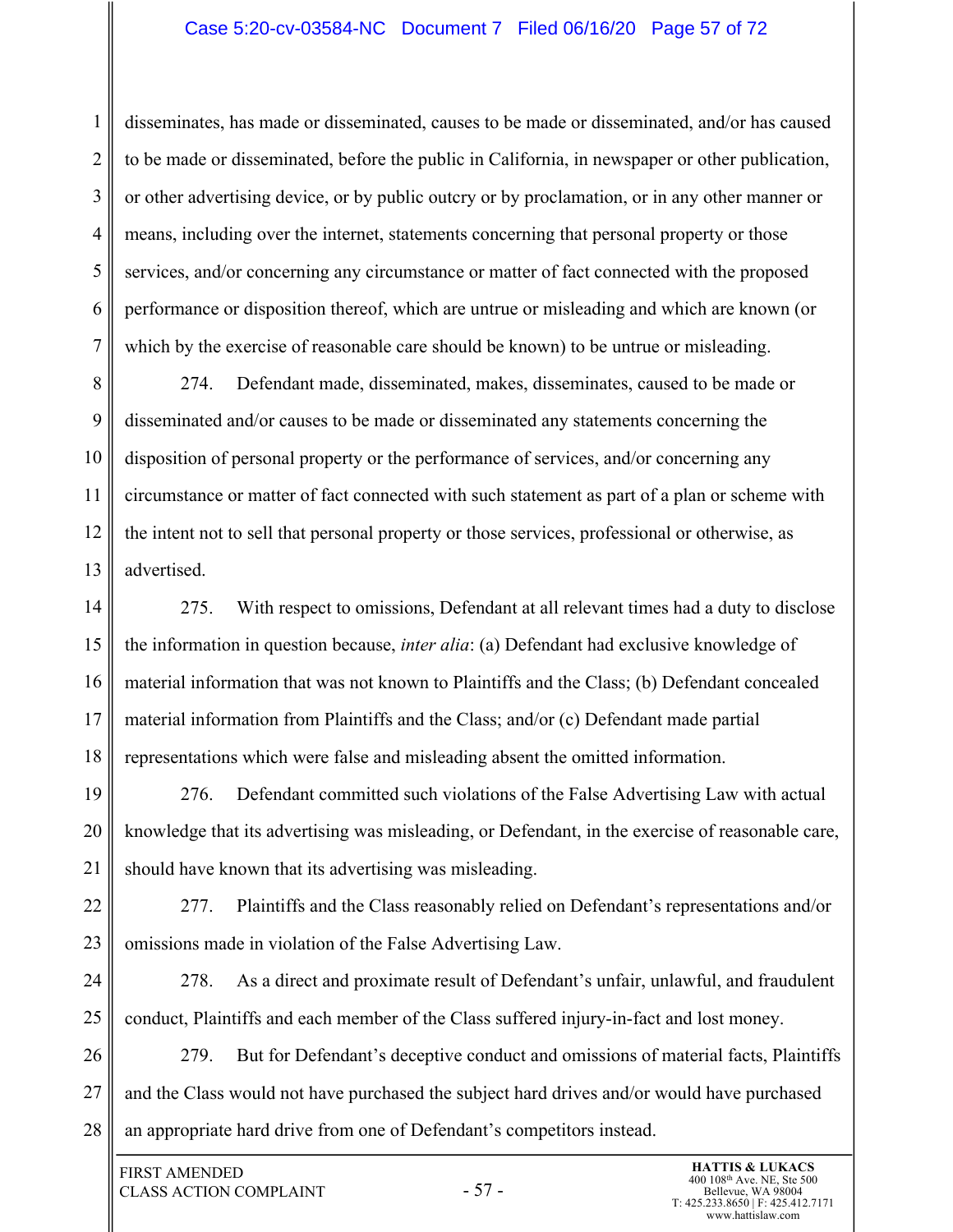1 2 280. Defendant should be ordered to disgorge or make restitution of all monies improperly accepted, received, or retained.

3 4 5 6 7 8 281. Defendant's conduct has caused substantial injury to Plaintiffs, class members, and the public. Defendant's conduct is ongoing and will continue and recur absent a permanent injunction. Accordingly, Plaintiffs seek an order enjoining Defendant from committing such violations of the FAL. Plaintiffs further seek an order granting restitution to Plaintiffs and the Class in an amount to be proven at trial. Plaintiffs further seek an award of attorneys' fees and costs under Cal. Code Civ. Proc. § 1021.5.

9 10 11 12 13 14 282. Plaintiffs, on behalf of themselves and the Class, seek injunctive relief to require Defendant to: (1) provide notice to every class member that the WD Red NAS hard drive they purchased is not suited for its intended purpose; and (2) either provide a full refund to Plaintiffs and the Class for their WD Red NAS hard drives, or provide Plaintiffs and the Class with replacement CMR-technology hard drives that are truly suited for use with NAS devices and RAID, at no additional cost.

15 16 17 283. Absent injunctive relief, Defendant will continue to injure Plaintiffs and the class members. Even if such conduct were to cease, it is behavior that is capable of repetition or reoccurrence by Defendant.

18 19 20 21 284. In order to prevent injury to the general public, Plaintiffs, in their individual capacities, seek a public injunction requiring WDC to stop advertising, and to instruct its resellers to stop advertising, any hard drives with SMR technology as being appropriate for NAS devices or RAID (including by removing "NAS" from such products' names).

22 23 285. Plaintiffs and the general public lack an adequate remedy at law to remedy and/or mitigate the totality of the injuries and misconduct described herein.

- 24
- 25

26

27

286. Plaintiffs reallege and incorporate by reference all paragraphs previously alleged

**COUNT III Violation of California's Unfair Competition Law California Business and Professions Code § 17200** *et seq***. (Individually and On Behalf Of The Class)**

28 herein.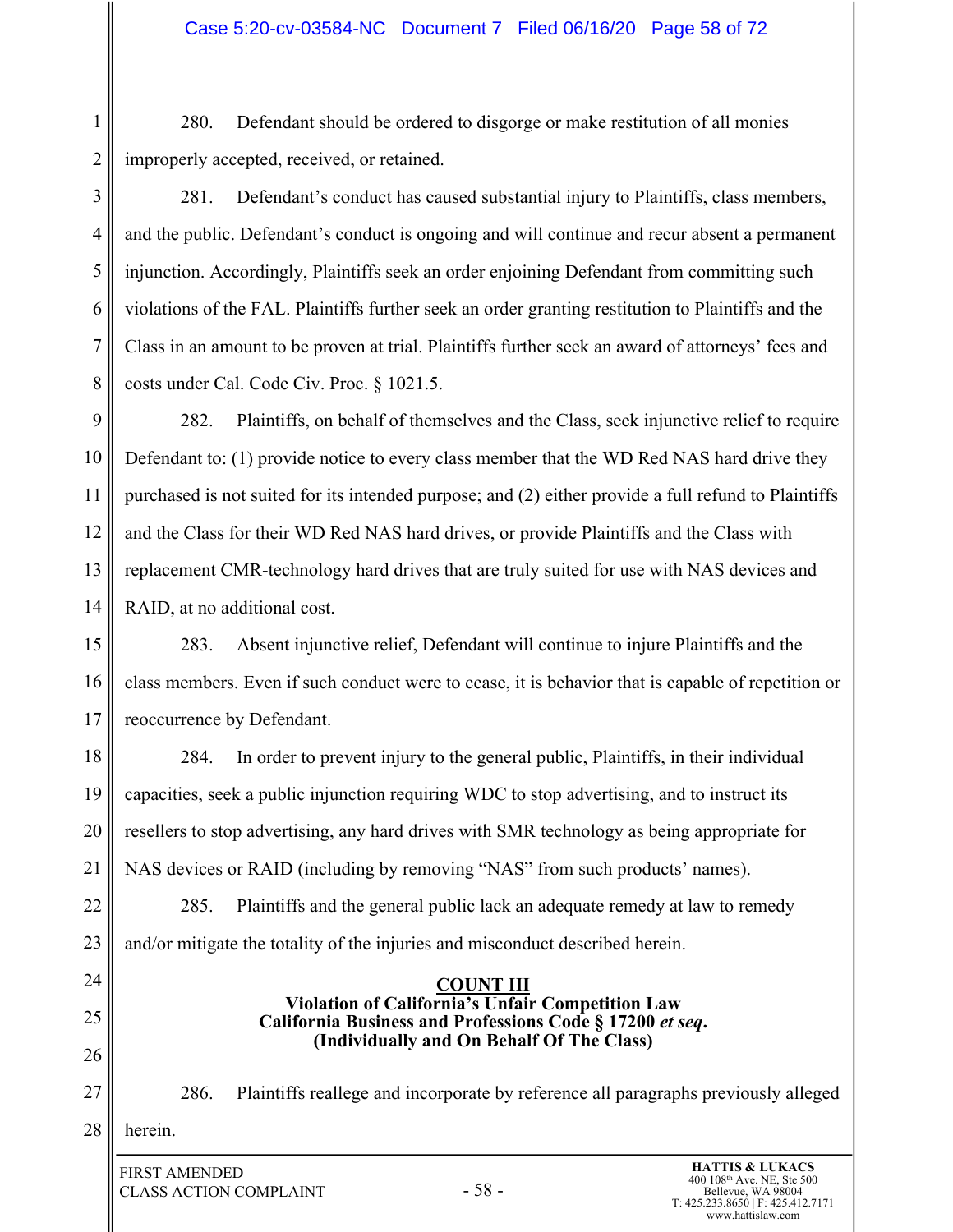#### Case 5:20-cv-03584-NC Document 7 Filed 06/16/20 Page 59 of 72

1 2 3 287. Each Plaintiff brings this claim in his individual capacity, in his capacity as a private attorney general seeking the imposition of public injunctive relief, and/or as a representative of a putative Class.

4 5 6 288. Defendant's acts and omissions alleged herein constitute unfair competition and/or unlawful, unfair, or fraudulent business practices in violation of California Business and Professions Code § 17200 et seq. (the "Unfair Competition Law" or "UCL").

7 8 9 10 11 289. Defendant's conduct and omissions alleged herein are immoral, unethical, oppressive, unscrupulous, unconscionable, and/or substantially injurious to Plaintiffs and the Class. There is no utility to Defendant's conduct, and even if there were any utility, it would be significantly outweighed by the gravity of the harm to consumers caused by Defendant's conduct alleged herein.

12 13 14 290. Defendant's conduct and omissions alleged herein also violate California public policy, including as such policy is reflected in Cal. Civ. Code § 1750 *et seq.* and Cal. Civ. Code §§ 1709-1710.

15 16 17 18 19 291. By its conduct and omissions alleged herein, Defendant has violated the "unlawful" prong of the UCL, including by making material misrepresentations and omissions in violation of Cal. Bus. & Prof. Code § 17500 *et seq*. and Cal. Civ. Code § 1750, *et seq*.; and engaging in deceit and fraudulent concealment in violation of Cal Civ. Code §§ 1709-1710, *et seq*.

20 21 22 23 24 292. With respect to omissions, Defendant at all relevant times had a duty to disclose the information in question because, *inter alia*: (a) Defendant had exclusive knowledge of material information that was not known to Plaintiffs and the Class; (b) Defendant concealed material information from Plaintiffs and the Class; and/or (c) Defendant made partial representations which were false and misleading absent the omitted information.

25 26 293. Defendant's material misrepresentations and nondisclosures were likely to mislead reasonable consumers, existing and potential customers, and the public.

27 28 294. Defendant's nondisclosures and omissions of material facts deceive and have a tendency to deceive the general public and reasonable consumers, and therefore were unfair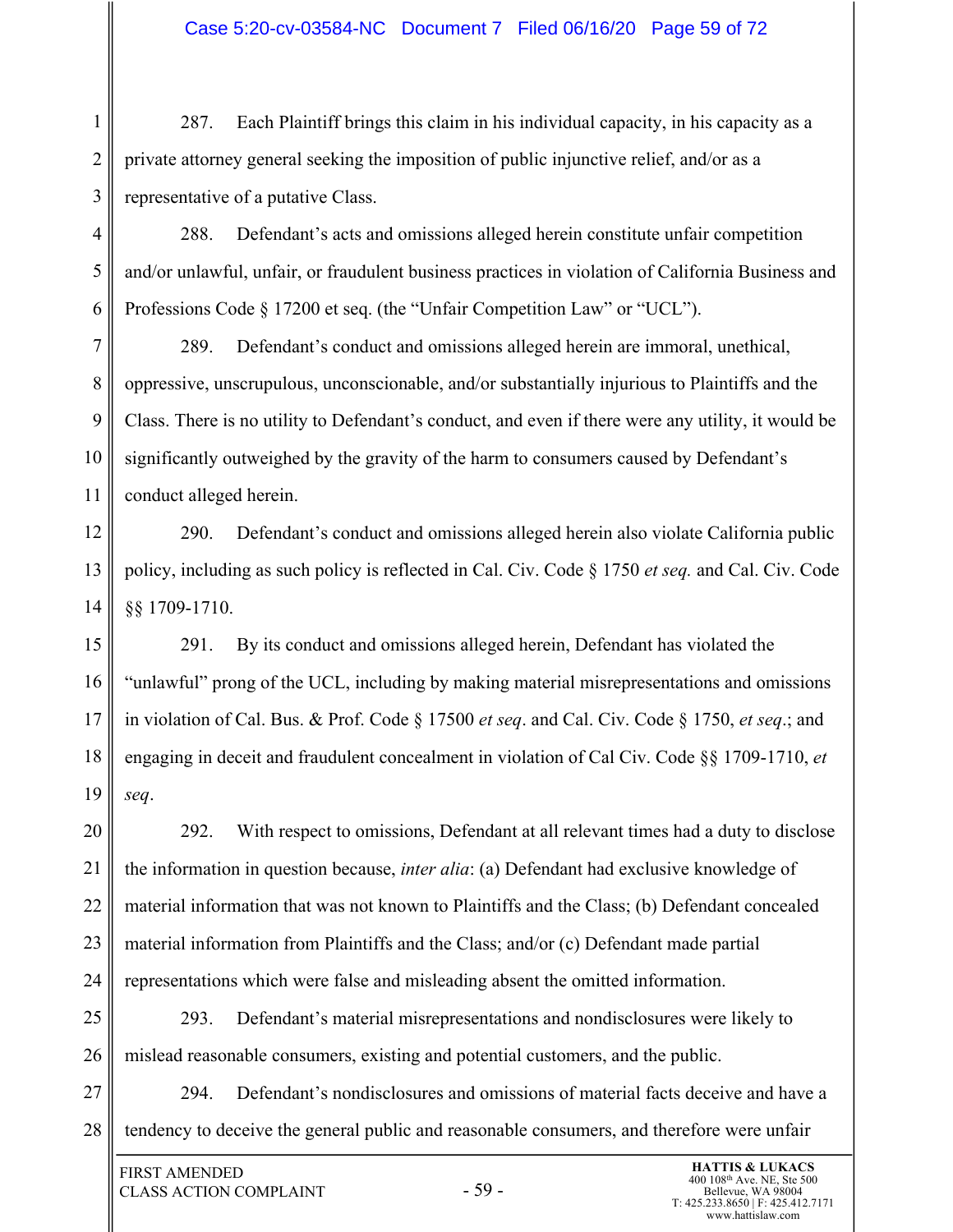#### Case 5:20-cv-03584-NC Document 7 Filed 06/16/20 Page 60 of 72

and fraudulent.

1

2 3 4 295. Defendant's nondisclosures and omissions of material facts are material, such that a reasonable person would attach importance to the information and would be induced to act on the omissions in making purchase decisions.

5 6 296. Plaintiffs and members of the Class reasonably relied on Defendant's nondisclosures and omissions of material facts.

7 8 9 297. By its conduct and omissions alleged herein, Defendant received more money from Plaintiffs and the Class than it should have received, and that money is subject to restitution.

10 11 298. As a direct and proximate result of Defendant's unfair, unlawful, and fraudulent conduct, Plaintiffs and the Class suffered injury-in-fact and lost money.

12 13 14 299. But for Defendant's deceptive conduct and omissions of material facts, Plaintiffs and the Class would not have purchased the subject hard drives and/or would have purchased an appropriate hard drive from one of Defendant's competitors instead.

15 16 17 18 19 20 300. Each Plaintiff, on behalf of himself and the Class, seeks injunctive relief to require Defendant to: (1) provide notice to every class member that the WD Red NAS hard drive they purchased is not suited for its intended purpose; and (2) either provide a full refund to Plaintiffs and the Class for their WD Red NAS hard drives, or provide Plaintiffs and the Class with replacement CMR-technology hard drives that are truly suited for use with NAS devices and RAID, at no additional cost.

21 22 23 24 25 26 301. Defendant's conduct has caused substantial injury to Plaintiffs, class members, and the public. Defendant's conduct is ongoing and will continue and recur absent a permanent injunction. Accordingly, Plaintiffs seek an order enjoining Defendant from committing such unlawful, unfair, and fraudulent business practices. Plaintiffs further seek an order granting restitution to Plaintiffs and the Class in an amount to be proven at trial. Plaintiffs further seek an award of attorneys' fees and costs under Cal. Code Civ. Proc. § 1021.5.

27 28 302. Plaintiffs and the general public lack an adequate remedy at law to remedy and/or mitigate the totality of the injuries and misconduct described herein.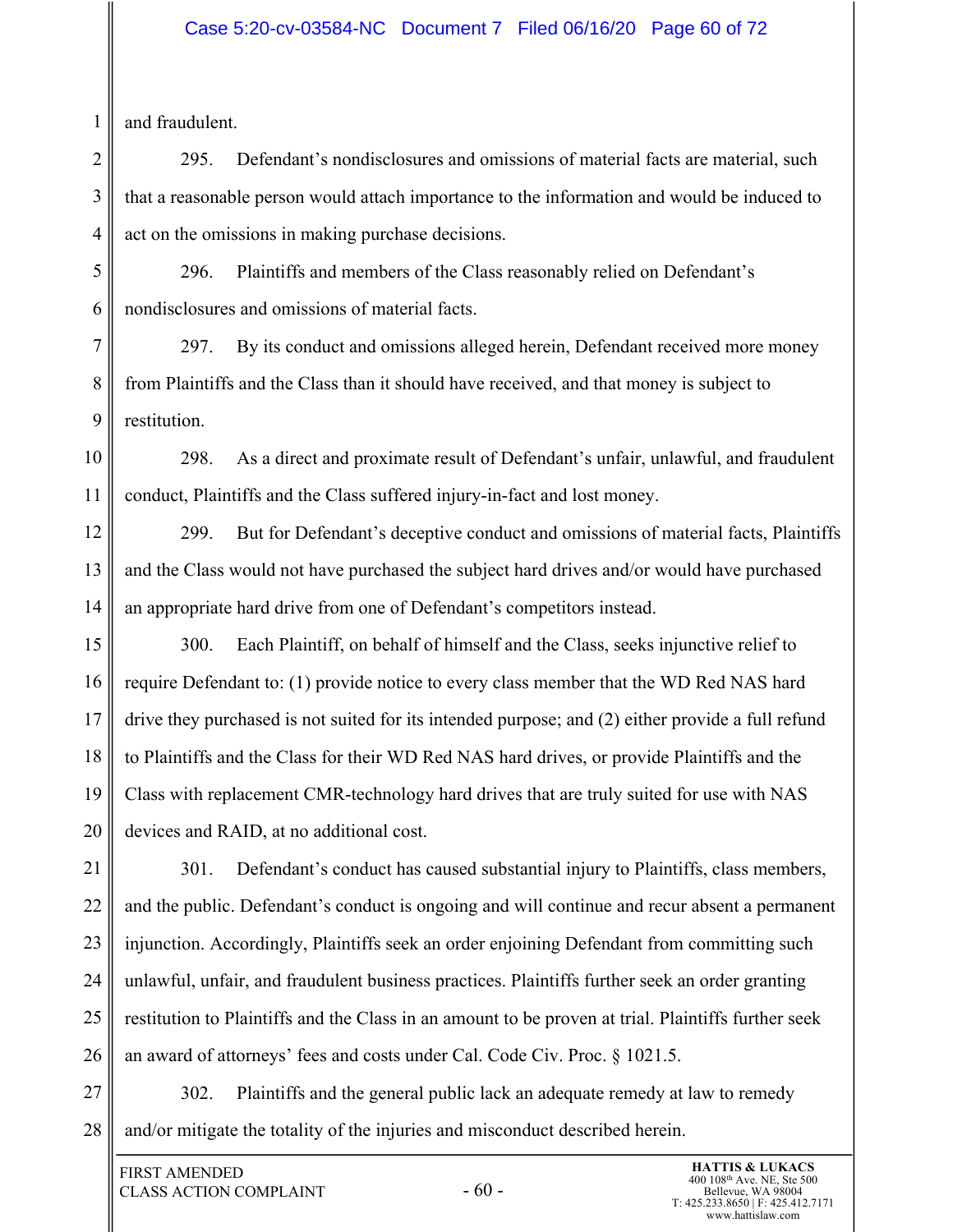1 2 3 4 303. Absent injunctive relief, Defendant will continue to injure Plaintiffs and the class members. Defendant's conduct and omissions of material fact are ongoing. And, even if such conduct were to cease, it is behavior that is capable of repetition or reoccurrence by Defendant.

5 6 7 8 304. In order to prevent injury to the general public, Plaintiffs, in their individual capacities, seek a public injunction requiring WDC to stop advertising, and to instruct its resellers to stop advertising, any hard drives with SMR technology as being appropriate for NAS devices or RAID (including by removing "NAS" from such products' names).

#### **COUNT IV Violation of Relevant State's Consumer Protection Statute (Individually and On Behalf Of A Subclass)**

305. Plaintiffs reallege and incorporate by reference Paragraphs 1 to 244, inclusive, alleged above.

13 14 15 16 17 18 19 306. Each Plaintiff brings this claim in the alternative to the prior claims alleged in this First Amended Complaint. Claims I to III above are based on the presumption that the Court will allow all Plaintiffs and the nationwide Class to bring claims against Defendant under California law. In the event that the Court does not so rule, each Plaintiff brings in the alternative this Claim IV and alleges that the law of each Plaintiff's residence state applies to claims against Defendant brought by that Plaintiff and of a subclass composed of persons within the state.

20 21 22 23 307. Each subclass of persons within his home state bringing claims under that state's consumer protection statute. While Plaintiffs intend to argue at all court levels that California law applies to the nationwide Class, Plaintiffs herein allege alternative state subclasses as per Plaintiffs' fiduciary duty to allege, protect and preserve as many viable claims as possible.

24 25 308. **California Subclass.** In the alternative, Plaintiff Tod Weitzel seeks to represent the following California subclass under California law:

26

9

10

11

12

27

**All California residents who, during the applicable limitations period, purchased any Western Digital WD Red NAS hard drive with SMR technology.** 

28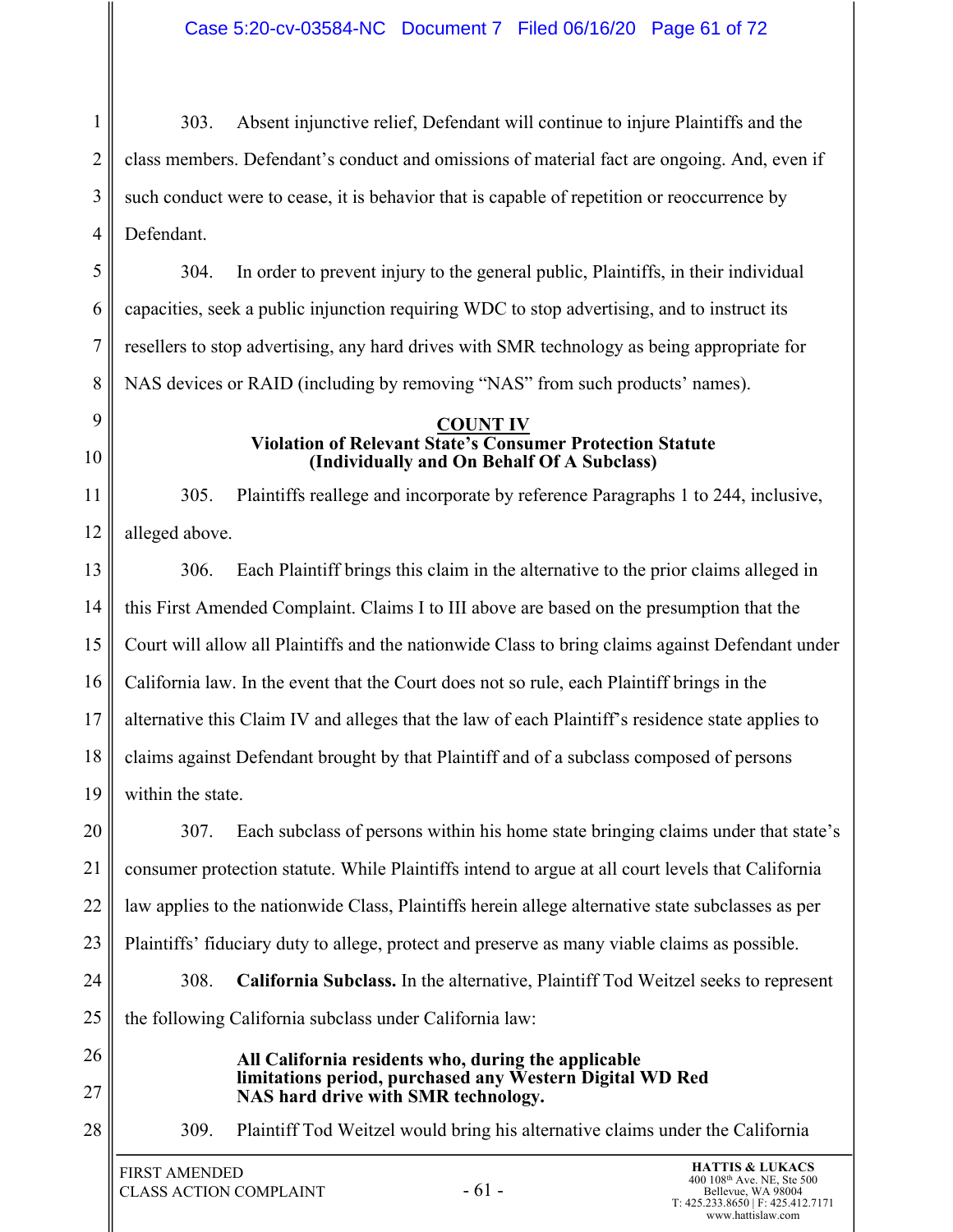## Case 5:20-cv-03584-NC Document 7 Filed 06/16/20 Page 62 of 72

1 2 Consumers Legal Remedies Act, the False Advertising Law and/or the Unfair Competition Law.

3 4 310. Plaintiff Tod Weitzel hereby re-alleges all of Claim I, Claim II and Claim II above, but limited to the California subclass.

5 6 311. **Florida Subclass.** In the alternative, Plaintiff Chris Ayers seeks to represent the following Florida subclass under Florida law:

7 8 **All Florida residents who, during the applicable limitations period, purchased any Western Digital WD Red NAS hard drive with SMR technology.** 

9 10 312. Plaintiff Chris Ayers would bring his alternative claims under the Florida Deceptive and Unfair Trade Practices Act, Fla. Stat. §§ 501.201 through 501.213.

11 12 13 14 15 313. Plaintiff Chris Ayers is a "consumer" as defined by Florida Statutes § 501.203(7). Defendant is engaged in "trade or commerce" as defined by Florida Statutes § 501.203(8) when, without limitation, Defendant engages in advertising, soliciting, providing, offering or distributing, whether by sale or rental or otherwise, of any good or service—in this case, the advertising of Defendant's WD Red NAS hard drives.

16 17 18 19 314. By engaging in the acts and omissions alleged above and incorporated herein, Defendant has engaged and continues to engage in unfair methods of competition, unconscionable acts or practices, and unfair or deceptive acts or practices in the conduct of a trade or commerce.

20 21 22 23 24 315. Defendant's misconduct was likely to deceive a reasonable consumer, and, in deceiving Plaintiff Chris Ayers, did deceive a reasonable consumer. Furthermore, when purchasing a WD Red NAS drive, Mr. Ayers relied upon Defendant's advertisements and/or prior course of conduct or dealing in presuming that a WD Red NAS drive would be compatible with NAS and RAID environments.

25 26 27 28 316. Defendant's misconduct caused Plaintiff Chris Ayers and each member of the subclass to be injured. For example, and without limitation, Defendant's false advertising caused Plaintiff Chris Ayers to purchase a WD Red NAS drive. If Defendant's advertising had not been unfair, unconscionable or deceptive, Plaintiff Chris Ayers would not have purchased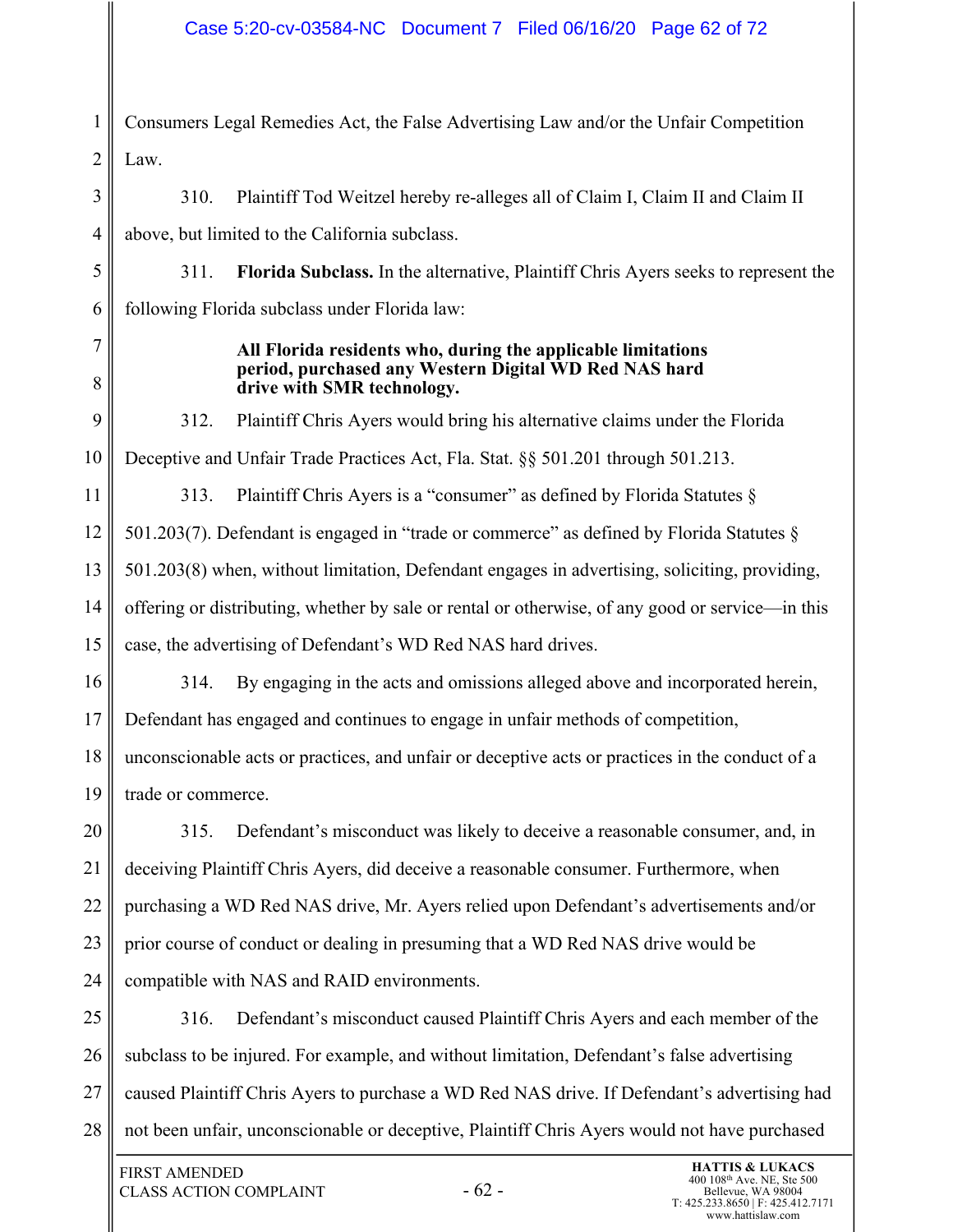#### Case 5:20-cv-03584-NC Document 7 Filed 06/16/20 Page 63 of 72

1 2 3 4 5 that drive. He and each member of the subclass has been harmed by the amount paid out-ofpocket for the WD Red NAS drive; if he and other members of the class ultimately purchase another drive as a replacement, then the cost of that replacement should be added to the out-ofpocket harm. Mr. Ayers and the members of the subclass may therefore pray for an award of actual damages.

6 7 8 9 10 11 12 13 317. Mr. Ayers and the members of the subclass may also pray for the imposition of injunctive relief which limits and polices Defendant's advertisements within or reaching Florida. The balance of the equities favors the entry of permanent injunctive relief against Defendant. Plaintiff and the general public will be irreparably harmed absent the entry of permanent injunctive relief against Defendant. Plaintiff and the general public lack an adequate remedy at law. A permanent injunction against Defendant is in the public interest. Defendant's unlawful behavior is capable of repetition or re-occurrence absent the entry of a permanent injunction.

14

15 318. **Missouri Subclass.** In the alternative, Plaintiff David Eaton seeks to represent the following Missouri subclass under Missouri law:

- 16
- 17

#### **All Missouri residents who, during the applicable limitations period, purchased any Western Digital WD Red NAS hard drive with SMR technology.**

18 19 319. Plaintiff David Eaton would bring his alternative claims under the Missouri Merchandising Practices Act, Mo. Rev. Stat. §§ 407.010 through 407.307.

20 21 22 23 24 25 26 320. Defendant is a "person" pursuant to Mo. Rev. Stat.  $\S$  407.010(5). Defendant is engaged in "trade" or "commerce" pursuant to Mo. Rev. Stat. § 407.010(7) in that Defendant is engaged in the advertising, offering for sale, sale, or distribution, or any combination thereof, of any services and any property, tangible or intangible, real, personal, or mixed, and any other article, commodity, or thing of value wherever situated. The terms "trade" and "commerce" include any trade or commerce directly or indirectly affecting the people of the State of Missouri.

27 28 321. By engaging in the acts and omissions alleged above and incorporated herein, Defendant has engaged and continues to engage in the act, use or employment of deception,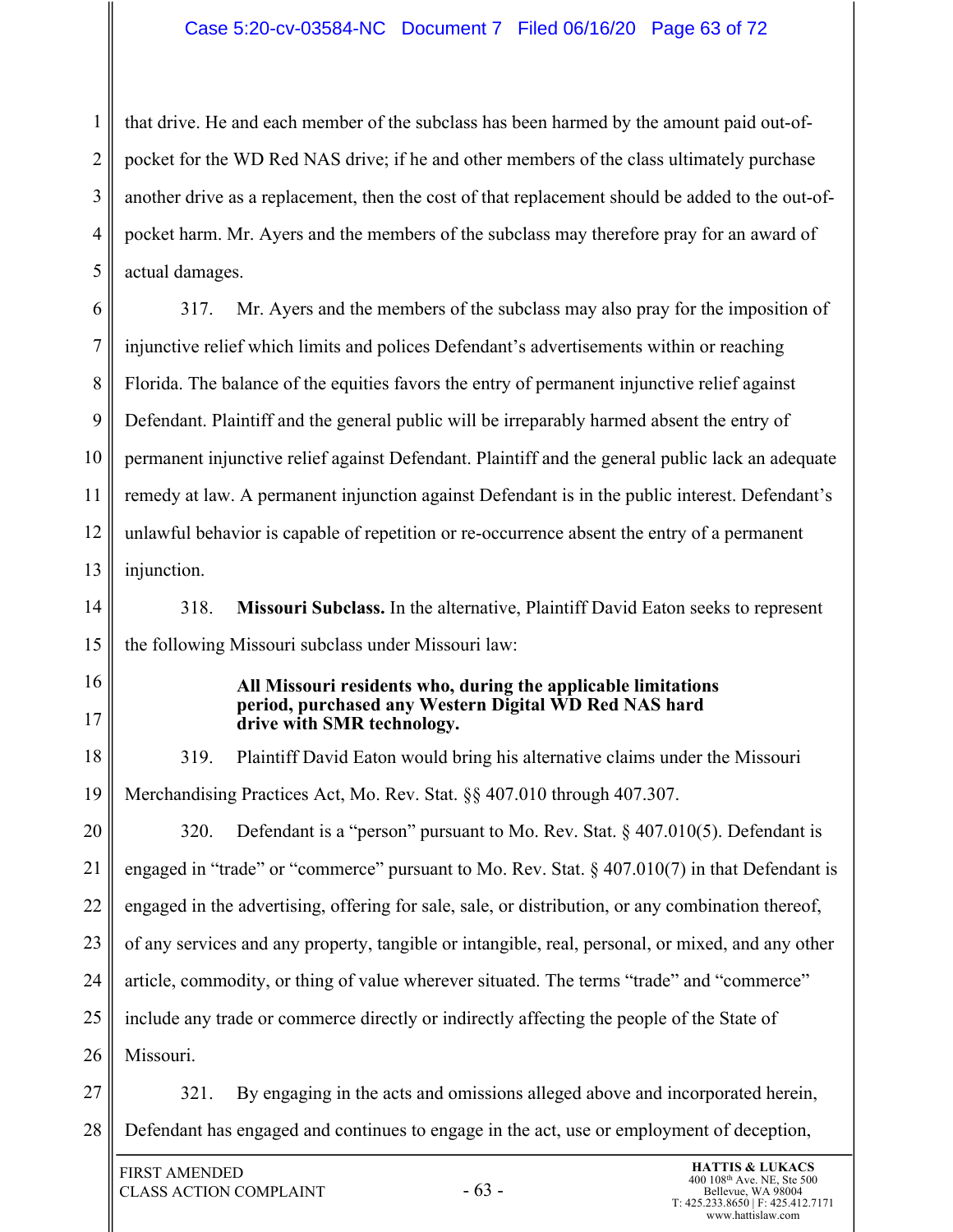#### Case 5:20-cv-03584-NC Document 7 Filed 06/16/20 Page 64 of 72

fraud, false pretense, false promise, misrepresentation, unfair practice or the concealment, suppression, or omission of any material fact in connection with the sale or advertisement of any merchandise in trade or commerce.

4 5 322. Plaintiff David Eaton purchased Defendant's merchandise in the State of Missouri. Mr. Eaton's purchase was for personal, family, or household purposes.

6 7 8 9 10 11 12 13 14 15 16 17 323. Defendant's misconduct caused Plaintiff David Eaton and the members of the subclass to suffer an ascertainable loss of money or property. For example, and without limitation, Defendant's false advertising caused Plaintiff David Eaton to purchase a WD Red NAS drive. If Defendant's advertising had not used or employed deception, fraud, false pretense, false promise, misrepresentation, unfair practice or the concealment, suppression, or omission of any material fact, Plaintiff David Eaton would not have purchased that drive. He and the members of the subclass have been harmed by the ascertainable amount paid out-ofpocket for the WD Red NAS drive; if he and members of the subclass ultimately purchase another drive as a replacement, then the ascertainable cost of that replacement should be added to the out-of-pocket harm. His ascertainable loss and that of the subclass was a result of the acts and omissions of Defendant declared unlawful by Mo. Rev. Stat. § 407.020, and, as such, Mr. Eaton and each member of the subclass may pray for an award of his actual damages.

18 19 20 21 324. Defendant's conduct was egregious and demonstrated clear and disturbing disregard for Mr. Eaton's economic interests and the security of his data. As such, Mr. Eaton and each member of the subclass may pray for an award of punitive damages under Mo. Rev. Stat. § 407.025(1).

22 23 24 25 26 27 28 325. Mr. Eaton and the members of the subclass may also pray for the imposition of injunctive relief which limits and polices Defendant's advertisements within or reaching Missouri. The balance of the equities favors the entry of permanent injunctive relief against Defendant. Plaintiff and the general public will be irreparably harmed absent the entry of permanent injunctive relief against Defendant. Plaintiff and the general public lack an adequate remedy at law. A permanent injunction against Defendant is in the public interest. Defendant's unlawful behavior is capable of repetition or re-occurrence absent the entry of a permanent

1

2

3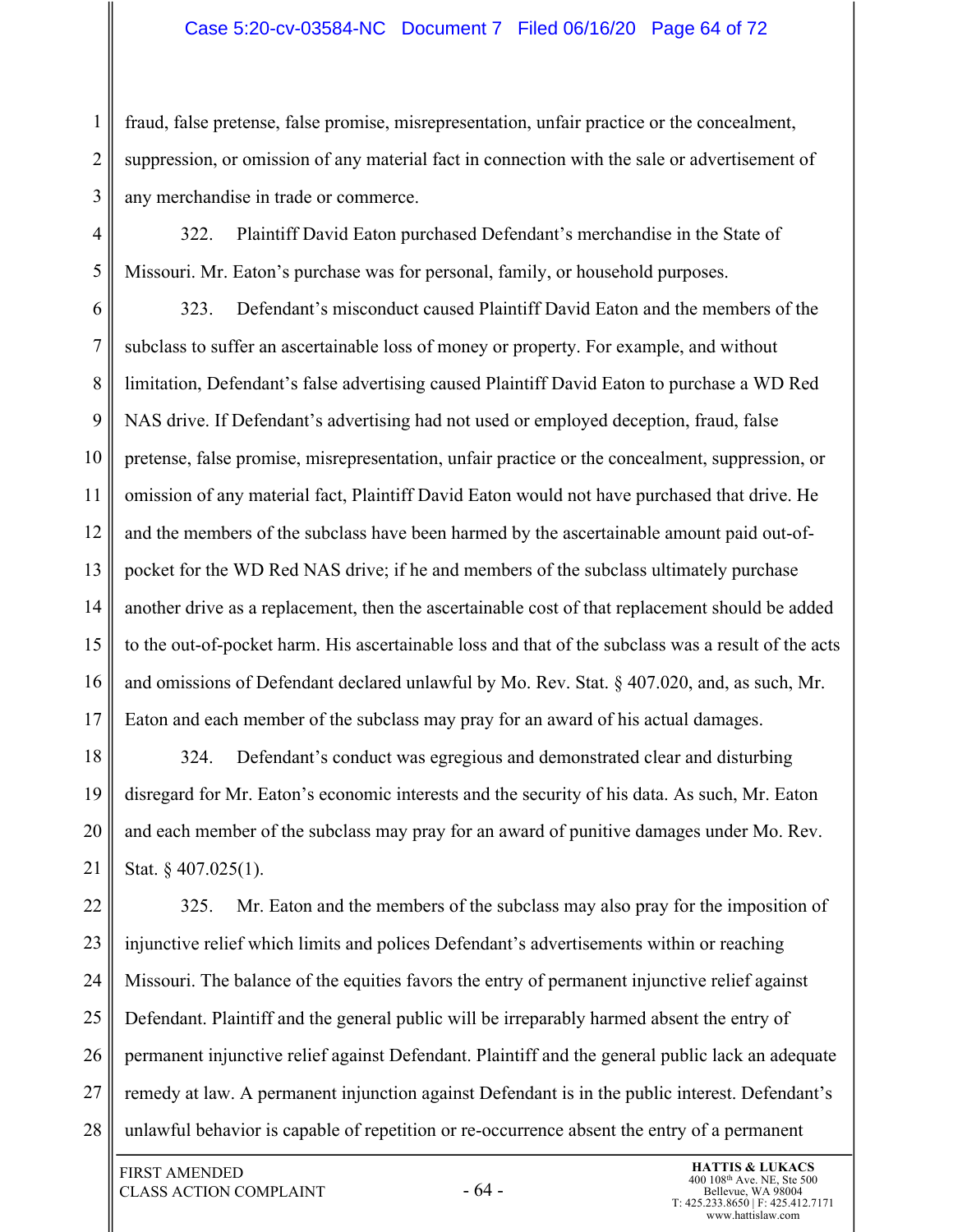injunction.

326. **New York State Subclass.** In the alternative, Plaintiff Steven Gravel seeks to represent the following New York State subclass under New York State law:

4 5

1

2

3

#### **All New York State residents who, during the applicable limitations period, purchased any Western Digital WD Red NAS hard drive with SMR technology.**

6 7 8 327. Plaintiff Steven Gravel would bring his alternative claims under the New York State Consumer Protection From Deceptive Acts And Practices Law (N.Y. Gen. Bus. Law §§ 349 to 350-F-1, inclusive).

9 10 11 12 13 14 15 16 17 18 19 20 328. By engaging in the acts and omissions alleged above and incorporated herein, Defendant has engaged and continues to engage in deceptive acts or practices in the conduct of any business, trade or commerce. In addition, by engaging in the acts and omissions alleged above and incorporated herein, Defendant has engaged and continues to engage in false advertising in that Defendant has engaged and continues to engage in advertising, including labeling, of a commodity when such advertising is misleading in a material respect. Defendant's acts and omissions are misleading not only in their statements, words, designs, devices, sounds or any combination thereof, but also the extent to which the advertising fails to reveal facts material in the light of such representations with respect to the commodity to which the advertising relates under the conditions prescribed in said advertisement, or under such conditions as are customary or usual. Defendant has engaged and continues to engage in consumer-oriented conduct that is materially misleading.

21 22 23 24 25 26 27 28 329. Defendant's misconduct caused Plaintiff Steven Gravel and the members of the subclass to suffer an actual injury. For example, and without limitation, Defendant's deceptive acts and/or false advertising caused Plaintiff Steven Gravel to purchase a WD Red NAS drive. If Defendant's acts had not been deceptive and/or Defendant's advertising had not been false, Plaintiff Steven Gravel would not have purchased that drive. He and the members of the subclass have been harmed by the actual amount paid out-of-pocket for the WD Red NAS drive; if he or other members of the subclass ultimately purchase another drive as a replacement, then the actual cost of that replacement should be added to the out-of-pocket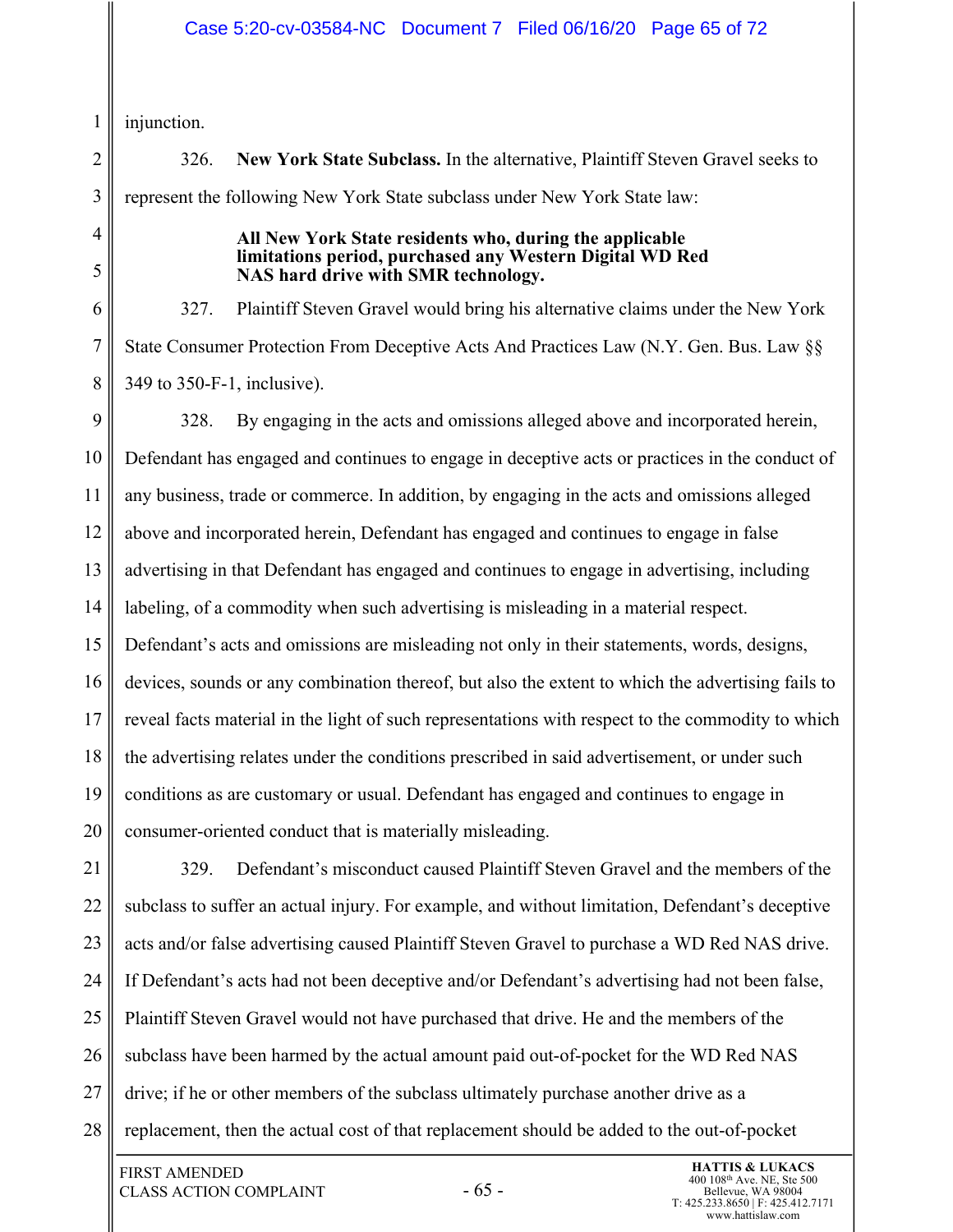harm.

1

2 3 4 5 6 330. For each injury, Mr. Gravel and each member of the subclass may pray for an award of damages equal to fifty dollars or his actual damages, whichever is greater. N.Y. Gen. Bus. Law § 349(h). Because Defendant knowingly and willfully violated Section 349 and/or Section 350 of the New York State General Business Laws, Mr. Gravel and each member of the subclass may also pray for an award of treble damages.

7 8 9 10 11 12 13 14 331. Mr. Gravel and the members of the subclass may also pray for the imposition of injunctive relief which limits and polices Defendant's advertisements within or reaching New York State. The balance of the equities favors the entry of permanent injunctive relief against Defendant. Plaintiff and the general public will be irreparably harmed absent the entry of permanent injunctive relief against Defendant. Plaintiff and the general public lack an adequate remedy at law. A permanent injunction against Defendant is in the public interest. Defendant's unlawful behavior is capable of repetition or re-occurrence absent the entry of a permanent injunction.

15 16 332. **Virginia Subclass.** In the alternative, Plaintiff James Backus seeks to represent the following Virginia subclass under Virginia law:

17

18

**All Virginia residents who, during the applicable limitations period, purchased any Western Digital WD Red NAS hard drive with SMR technology.** 

19 20 21 22 23 24 25 26 27 28 333. Plaintiff James Backus would bring his alternative claims under the Virginia Consumer Protection Act of 1977, as amended, Va. Code Ann. §§ 59.1-196 through 59.1-207. 334. Pursuant to the definitions codified at Va. Code Ann. § 59.1-198: The WD Red NAS drive is a "good" in that it constitutes tangible personal property. Defendant is the WD Red NAS drive's "supplier" in that Defendant is a seller, lessor or licensor who advertises, solicits, or engages in consumer transactions and/or a manufacturer, distributor or licensor who advertises and sells, leases or licenses goods or services to be resold, leased, or sublicensed by other persons in consumer transactions. Plaintiff James Backus' purchase of the WD Red NAS hard drive was a "consumer transaction" in that the WD Red NAS drive was to be used primarily for personal, family or household purposes.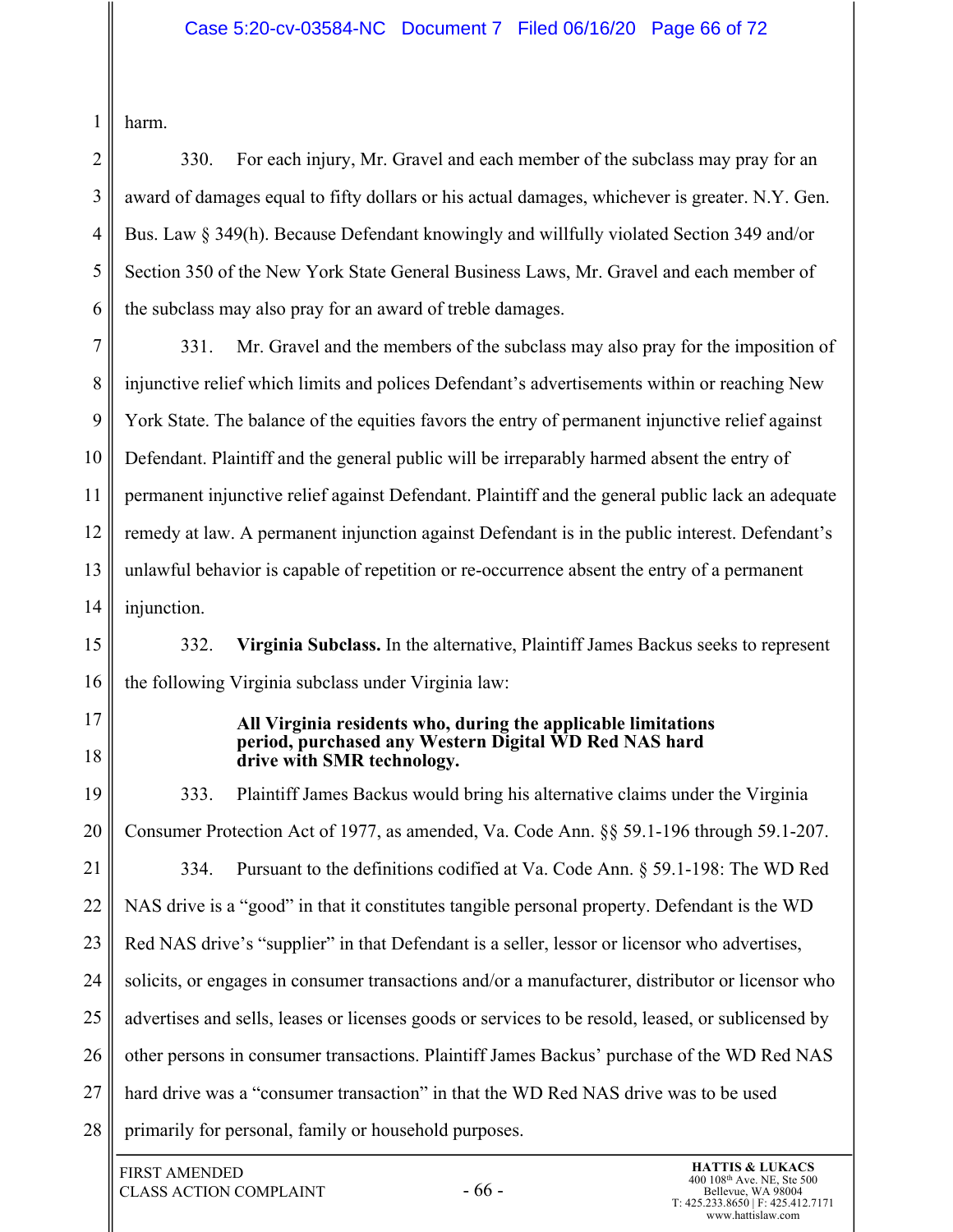#### Case 5:20-cv-03584-NC Document 7 Filed 06/16/20 Page 67 of 72

1 2 3 4 5 6 7 8 9 10 11 335. By engaging in the acts and omissions alleged above and incorporated herein, Defendant has engaged and continues to engage in unlawful fraudulent acts or practices. Specifically, Defendant has and continues to: misrepresent that the WD Red NAS drives have certain quantities, characteristics, uses, or benefits when they do not; misrepresent that the WD Red NAS drives are of a particular standard, quality, grade, style or model; advertise or offer for sale WD Red NAS drives that are defective or that are imperfect or "not first class" without clearly and unequivocally indicating in the advertisement or offer for sale that the goods are defective, imperfect or "not first class"; advertise goods with intent not to sell them as advertised, or with intent not to sell at the terms advertised; and/or use any other deception, fraud, false pretense, false promise, or misrepresentation in connection with a consumer transaction.

12 13 14 15 16 17 336. As alleged above and incorporated herein, Defendant's advertisements and promotional materials contain affirmative misrepresentations of fact. Most obviously, the drive is named the "**WD Red NAS**" drive, but it is not compatible with or appropriate to use in a NAS environment. Other misrepresentations include: "**Built for NAS compatibility**," "**Designed for RAID environments**," "**specifically designed for use in NAS systems with up to 8 bays**" and appropriate for "**small and home office NAS systems in a 24x7 environment**."

18 19 20 21 22 23 24 337. In addition, Defendant's advertisements and promotional materials violate the Virginia Consumer Protection Act because of their nondisclosure of a material facts—that the drives contained inferior and inappropriate SMR technology instead of the traditional CMR technology. Defendant's decision to omit public announcement of its switch to inferior SMR technology was part of a knowing and deliberate decision not to disclose the fact. Discovery will reveal that Defendant and its officers and employees knowingly made the switch in technology and knowingly decided not to inform consumers of the switch.

25 26 27 338. Plaintiff James Backus reasonably relied upon Defendant's affirmative statements and upon Defendant's silence regarding any change in technology when Mr. Backus purchased a WD Red NAS drive.

28

339. Defendant's misconduct caused Plaintiff James Backus and the members of the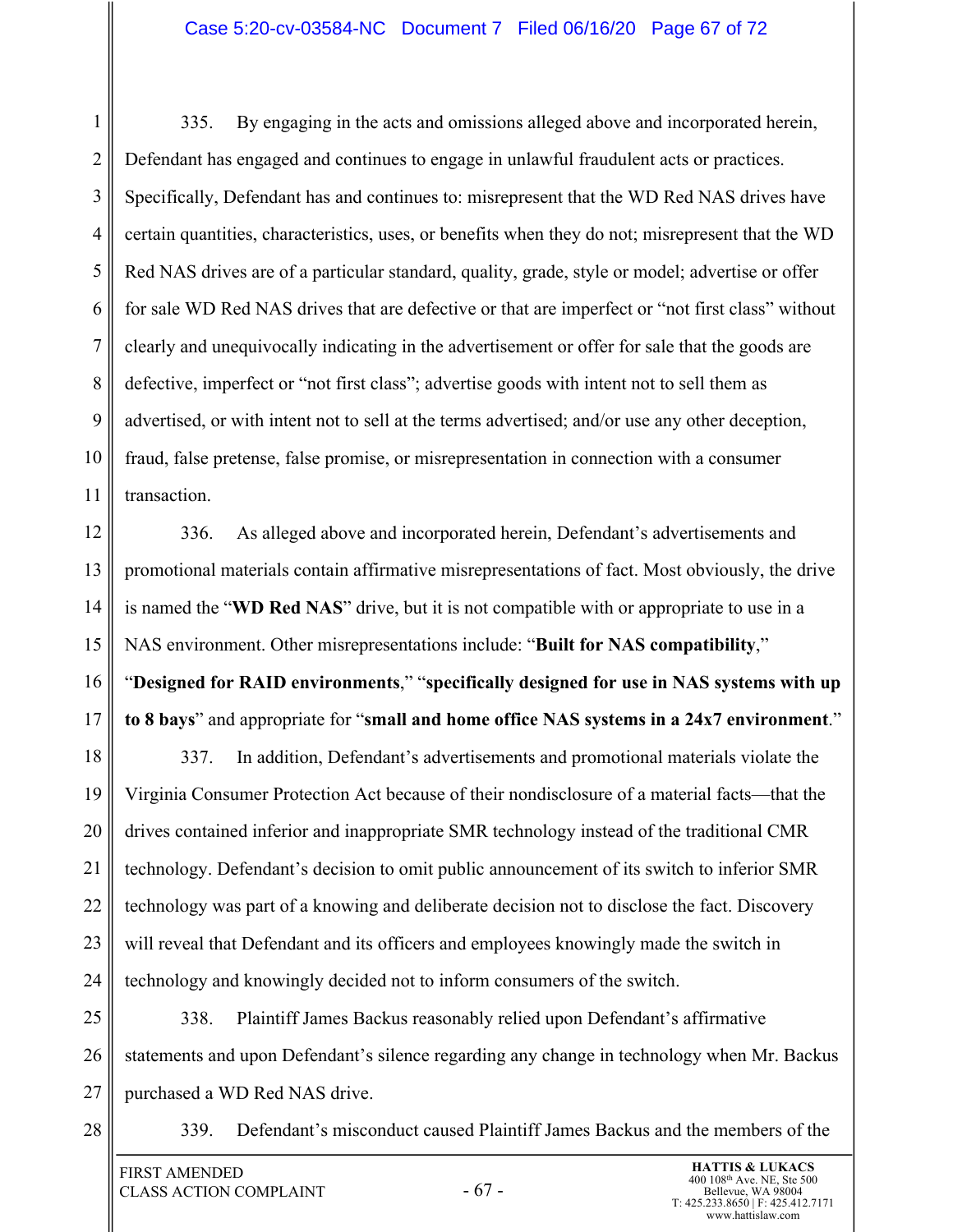#### Case 5:20-cv-03584-NC Document 7 Filed 06/16/20 Page 68 of 72

3 4 6 7 subclass to suffer an actual loss. For example, and without limitation, Defendant's deceptive acts and/or false advertising caused Plaintiff James Backus to purchase a WD Red NAS drive. If Defendant's acts, statements and omissions had complied with the requirements of Virginia law, Plaintiff James Backus would not have purchased that drive. He and the members of the subclass have been harmed by the actual amount paid out-of-pocket for the WD Red Drive; if he or members of the subclass ultimately purchase another drive as a replacement, then the actual cost of that replacement should be added to the out-of-pocket harm.

8 9 10 11 340. For each loss, Mr. Backus and each member of the subclass may pray for an award of damages equal to five hundred dollars or his actual damages, whichever is greater. Va. Code Ann. §§ 59.1-204(A). Because Defendant acted willfully, Mr. Backus and each member of the subclass may also pray for an award of treble damages.

12 13 14 15 16 17 18 19 341. Mr. Backus and the members of the subclass may also pray for the imposition of injunctive relief which limits and polices Defendant's advertisements within or reaching Virginia. The balance of the equities favors the entry of permanent injunctive relief against Defendant. Plaintiff and the general public will be irreparably harmed absent the entry of permanent injunctive relief against Defendant. Plaintiff and the general public lack an adequate remedy at law. A permanent injunction against Defendant is in the public interest. Defendant's unlawful behavior is capable of repetition or re-occurrence absent the entry of a permanent injunction.

20 21 342. **Wisconsin Subclass.** In the alternative, Plaintiff Nicholas Malone seeks to represent the following Wisconsin subclass under Wisconsin law:

22

1

2

5

23

#### **All Wisconsin residents who, during the applicable limitations period, purchased any Western Digital WD Red NAS hard drive with SMR technology.**

24 25 343. Plaintiff Nicholas Malone would bring his alternative claim under Wis. Stat. §§ 100.18 and 100.20.

26 27 28 344. By engaging in the acts and omissions alleged above and incorporated herein, Defendant (person, firm and/or corporation) has, with intent to sell, distribute, increase the consumption of or in any wise dispose of merchandise or anything offered by Defendant,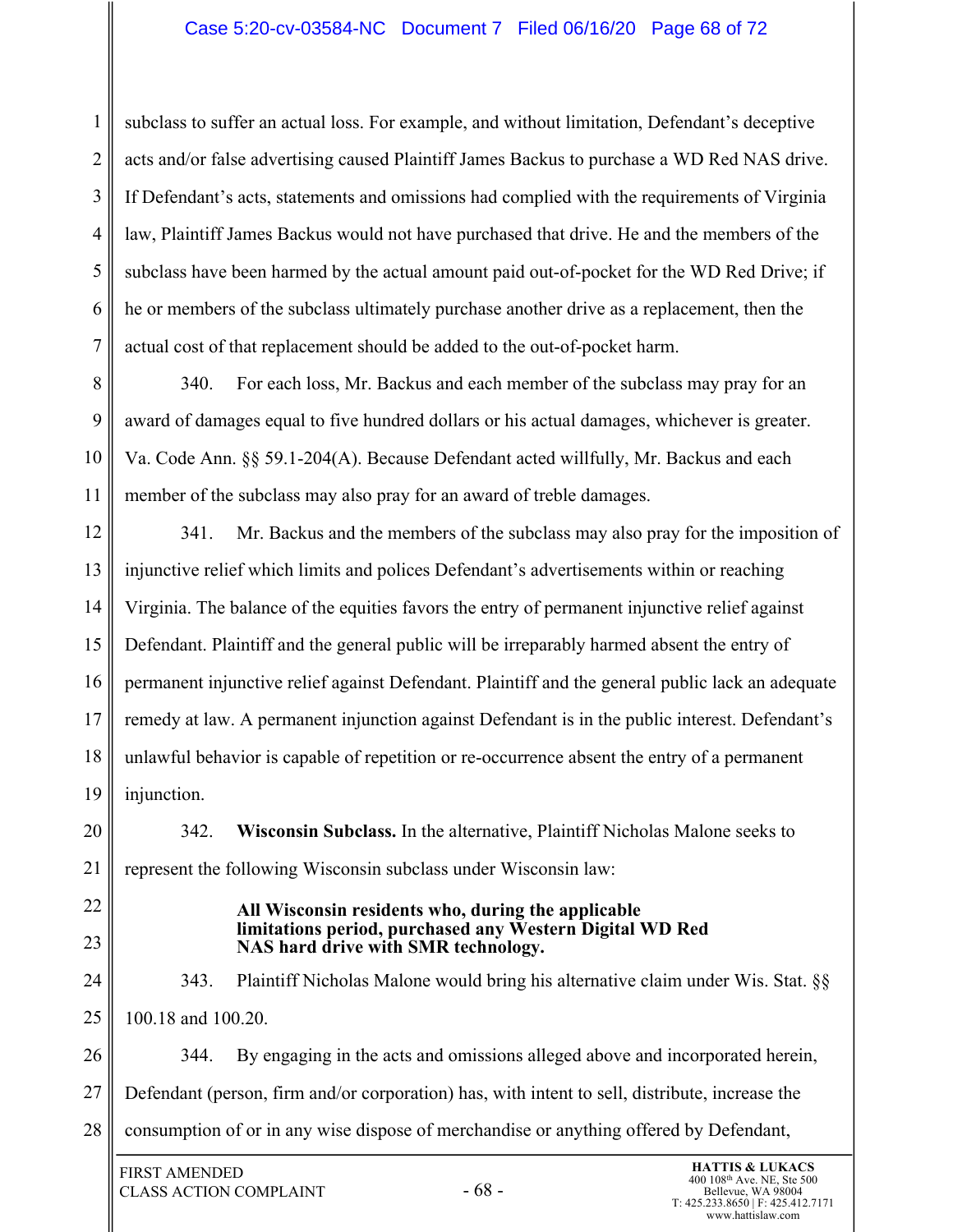#### Case 5:20-cv-03584-NC Document 7 Filed 06/16/20 Page 69 of 72

1 2 3 4 5 6 7 8 9 10 11 12 directly or indirectly, to the public for sale, hire, use or other distribution, or with intent to induce the public in any manner to enter into any contract or obligation relating to the purchase, sale, hire, use or lease of the merchandise has and continues to make, publish, disseminate, circulate, or place before the public, or cause, directly or indirectly, to be made, published, disseminated, circulated, or placed before the public, in Wisconsin, in a newspaper, magazine or other publication, or in the form of a book, notice, handbill, poster, bill, circular, pamphlet, letter, sign, placard, card, label, or over any radio or television station, or in any other way similar or dissimilar to the foregoing, an advertisement, announcement, statement or representation of any kind to the public relating to such purchase, sale, hire, use or lease of such merchandise or to the terms or conditions thereof, which advertisement, announcement, statement or representation contains any assertion, representation or statement of fact which is untrue, deceptive or misleading.

13 14 15 16 17 18 19 20 21 22 345. Moreover and separately, by engaging in the acts and omissions alleged above and incorporated herein, Defendant has continued to make, publish, disseminate, circulate or place before the public in Wisconsin in a newspaper or other publication or in the form of book, notice, handbill, poster, bill, circular, pamphlet, letter, sign, placard, card, label or over any radio or television station or in any other way similar or dissimilar to the foregoing, an advertisement, announcement, statement or representation of any kind to the public relating to the purchase, sale, hire, use or lease of merchandise or to the terms or conditions thereof which advertisement, announcement, statement or representation is part of a plan or scheme the purpose or effect of which is not to sell, purchase, hire, use or lease the merchandise as advertised.

23 24 25 26 346. Specifically, Defendant advertised the WD Red NAS drives, the advertising was misleading, and Mr. Malone purchased the WD Red NAS drive and thereby suffered pecuniary harm. The false advertising materially induced Mr. Malone to purchase the WD Red NAS drive.

27 28 347. Defendant's misconduct caused Plaintiff Nicholas Malone and the members of the subclass to suffer a pecuniary loss. For example, and without limitation, Defendant's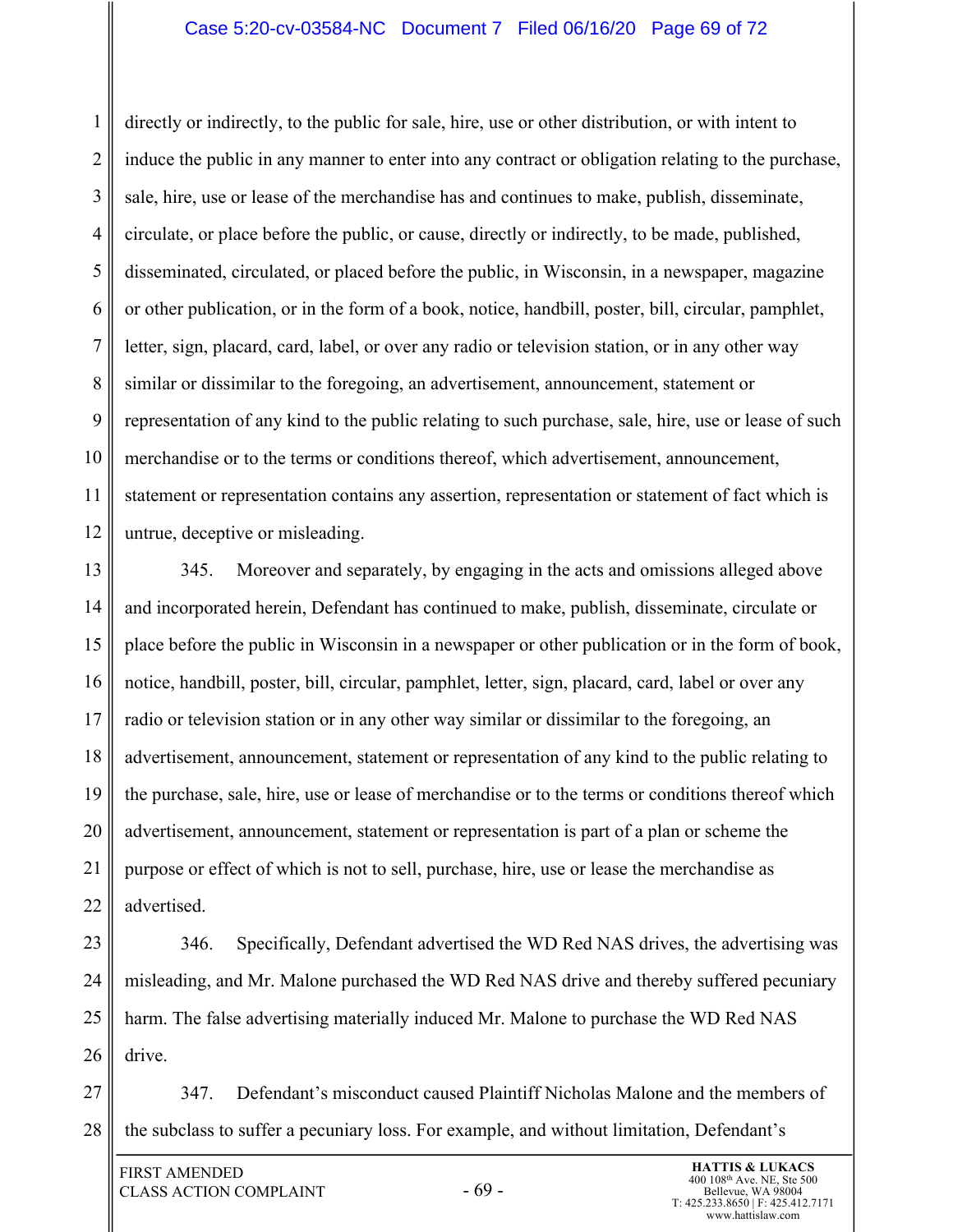#### Case 5:20-cv-03584-NC Document 7 Filed 06/16/20 Page 70 of 72

1 2 3 4 5 6 7 deceptive acts and/or false advertising were a material inducement to Plaintiff Nicholas Malone's purchase of a WD Red NAS drive. If Defendant's acts, statements and omissions had complied with the requirements of Wisconsin law, Plaintiff Nicholas Malone would not have purchased that drive. He and the members of the subclass have been harmed by the actual amount paid out-of-pocket for the WD Red NAS hard drive; if he or members of the subclass ultimately purchase another drive as a replacement, then the actual cost of that replacement should be added to the out-of-pocket harm.

8 9 348. For each loss, Mr. Malone and each member of the subclass may pray for an award of pecuniary damages.

10 11 12 13 14 15 16 17 349. Mr. Malone and the members of the subclass may also pray for the imposition of injunctive relief which limits and polices Defendant's advertisements within or reaching Wisconsin. The balance of the equities favors the entry of permanent injunctive relief against Defendant. Plaintiff and the general public will be irreparably harmed absent the entry of permanent injunctive relief against Defendant. Plaintiff and the general public lack an adequate remedy at law. A permanent injunction against Defendant is in the public interest. Defendant's unlawful behavior is capable of repetition or re-occurrence absent the entry of a permanent injunction.

18

#### **PRAYER FOR RELIEF**

19 20 21 22 23 24 1. In order to prevent injury to the general public, Plaintiffs Nicholas Malone, Chris Ayers, James Backus, David Eaton, Steven Gravel and Tod Weitzel (collectively, "Plaintiffs"), in each's individual capacity, request that the Court enter a public injunction requiring Defendant Western Digital Corporation to stop advertising, and to instruct its resellers to stop advertising, any hard drives with SMR technology as being appropriate for NAS devices or RAID (including by removing "NAS" from such products' names).

25 26 2. Further, on behalf of themselves and the proposed Class, Plaintiffs request that the Court order relief and enter judgment against Western Digital Corporation as follows:

27 28 a. Declare this action to be a proper class action, certifying the Class defined herein, and appoint Plaintiffs and their counsel to represent the Class;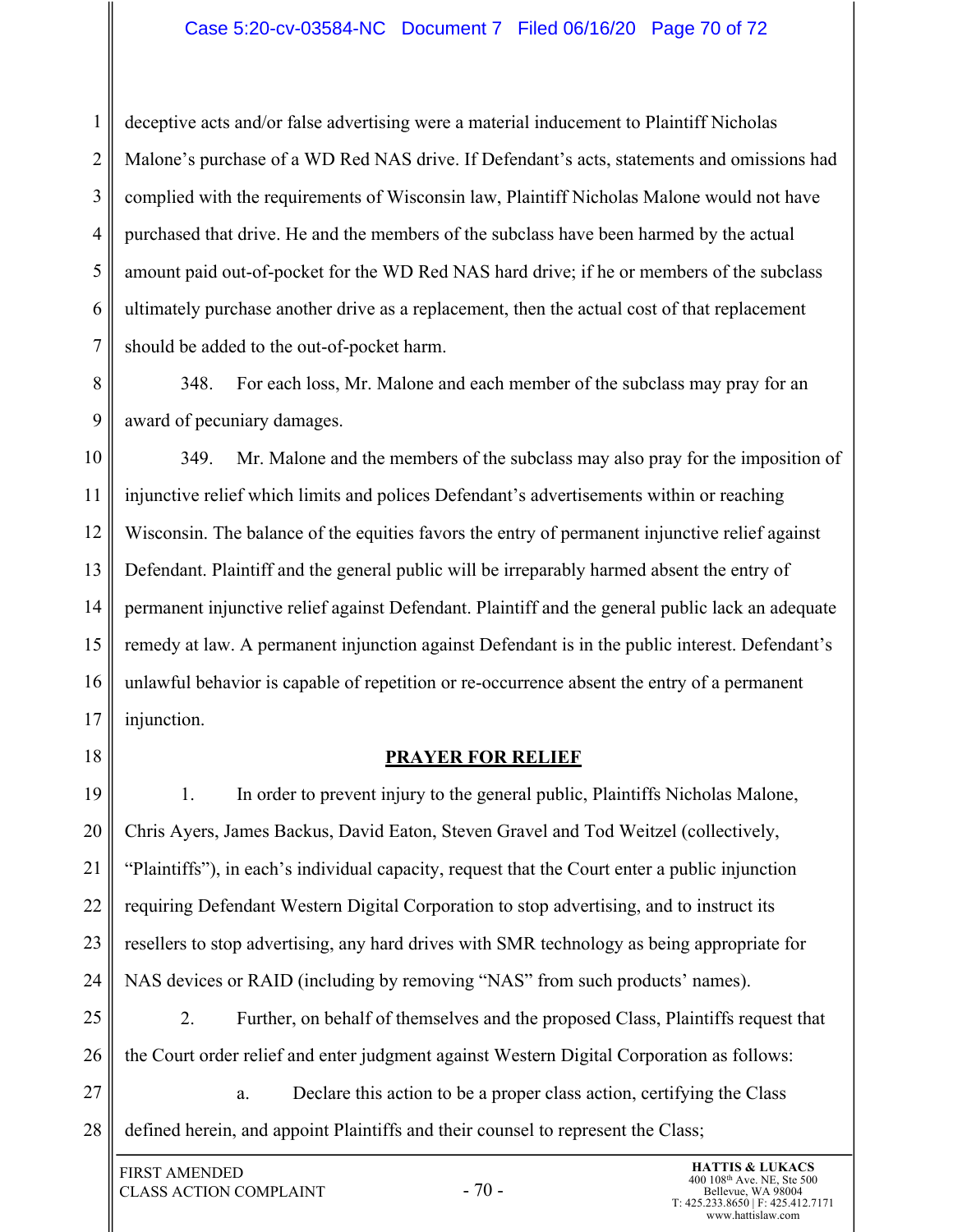#### Case 5:20-cv-03584-NC Document 7 Filed 06/16/20 Page 71 of 72

1 2 3 4 5 6 7 8 9 10 11 12 13 14 15 16 17 18 19 20 21 22 23 24 25 26 27 28 - 71 - FIRST AMENDED CLASS ACTION COMPLAINT **HATTIS & LUKACS** 400 108th Ave. NE, Ste 500 b. Declare Defendant's conduct to be in violation of applicable law; c. Order disgorgement or restitution, including, without limitation, disgorgement of all revenues, profits and/or unjust enrichment that Defendant obtained, directly or indirectly, from Plaintiffs and the members of the Class or otherwise as a result of the unlawful conduct alleged herein; d. Permanently enjoin Defendant from the unlawful conduct alleged herein; e. Retain jurisdiction to police Defendant's compliance with the permanent injunctive relief; f. Order Defendant to: (1) provide notice to every class member that the WD Red NAS hard drive they purchased is not suited for its intended purpose; and (2) either provide a full refund to Plaintiffs and the Class for their WD Red NAS hard drives, or provide Plaintiffs and the Class with replacement CMR-technology hard drives that are truly suited for use with NAS devices and RAID, at no additional cost; g. Order Defendant to pay attorneys' fees, costs, and pre-judgment and post-judgment interest to the extent allowed by law; and h. Provide all other relief to which Plaintiffs and the Class may show themselves justly entitled. 3. In the alternative, each Plaintiff requests all of the above but limited to each state subclass represented by each Plaintiff; plus each Plaintiff for each state subclass—with the exception of Tod Weitzel for the California subclass—also requests damages in an amount to be proven at trial plus punitive and exemplary damages to the extent allowed by law.